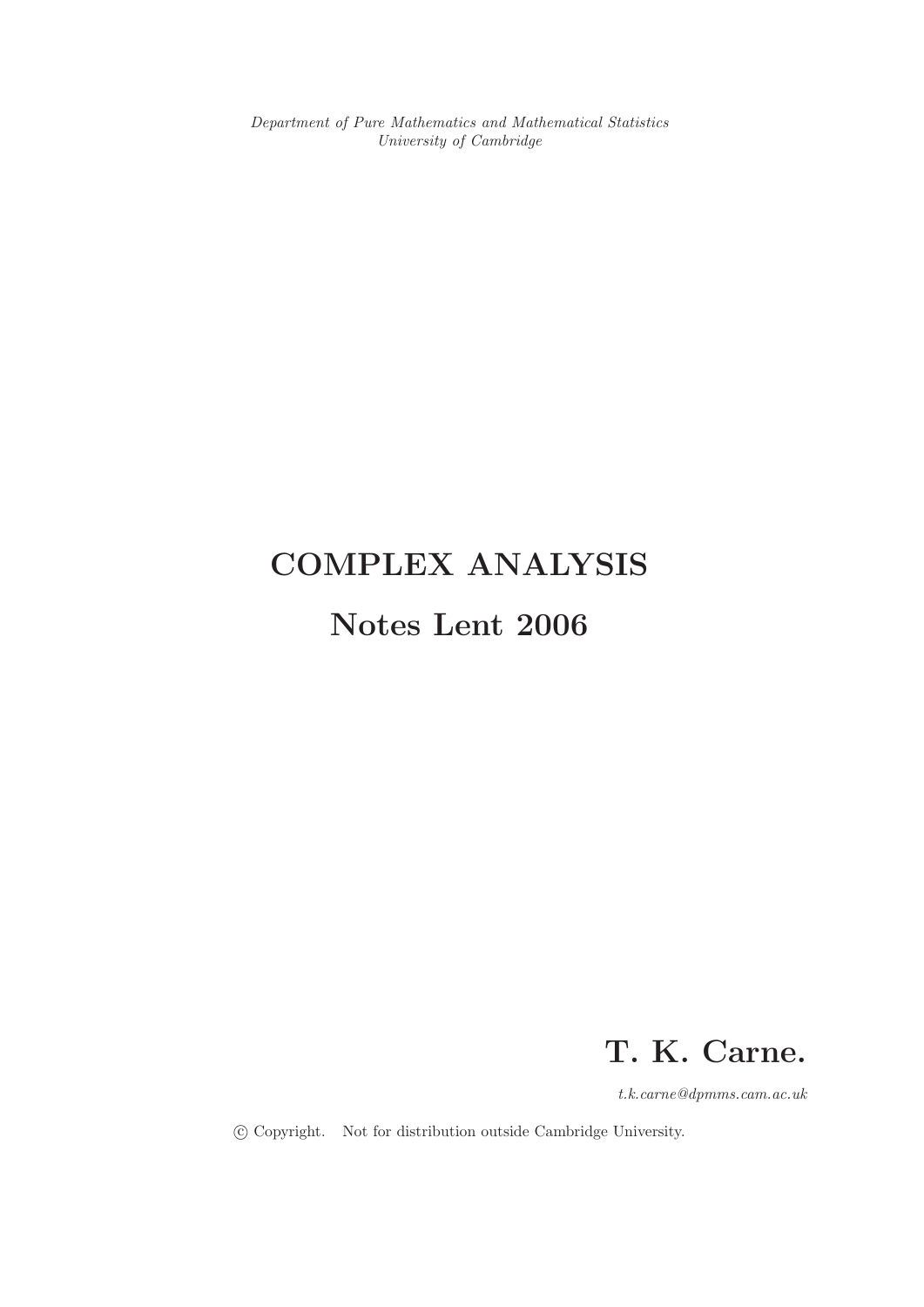## **CONTENTS**

<span id="page-1-0"></span>

| 1. ANALYTIC FUNCTIONS               |                                                 | $\mathbf{1}$                         |
|-------------------------------------|-------------------------------------------------|--------------------------------------|
| Domains                             |                                                 | $\mathbf 1$                          |
| Analytic Functions                  |                                                 | $\mathbf 1$                          |
| $Cauchy-Riemann Equations$          |                                                 | $\mathbf 1$                          |
| 2. POWER SERIES                     |                                                 | 3                                    |
| Proposition 2.1                     | Radius of convergence                           | $\boldsymbol{3}$                     |
| Proposition 2.2                     | Power series are differentiable.                | 3                                    |
| Corollary 2.3                       | Power series are infinitely differentiable      | $\overline{4}$                       |
| The Exponential Function            |                                                 | $\overline{4}$                       |
| Proposition 2.4                     | Products of exponentials                        | $\bf 5$                              |
| Corollary 2.5                       | Properties of the exponential                   | $\overline{5}$                       |
| Logarithms                          |                                                 | $\boldsymbol{6}$                     |
| Branches of the logarithm           |                                                 |                                      |
| Logarithmic singularity             |                                                 | $\boldsymbol{6}$<br>$\boldsymbol{6}$ |
| Powers                              |                                                 | $\overline{7}$                       |
| Branches of powers                  |                                                 | $\overline{7}$                       |
| Branch point                        |                                                 | 7                                    |
| <b>Conformal Maps</b>               |                                                 | 8                                    |
|                                     |                                                 |                                      |
| 3. INTEGRATION ALONG CURVES         |                                                 | $\boldsymbol{9}$                     |
| Definition of curves                |                                                 | $\overline{9}$                       |
| Integral along a curve              |                                                 | 9                                    |
| Integral with respect to arc length |                                                 | $\overline{9}$                       |
| Proposition 3.1                     |                                                 | 10                                   |
| Proposition 3.2                     | Fundamental Theorem of Calculus                 | 11                                   |
| Closed curves                       |                                                 | 11                                   |
| <b>Winding Numbers</b>              |                                                 | 11                                   |
| Definition of the winding number    |                                                 | 11                                   |
| Lemma 3.3                           |                                                 | 12                                   |
| Proposition 3.4                     | Winding numbers under perturbation              | 13                                   |
| Proposition 3.5                     | Winding number constant on each component       | 13<br>13                             |
| Homotopy                            |                                                 |                                      |
| Definition of homotopy              |                                                 | 13                                   |
| Definition of simply-connected      |                                                 | 14                                   |
| Definition of star domains          |                                                 | 14                                   |
| Proposition 3.6                     | Winding number and homotopy                     | 14                                   |
| Chains and Cycles                   |                                                 | 14                                   |
| 4 CAUCHY'S THEOREM                  |                                                 | 15                                   |
| Proposition 4.1                     | Cauchy's theorem for triangles                  | 15                                   |
| Theorem $4.2$                       | Cauchy's theorem for a star domain              | 16                                   |
| Proposition $4.1'$                  | Cauchy's theorem for triangles                  | 17                                   |
| Theorem $4.2'$                      | Cauchy's theorem for a star domain              | 18                                   |
| Theorem $4.3$                       | Cauchy's Representation Formula                 | 18                                   |
| Theorem $4.4$                       | Liouville's theorem                             | 19                                   |
| Corollary $4.5$                     | The Fundamental Theorem of Algebra              | 19                                   |
| Homotopy form of Cauchy's Theorem.  |                                                 | 19                                   |
| Theorem $4.6$                       | Homotopy form of Cauchy's Theorem.              | 20                                   |
| Corollary $4.7$                     | Cauchy's Theorem for null-homotopic curves      | 21                                   |
|                                     |                                                 |                                      |
| 5. CONSEQUENCES OF CAUCHY'S THEOREM |                                                 | 22                                   |
| <b>Cauchy Transforms</b>            |                                                 | 22                                   |
| Proposition 5.1                     | Cauchy transforms have power series             | 22                                   |
| Corollary 5.2                       | Cauchy transforms are infinitely differentiable | 23                                   |
| Theorem 5.3                         | Analytic functions have power series            | 23                                   |
| Proposition 5.4                     | Morera's theorem                                | 24                                   |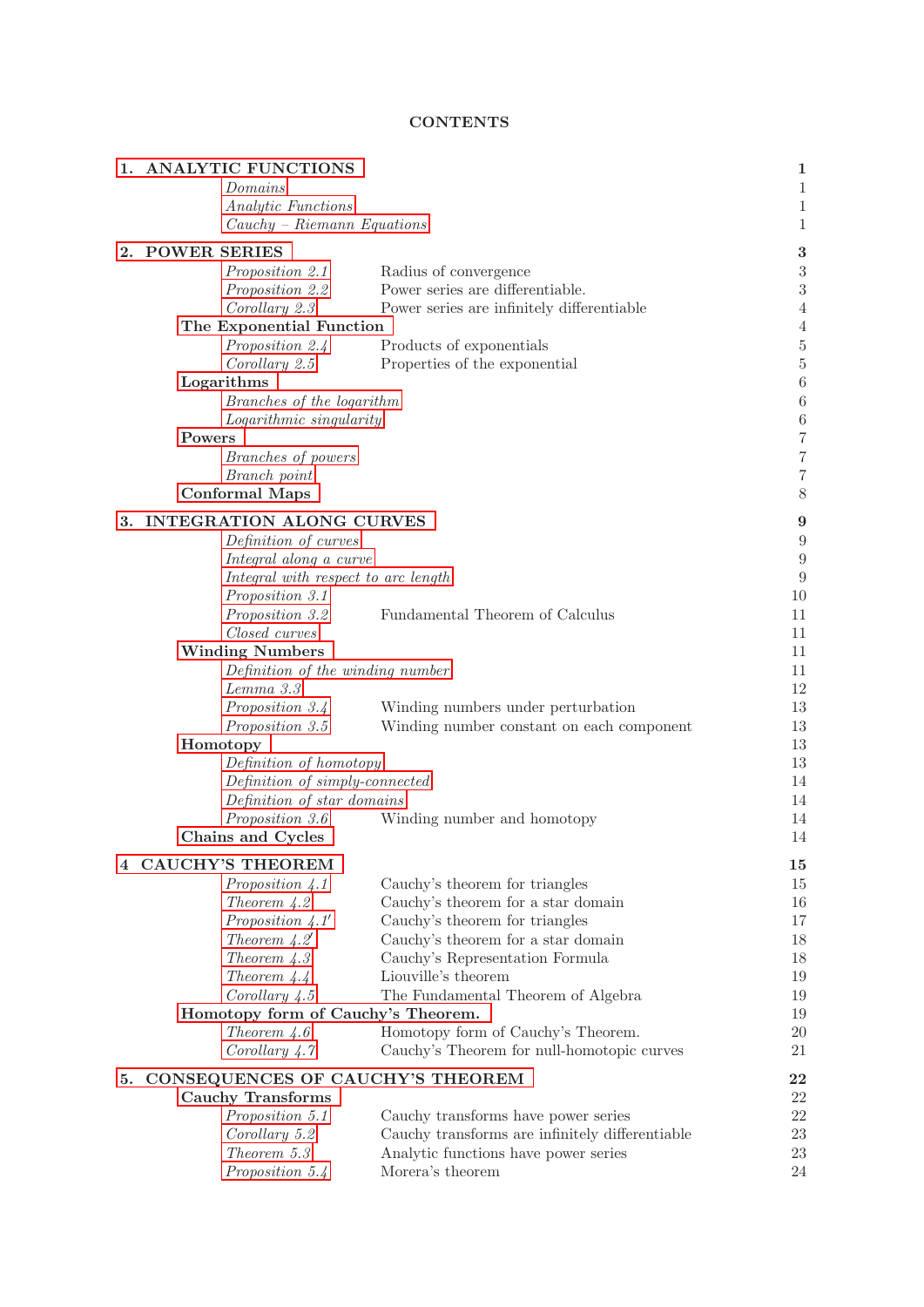| The Local Behaviour of Analytic Functions   |                                                                             |    |  |
|---------------------------------------------|-----------------------------------------------------------------------------|----|--|
| Theorem 5.5                                 | Isolated Zeros                                                              | 24 |  |
| Corollary 5.6                               | Identity Theorem                                                            | 25 |  |
| Analytic continuation                       |                                                                             | 25 |  |
| Locally Uniform Convergence                 |                                                                             |    |  |
|                                             | <i>Proposition 5.7</i> •• Locally uniform convergence of analytic functions | 26 |  |
| <b>Isolated Singularities</b>               |                                                                             |    |  |
| Removable singularities                     |                                                                             | 26 |  |
|                                             | <i>Proposition 5.8</i> Removable singularities                              | 27 |  |
| Corollary 5.9                               | Riemann's Removable Singularity Criterion                                   | 27 |  |
| Poles and meromorphic functions             |                                                                             |    |  |
|                                             | <i>Proposition 5.10</i> Poles as isolated singularities                     | 28 |  |
| Definition of essential singularities       |                                                                             | 28 |  |
|                                             | <i>Proposition 5.11</i> Weierstrass - Casorati Theorem                      | 29 |  |
| Analytic Functions on an Annulus            |                                                                             |    |  |
|                                             | <i>Proposition 5.12</i> Cauchy's theorem on an annulus                      | 30 |  |
| Definition of residue                       |                                                                             | 30 |  |
|                                             | <i>Proposition 5.13</i> Analytic functions on an annulus                    | 31 |  |
|                                             | Corollary 5.14 Laurent expansions                                           | 32 |  |
| Laurent Series about isolated singularities |                                                                             |    |  |
|                                             | <i>Proposition 5.15</i> Laurent series for isolated singularities           | 33 |  |
| Principle part at an isolated singularity   |                                                                             |    |  |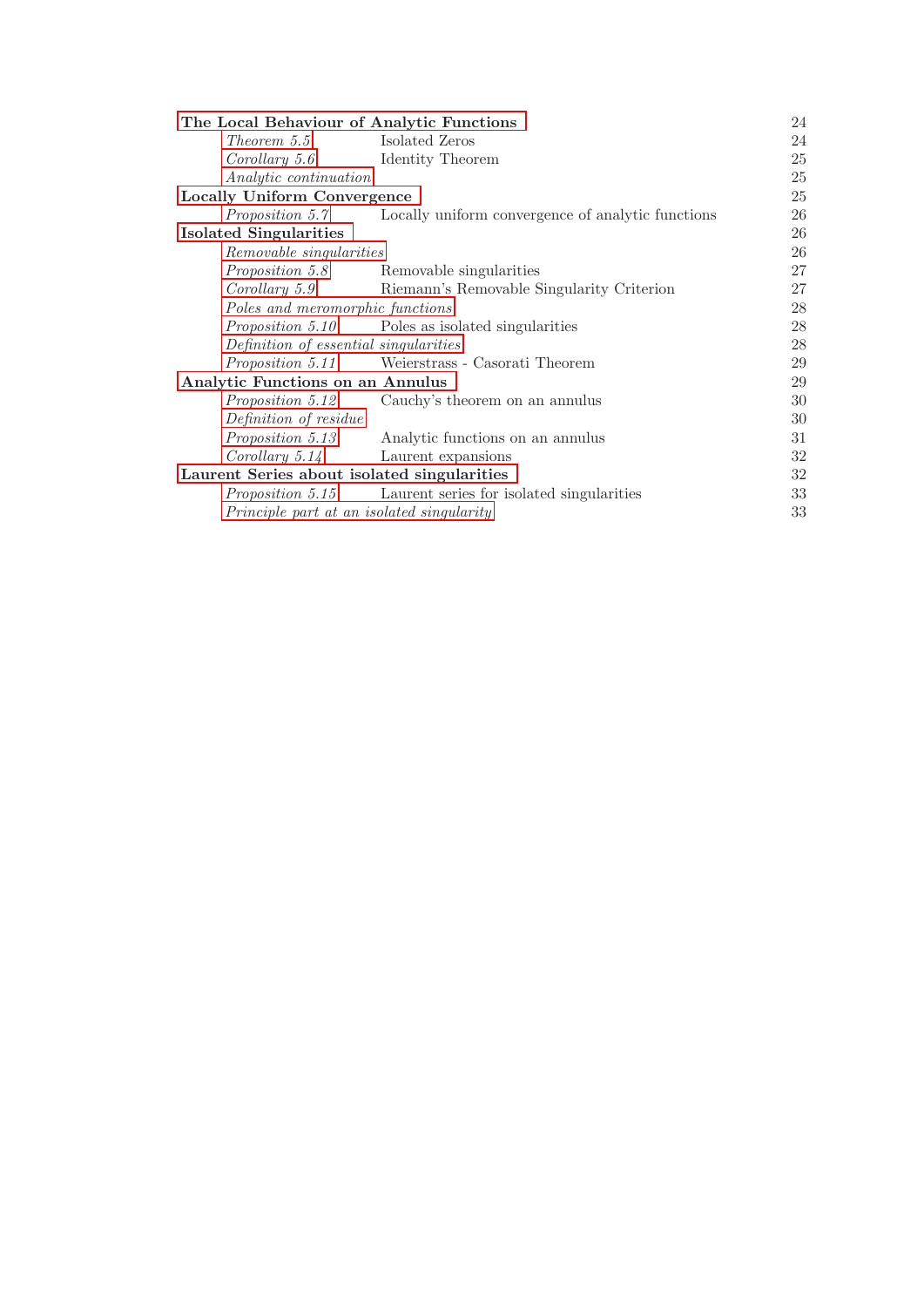## <span id="page-3-1"></span><span id="page-3-0"></span>1. ANALYTIC FUNCTIONS

A domain in the complex plane  $\mathbb C$  is an open, connected subset of  $\mathbb C$ . For example, every open disc:

$$
\mathbb{D}(w,r) = \{ z \in \mathbb{C} : |z - w| < r \}
$$

<span id="page-3-2"></span>is a domain. Throughout this course we will consider functions defined on domains.

Suppose that D is a domain and  $f: D \to \mathbb{C}$  a function. This function is *complex differentiable* at a point  $z \in D$  if the limit

$$
\lim_{h \to 0} \frac{f(z+h) - f(z)}{h}
$$

exists. The value of the limit is the derivative  $f'(z)$ . The function  $f: D \to \mathbb{C}$  is analytic if it is complex differentiable at each point  $z$  of the domain  $D$ . (The terms *holomorphic* and *regular* are more commonly used in place of analytic.)

For example,  $f: z \mapsto z^n$  is analytic on all of  $\mathbb C$  with  $f'(z) = nz^{n-1}$  but  $g: z \mapsto \overline{z}$  is not complex differentiable at any point and so  $g$  is not analytic.

It is important to observe that asking for a function to be complex differentiable is much stronger than asking for it to be real differentiable. To see this, first recall the definition of real differentiability. Let D be a domain in  $\mathbb{R}^2$  and write the points in D as  $\boldsymbol{x} = \begin{pmatrix} x_1 \\ x_2 \end{pmatrix}$  $\overline{x_2}$ ). Let  $f: D \to \mathbb{R}^2$  be a function. Then we can write

$$
f(\boldsymbol{x}) = \begin{pmatrix} f_1(\boldsymbol{x}) \\ f_2(\boldsymbol{x}) \end{pmatrix}
$$

with  $f_1, f_2 : D \to \mathbb{R}$  as the two components of f. The function f is real differentiable at a point  $a \in D$ if there is a real linear map  $T: \mathbb{R}^2 \to \mathbb{R}^2$  with

$$
||f(a+h) - f(a) - T(h)|| = o(||h||)
$$
 as  $h \to 0$ .

This means that

$$
\frac{||f(a+h)-f(a)-T(h)||}{||h||} \to 0 \quad \text{as } h \to 0.
$$

We can write this out in terms of the components. Let T be given by the  $2 \times 2$  real matrix  $\begin{pmatrix} a & b \\ c & d \end{pmatrix}$ . Then

$$
\left\| \begin{pmatrix} f_1(a+h) \\ f_2(a+h) \end{pmatrix} - \begin{pmatrix} f_1(a) \\ f_2(a) \end{pmatrix} - \begin{pmatrix} a & b \\ c & d \end{pmatrix} \begin{pmatrix} h_1 \\ h_2 \end{pmatrix} \right\| = o(||h||) \text{ as } h \to 0.
$$

This means that

$$
|f_1(a+h) - f_1(a) - (ah_1 + bh_2)| = o(||h||) \text{ and}
$$
  

$$
|f_2(a+h) - f_2(a) - (ch_1 + dh_2)| = o(||h||)
$$

as  $h \to 0$ . By taking one of the components of h to be 0 in this formula, we see that the matrix for T must be

$$
\begin{pmatrix} a & b \ c & d \end{pmatrix} = \begin{pmatrix} \frac{\partial f_1}{\partial x_1}(a) & \frac{\partial f_1}{\partial x_2}(a) \\ \frac{\partial f_2}{\partial x_1}(a) & \frac{\partial f_2}{\partial x_2}(a) \end{pmatrix}
$$

.

<span id="page-3-3"></span>We can identify  $\mathbb{R}^2$  with the complex plane C by letting  $\boldsymbol{x} = \begin{pmatrix} x_1 \\ x_2 \end{pmatrix}$  $\overline{x_2}$ correspond to  $x_1 + ix_2$ . Then f gives a map  $f: D \to \mathbb{C}$ . This is **complex** differentiable if it is real differentiable and the map T is linear over the complex numbers. The complex linear maps  $T : \mathbb{C} \to \mathbb{C}$  are just multiplication by a complex number  $w = w_1 + iw_2$ , so T must be

$$
\begin{pmatrix} a & b \\ c & d \end{pmatrix} = \begin{pmatrix} w_1 & -w_2 \\ w_2 & w_1 \end{pmatrix} .
$$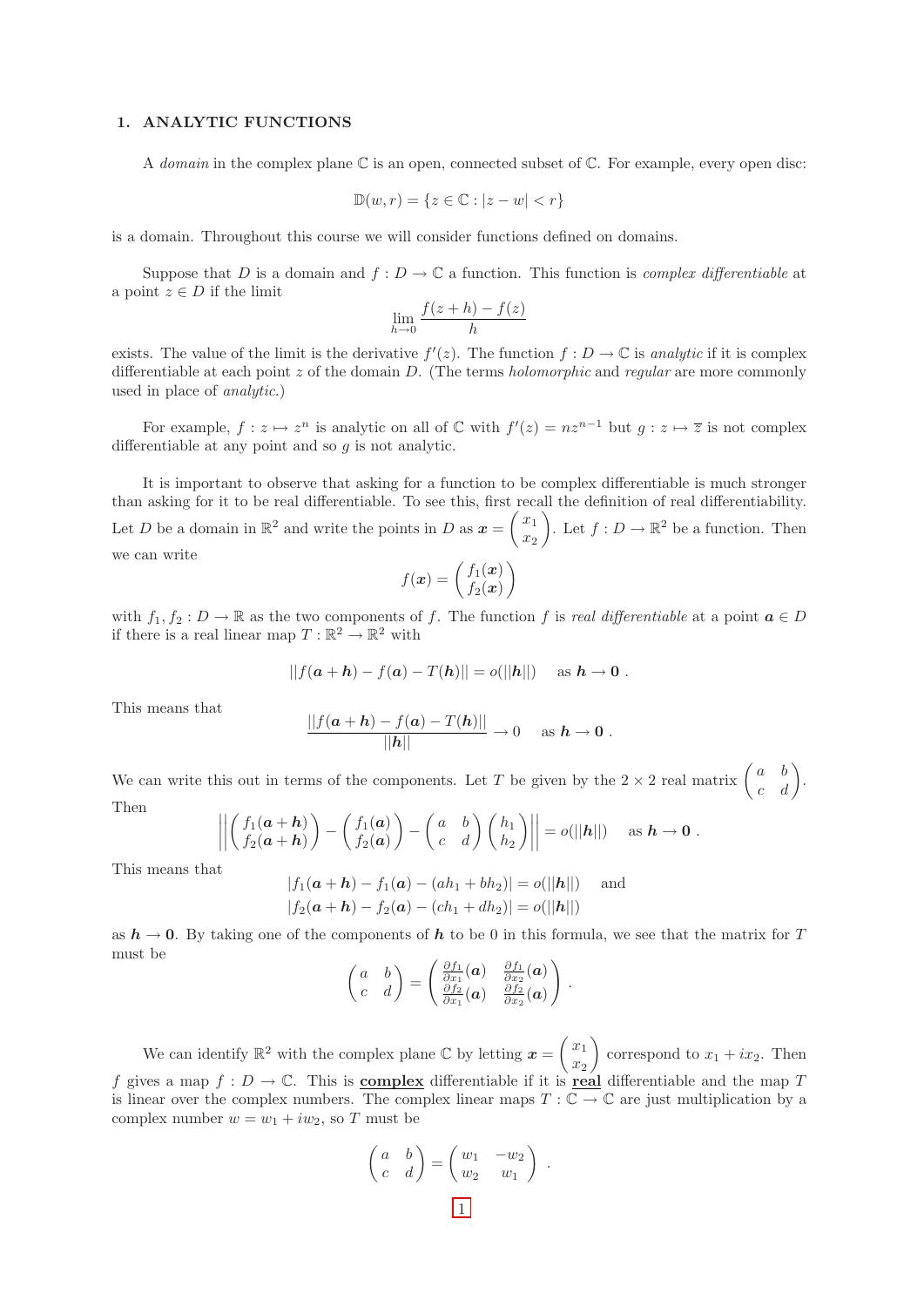In particular, this shows that a complex differentiable function must satisfy the Cauchy - Riemann equations:

$$
\frac{\partial f_1}{\partial x_1}(\boldsymbol{a}) = \frac{\partial f_2}{\partial x_2}(\boldsymbol{a}) \quad \text{and} \quad \frac{\partial f_1}{\partial x_2}(\boldsymbol{a}) = -\frac{\partial f_2}{\partial x_1}(\boldsymbol{a}) \ .
$$

There are also more direct ways to obtain the Cauchy – Riemann equations. For example, if  $f: D \to \mathbb{C}$  is complex differentiable at a point a with derivative  $f'(a)$ , then we can consider the functions

$$
x_1 \mapsto f(a+x_1)
$$
 and  $x_2 \mapsto f(a+ix_2)$ 

for real values of  $x_1$  and  $x_2$ . These must also be differentiable and so

$$
f'(a) = \frac{\partial f}{\partial x_1}(a) = \frac{\partial f_1}{\partial x_1}(a) + i \frac{\partial f_2}{\partial x_1}(a) \quad \text{and} \quad f'(a) = \frac{1}{i} \frac{\partial f}{\partial x_2}(a) = -i \frac{\partial f_1}{\partial x_2}(a) + \frac{\partial f_2}{\partial x_2}(a) .
$$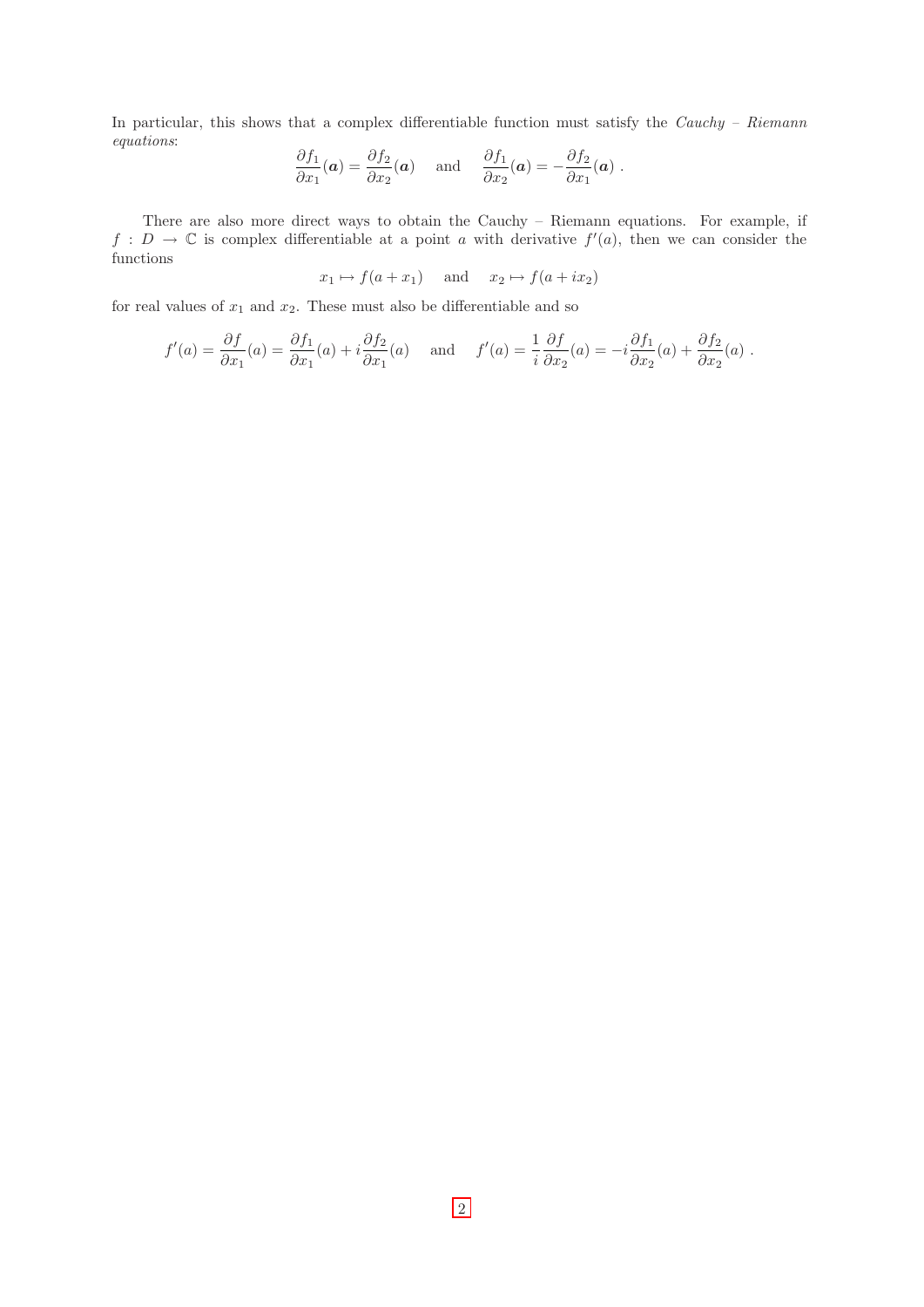## <span id="page-5-0"></span>2. POWER SERIES

<span id="page-5-1"></span>A power series is an infinite sum of the form  $\sum_{n=0}^{\infty} a_n(z-z_o)^n$ . Recall that a power series converges on a disc.

## **Proposition 2.1** Radius of convergence

For the sequence of complex numbers  $(a_n)$  define  $R = \sup\{r : a_n r^n \to 0 \text{ as } n \to \infty\}$ . Then the power series  $\sum a_n z^n$  converges absolutely on the open disc  $\mathbb{D}(z_o, R)$  and diverges outside the corresponding closed disc  $\overline{\mathbb{D}(z_o, R)}$ . Indeed, the power series converges uniformly on each disc  $B(z_o, r)$  with r strictly less than R.

We call R the radius of convergence of the power series  $\sum a_n(z-z_0)^n$ . It can take any value from 0 to  $+\infty$  including the extreme values. The series may converge or diverge on the circle  $\partial \mathbb{D}(z_o, R)$ .

#### Proof:

It is clear that if  $\sum a_n(z-z_0)^n$  converges then the terms  $a_n(z-z_0)^n$  must tend to 0 as  $n \to \infty$ . Therefore,  $a_n r^n \to 0$  as  $n \to \infty$  for each  $r \leqslant |z - z_o|$ . Hence  $R \geqslant |z - z_o|$  and we see that the power series diverges for  $|z - z_o| > R$ .

Suppose that  $|z - z_0| < R$ . Then we can find r with  $|z - z_0| < r < R$  and  $a_n r^n \to 0$  as  $n \to \infty$ . This means that there is a constant K with  $|a_n|r^n \leq K$  for each  $n \in \mathbb{N}$ . Hence

$$
\sum |a_n||z-z_o|^n \leqslant \sum K\left(\frac{|z-z_o|}{r}\right)^n.
$$

The series on the right is a convergent geometric series, and  $\sum a_n z^n$  converges, absolutely, by comparison with it. Also, this convergence is uniform on  $\mathbb{D}(z_o, r)$ .

We wish to prove that a power series can be differentiated term-by-term within its disc of convergence.

<span id="page-5-2"></span>Proposition 2.2 Power series are differentiable.

Let R be the radius of convergence of the power series  $\sum a_n(z-z_o)^n$ . The sum  $s(z) = \sum_{n=0}^{\infty}$  $n=0$  $a_n(z-z_o)^n$ is complex differentiable on the disc  $\mathbb{D}(z_o, R)$  and has derivative  $t(z) = \sum_{n=0}^{\infty}$  $n=1$  $na_n(z-z_o)^{n-1}.$ 

Proof:

We may assume that  $z_0 = 0$ . For a fixed point w with  $|w| \le R$ , we can choose r with  $|w| < r < R$ . We will consider h satisfying  $|h| < r - |w|$  so that  $|w + h| < r$ .

Consider the function (curve):

$$
\gamma : [0,1] \to \mathbb{C} \; ; \; t \mapsto n(n-1)(w+th)^{n-2}h^2 \; .
$$

Straightforward integration shows that

$$
\int_0^s \gamma(t) dt = n(w + th)^{n-1} h \Big|_0^s = n(w + sh)^{n-1} h - n w^{n-1} h
$$

and

$$
\int_0^1 \int_0^s \gamma(t) dt ds = (w + sh)^n - nw^{n-1}sh\Big|_0^1 = (w + h)^n - w^n - nw^{n-1}h.
$$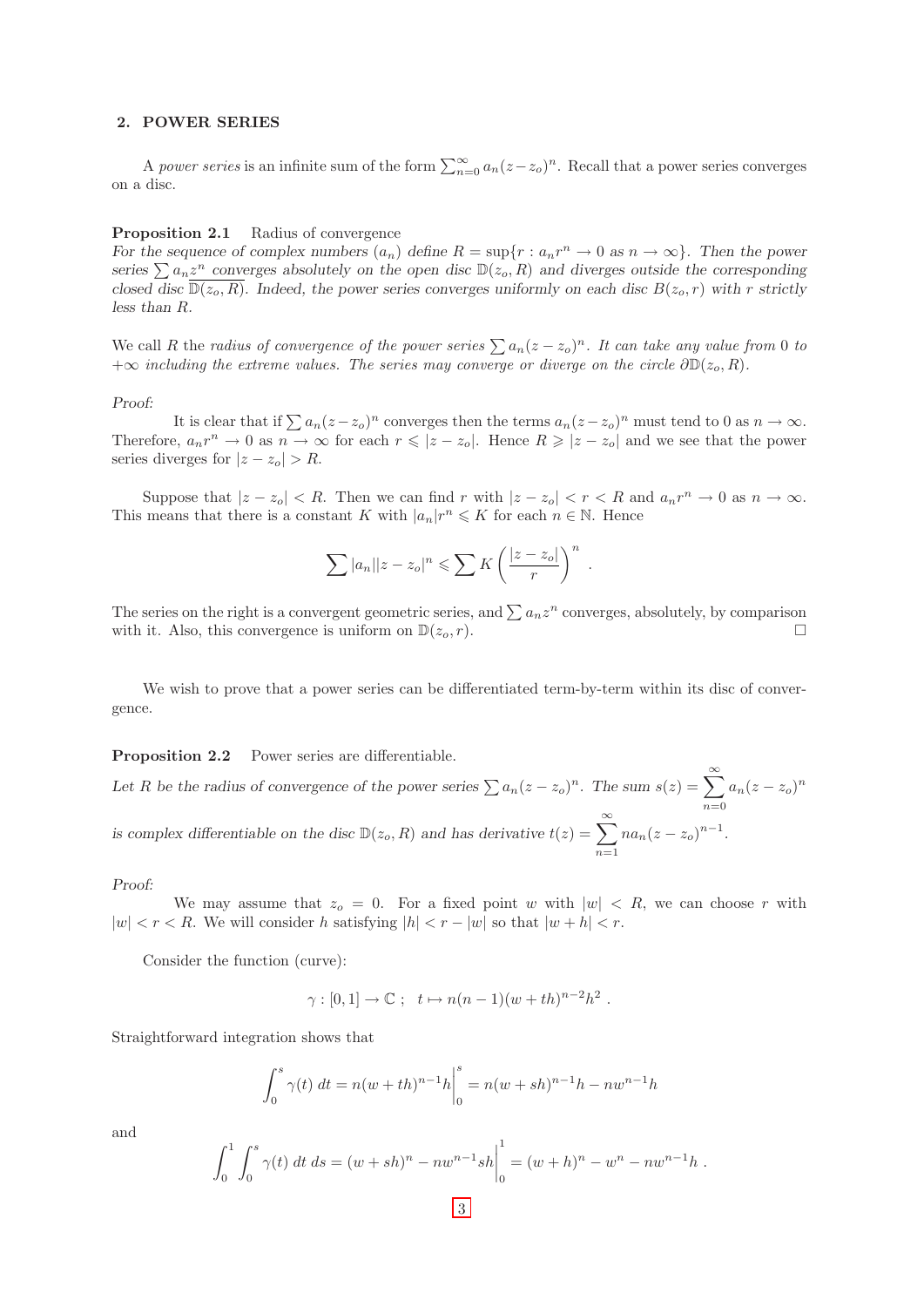For each  $t \in [0,1]$  we have  $|w + th| < r$ , so  $|\gamma(t)| \leqslant n(n-1)r^{n-2}|h|^2$ . This implies that

$$
|(w+h)^n - w^n - nw^{n-1}| \leq \int_0^1 \int_0^s n(n-1)r^{n-2}|h|^2 dt ds = \frac{1}{2}n(n-1)r^{n-2}|h|^2
$$

Hence,

$$
|s(w+h) - s(w) - t(w)h| = \left| \sum_{n=0}^{\infty} a_n \left( (w+h)^n - w^n - nw^{n-1}h \right) \right|
$$
  

$$
\leqslant \sum_{n=0}^{\infty} |a_n| |(w+h)^n - w^n - nw^{n-1}h|
$$
  

$$
\leqslant \frac{1}{2} \left( \sum_{n=0}^{\infty} n(n-1) |a_n| r^{n-2} \right) |h|^2.
$$

The series  $\sum n(n-1)|a_n|r^{n-2}$  converges by comparison with  $\sum |a_n|s^n$  for any s with  $r < s < R$ . Therefore, s is differentiable at w and  $s'(w) = t(w)$ .

The derivative of the power series  $s$  is itself a power series, so  $s$  is twice differentiable. Repeating this shows that s is infinitely differentiable, that is we can differentiate it as many times as we wish.

<span id="page-6-0"></span>Corollary 2.3 Power series are infinitely differentiable Let R be the radius of convergence of the power series  $\sum a_n(z-z_0)^n$ . Then the sum

$$
s(z) = \sum_{n=0}^{\infty} a_n (z - z_o)^n
$$

is infinitely differentiable on  $B(z_o, R)$  with

$$
s^{(k)}(z) = \sum_{n=k}^{\infty} \frac{n!}{(n-k)!} a_n (z - z_o)^{n-k} .
$$

In particular,  $s^{(k)}(z_o) = k!a_k$ , so the power series is the Taylor series for s.

 $\Box$ 

 $\bigg\}$  $\overline{\phantom{a}}$  $\mid$ 

## <span id="page-6-1"></span>The Exponential Function

One of the most important applications of power series is to the exponential function. This is defined as

$$
\exp(z) = \sum_{n=0}^{\infty} \frac{1}{n!} z^n .
$$

The ratio test shows that the series converges for all complex numbers  $z$ . Hence, it defines a function

$$
\exp:\mathbb{C}\to\mathbb{C}.
$$

We know, from [Proposition 2.1 ,](#page-5-1) that the exponential function is differentiable with

$$
\exp'(z) = \sum_{n=0}^{\infty} n \frac{1}{n!} z^{n-1} = \sum_{n=1}^{\infty} \frac{1}{(n-1)!} z^{n-1} = \exp(z) .
$$

<span id="page-6-2"></span>This is the key property of the function and we will use it to establish the other properties.

Proposition 2.4 Products of exponentials For any complex numbers  $w, z$  we have

$$
\exp(z+w) = \exp(z) \exp(w) .
$$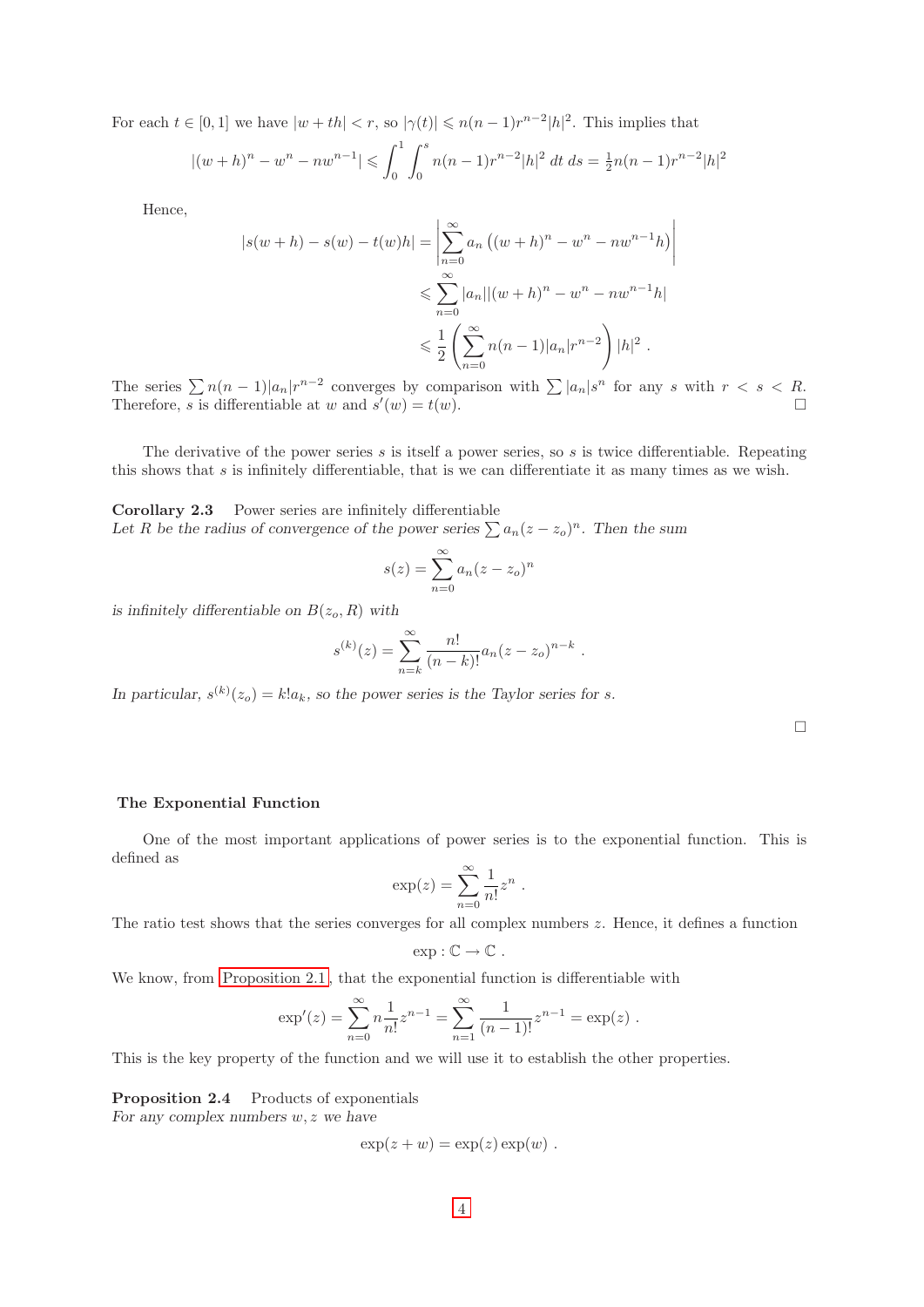Let a be a fixed complex number and consider the function

$$
g(z) = \exp(z) \exp(a - z) .
$$

This is differentiable and its derivative is

$$
g'(z) = \exp(z) \exp(a - z) - \exp(z) \exp(z - a) = 0
$$
.

This implies that g is constant. (For consider the function  $\gamma : t \mapsto g(tz)$  defined on the unit interval  $[0, 1] \subset \mathbb{R}$ . This has derivative 0 and so the mean value theorem shows that it is constant. Therefore,  $g(z) = g(0)$  for each z.) The value of g at 0 is  $\exp(0) \exp(a) = \exp(a)$ , so we see that

$$
\exp(z)\exp(a-z)=\exp(a).
$$

 $\Box$ 

<span id="page-7-0"></span>This Proposition allows us to establish many of the properties of the exponential function very easily.

Corollary 2.5 Properties of the exponential

- (a) The exponential function has no zeros.
- (b) For any complex number z we have  $\exp \overline{z} = \overline{\exp z}$ .
- (c)  $e : x \mapsto \exp x$  is a strictly increasing function from R onto  $(0, \infty)$ .

(d) For real numbers y, the map  $f : y \mapsto \exp(iy)$  traces out the unit circle, at unit speed, in the positive direction.

Proof:

- (a) For  $\exp(z) \exp(-z) = \exp(0) = 1$ .
- (b) Is an immediate consequence of the power series.
- (c) For  $x \in \mathbb{R}$  it is clear from the power series that  $\exp x$  is real. Moreover  $\exp x = (\exp \frac{1}{2}x)^2 > 0$ . This shows that  $e'(x) = e(x) > 0$  and so e is a strictly increasing positive function. The power series also shows that

$$
e(x) = \exp x > x \quad \text{for } x > 1
$$

so  $e(x) \nearrow +\infty$  as  $x \nearrow +\infty$ . Finally,

$$
e(x) = \frac{1}{e(-x)} \searrow 0 \quad \text{as } x \searrow -\infty .
$$

(d) Part (b) shows that  $|\exp i y|^2 = \exp i y \exp -i y = 1$ , so f maps into the unit circle. Moreover, f is differentiable with  $f'(y) = i \exp i y$ , so f traces out the unit circle at unit speed in the positive direction.  $\Box$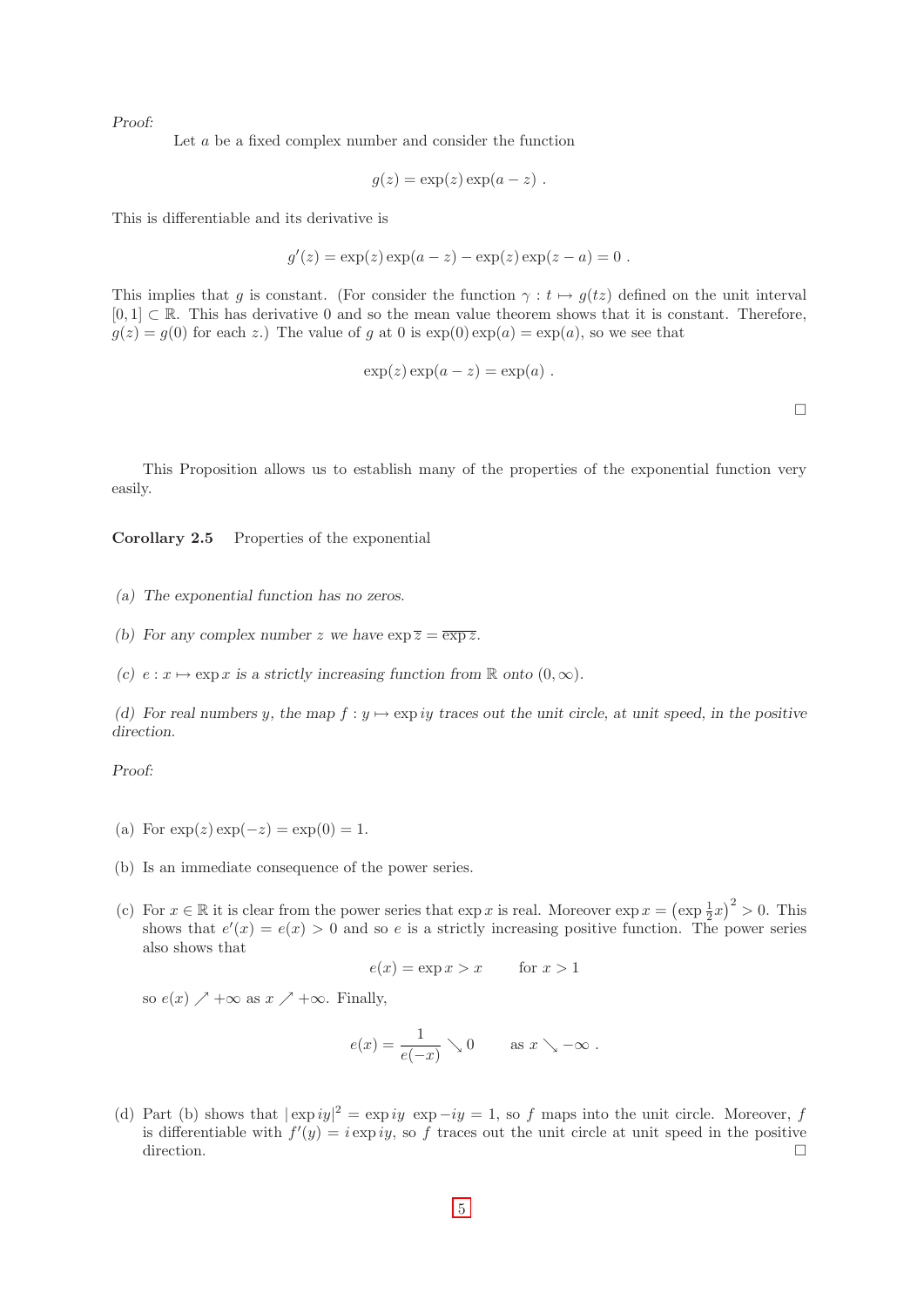Any complex number w can be written as  $r(\cos \theta + i \sin \theta)$  for some modulus  $r \geq 0$  and some argument  $\theta \in \mathbb{R}$ . The modulus  $r = |z|$  is unique but the argument is only determined up to adding an integer multiple of  $2\pi$  (and is completely arbitrary when  $w = 0$ ).

Part (a) of the Corollary shows that  $\exp z$  is never 0. Suppose that  $w \neq 0$ . Then (c) shows that we can find a unique real number x with  $\exp x = |w|$ . Part (d) shows that  $\exp i\theta = \cos \theta + i \sin \theta$ . Hence

$$
w = |w| \exp i\theta = \exp x \exp i\theta = \exp(x + i\theta).
$$

So there is a complex number  $z_0 = x + i\theta$  with  $\exp z_0 = w$ . Furthermore, parts (c) and (d) show that the only solutions of  $\exp z = w$  are  $z = z_0 + 2n\pi i$  for an integer  $n \in \mathbb{Z}$ .

## <span id="page-8-0"></span>Logarithms

[Corollary 2.5\(c\)](#page-7-0) shows that the exponential function on the real line gives a strictly increasing map  $e : \mathbb{R} \to (0,\infty)$  from  $\mathbb R$  onto  $(0,\infty)$ . This map must then be invertible and we call its inverse the natural logarithm and denote it by ln :  $(0, \infty) \to \mathbb{R}$ . We want to consider analogous complex logarithms that are inverse to the complex exponential function.

We know that  $\exp z$  is never 0, so we can not hope to define a complex logarithm of 0. For any non-zero complex number  $w$  we have seen that there are infinitely many complex numbers  $z$  with  $\exp z = w$  and any two differ by an integer multiple of  $2\pi i$ . Therefore, the exponential function can not be invertible.

<span id="page-8-1"></span>However, if we restrict our attention to a suitable domain D in  $\mathbb{C} \setminus \{0\}$ , then we can try to find a continuous function  $\lambda : D \to \mathbb{C}$  with  $\exp \lambda(z) = z$  for each  $z \in D$ . Such a map is called a *branch of the* logarithm on D. If one branch  $\lambda$  exists, then  $z \mapsto \lambda(z) + 2n\pi i$  is another branch of the logarithm.

Consider, for example, the domain

$$
D = \{ z = r \exp i\theta : 0 < r \text{ and } \alpha < \theta < \alpha + 2\pi \}
$$

that is obtained by removing a half-line from C. The map

$$
\lambda: D \to \mathbb{C} \; ; \; r \exp i\theta \mapsto \ln r + i\theta
$$

for  $r > 0$  and  $\alpha < \theta < \alpha + 2\pi$  is certainly continuous and satisfies  $\exp \lambda(z) = z$  for each  $z \in D$ . Hence it is one of the branches of the logarithm on D.

<span id="page-8-2"></span>As remarked above, the point 0 is special and there is no branch of the logarithm defined at 0. We call 0 a *logarithmic singularity*. Many authors abuse the notation by writing  $\log z$  for  $\lambda(z)$ . However, it is important to remember that there are many branches of the logarithm and that there is none defined on all of  $\mathbb{C} \setminus \{0\}.$ 

The branches of the logarithm are important and we will use them throughout this course. Note that, for any branch  $\lambda$  of the logarithm, we have

$$
\lambda(z) = \ln|z| + i\theta
$$

where  $\theta$  is an argument of z. The real part is unique and clearly continuous. However, the imaginary part is only determined up to an additive integer multiple of  $2\pi$ . The choice of a branch of the logarithm on D corresponds to a continuous choice of the argument  $\theta : D \to \mathbb{R}$ .

Since the branch  $\lambda : D \to \mathbb{C}$  is inverse to the exponential function, the inverse function theorem shows that  $\lambda$  is differentiable with

$$
\lambda'(w) = \frac{1}{\exp^{\prime} \lambda(w)} = \frac{1}{\exp \lambda(w)} = \frac{1}{w}.
$$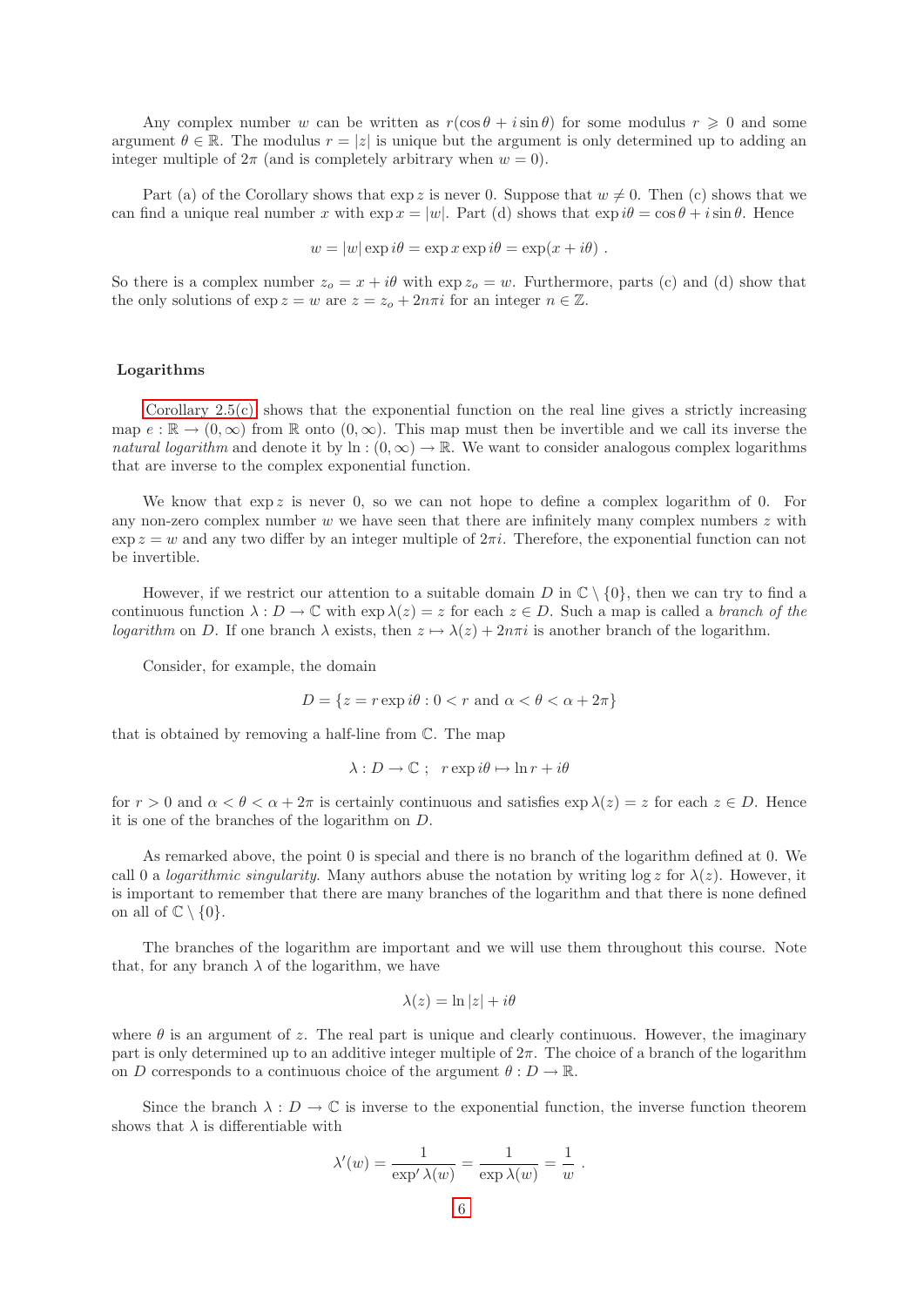To do this more carefully, let w be a point of D. Choose  $k \neq 0$  so small that  $w + k \in D$ . Then set  $z = \lambda(w)$  and  $z + h = \lambda(w + k)$ . Since  $\lambda$  is continuous,  $h \to 0$  as  $k \to 0$ . Hence

$$
\frac{\lambda(w+k) - \lambda(w)}{k} = \frac{(z+h) - z}{\exp \lambda(w+k) - \exp \lambda(w)} = \frac{h}{\exp(z+h) - \exp z}
$$

tends to  $\frac{1}{\exp(z)}$  as  $K \to 0$ . This shows that  $\lambda$  is complex differentiable at w with

$$
\lambda'(w) = \frac{1}{\exp z} = \frac{1}{w} .
$$

Thus every branch of the logarithm is analytic.

Let  $\Omega$  be the complex plane cut along the negative real axis:  $\Omega = \mathbb{C} \setminus (-\infty, 0]$ . Every  $z \in \Omega$  can be written uniquely as

$$
r \exp i\theta
$$
 with  $r > 0$  and  $-\pi < \theta < \pi$ .

We call this  $\theta$  the principal branch of the argument of z and denote it by Arg(z). In a similar way, the principal branch of the logarithm is:

$$
Log: \Omega \to \mathbb{C} \; ; \; z \mapsto \ln |z| + i Arg(z) \; .
$$

#### <span id="page-9-1"></span><span id="page-9-0"></span>Powers

We can also define branches of powers of complex numbers. Suppose that  $n \in \mathbb{Z}$ , z a complex number and  $\lambda : D \to \mathbb{C}$  any branch of the complex logarithm defined at z. Then

$$
z^n = (\exp \lambda(z))^n = \exp(n\lambda(z))
$$

and the value of the right side does not depend on which branch  $\lambda$  we choose. When  $\alpha$  is a complex number but not an integer, we may define a *branch* of the  $\alpha$ th power on D by

$$
p_{\alpha}: D \to \mathbb{C} \; ; \; z \mapsto (\exp \alpha \lambda(z)) \; .
$$

This behaves as we would expect an  $\alpha$ th power to, for example,

$$
p_{\alpha}(z)p_{\beta}(z) = p_{\alpha+\beta}(z)
$$

analogously to  $z^{\alpha}z^{\beta} = z^{\alpha+\beta}$  for integers  $\alpha$  and  $\beta$ . Moreover,  $p_{\alpha}$  is analytic on D since exp and  $\lambda$  are both analytic with

$$
p'_{\alpha}(z) = \exp'(\alpha \lambda(z))\alpha \lambda'(z) = (\exp \alpha \lambda(z)) \frac{\alpha}{z} = \alpha \exp((\alpha - 1)\lambda(z)) = \alpha p_{\alpha - 1}(z) .
$$

However, there are many different branches of the αth power coming from different branches of the logarithm.

For example, on the cut plane  $\Omega = \mathbb{C} \setminus (-\infty, 0]$  the principal branch of the  $\alpha$ th power is given by

$$
z \mapsto \exp(\alpha \operatorname{Log} z) = \exp(\alpha (\ln |z| + i \operatorname{Arg}(z))) .
$$

When  $\alpha = \frac{1}{2}$  this is

$$
r \exp i\theta \mapsto r^{1/2} \exp \frac{1}{2}i\theta
$$
 for  $r > 0$  and  $-\pi < \theta < \pi$ .

<span id="page-9-2"></span>Note that none of these branches of powers is defined at 0 since no branch of the logarithm is defined there. The point 0 is called a *branch point* for the power. The only powers that can be defined to be analytic at 0 are the non-negative integer powers.

If we set  $e = \exp 1 = 2.71828...$ , then  $\exp z$  is one of the values for the zth power of e. Despite the fact that there are other values (unless  $z \in \mathbb{Z}$ ) we often write this as  $e^z$ . In particular, it is very common to write  $e^{i\theta}$  for  $\exp i\theta$ .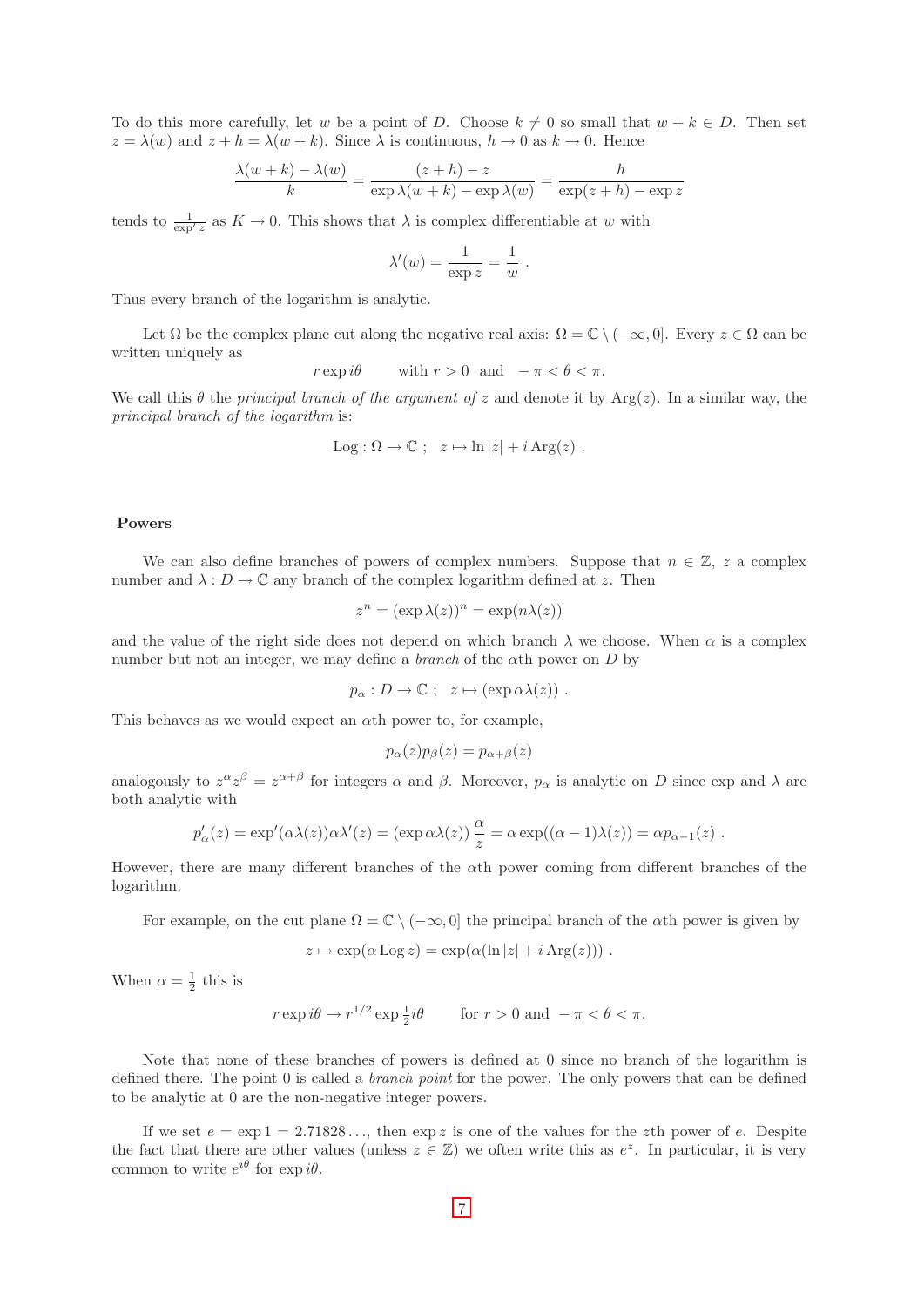## <span id="page-10-0"></span>Conformal Maps

A conformal map is an analytic map  $f: D \to \Omega$  between two domains  $D, \Omega$  that has an analytic inverse  $g : \Omega \to D$ . This certainly implies that f is a bijection and that  $f'(z)$  is never 0, since the chain rule gives  $g'(f(z))f'(z) = 1$ . When there is a conformal map  $f: D \to \Omega$  then the complex analysis on D and  $\Omega$  are the same, for we can transform any analytic map  $h: D \to \mathbb{C}$  into a map  $h \circ g: \Omega \to \mathbb{C}$  and vice versa.

You have already met Möbius transformations as examples of conformal maps. For instance,  $z \mapsto \frac{1+z}{1-z}$  $\frac{1+z}{1-z}$  is a conformal map from the unit disc D onto the right half-plane  $H = \{x+iy : x > 0\}$ . Its inverse is  $w \mapsto \frac{w-1}{1}$  $\frac{w}{w+1}$ . Powers also give useful examples, for instance:

$$
\{x+iy : x, y > 0\} \to \{u+iv : v > 0\} ; z \mapsto z^2
$$

is a conformal map. Its inverse is a branch of the square root. Similarly, the exponential map gives us examples. The map

$$
\{x+iy: -\frac{1}{2}\pi < y < \frac{1}{2}\pi\} \to \{u+iv: u > 0\} \ ; \ \ z \mapsto \exp z
$$

is conformal. Its inverse is the principal branch of the logarithm.

Conformal maps preserve the angles between curves. For consider the straight line  $\beta : t \mapsto z_o + t\omega$ where  $|\omega| = 1$ . The analytic map f sends this to the curve

$$
f\circ\beta: t\mapsto f(z_o+t\omega) .
$$

The tangent to this curve at  $t = 0$  is in the direction of

$$
\lim_{t \to 0} \frac{f(z_o + t\omega) - f(z_o)}{|f(z_o + t\omega) - f(z_o)|} = \frac{f'(z_o)\omega}{|f'(z_o)\omega|}.
$$

Provided that  $f'(z_0) \neq 0$ , this shows that  $f \circ \beta$  is a curve through  $f(z_0)$  in the direction of  $f'(z_0)\omega$ . Consequently, such a function  $f$  preserves the angle between two curves, in both magnitude and orientation. This shows that conformal maps preserve the angles between any two curves.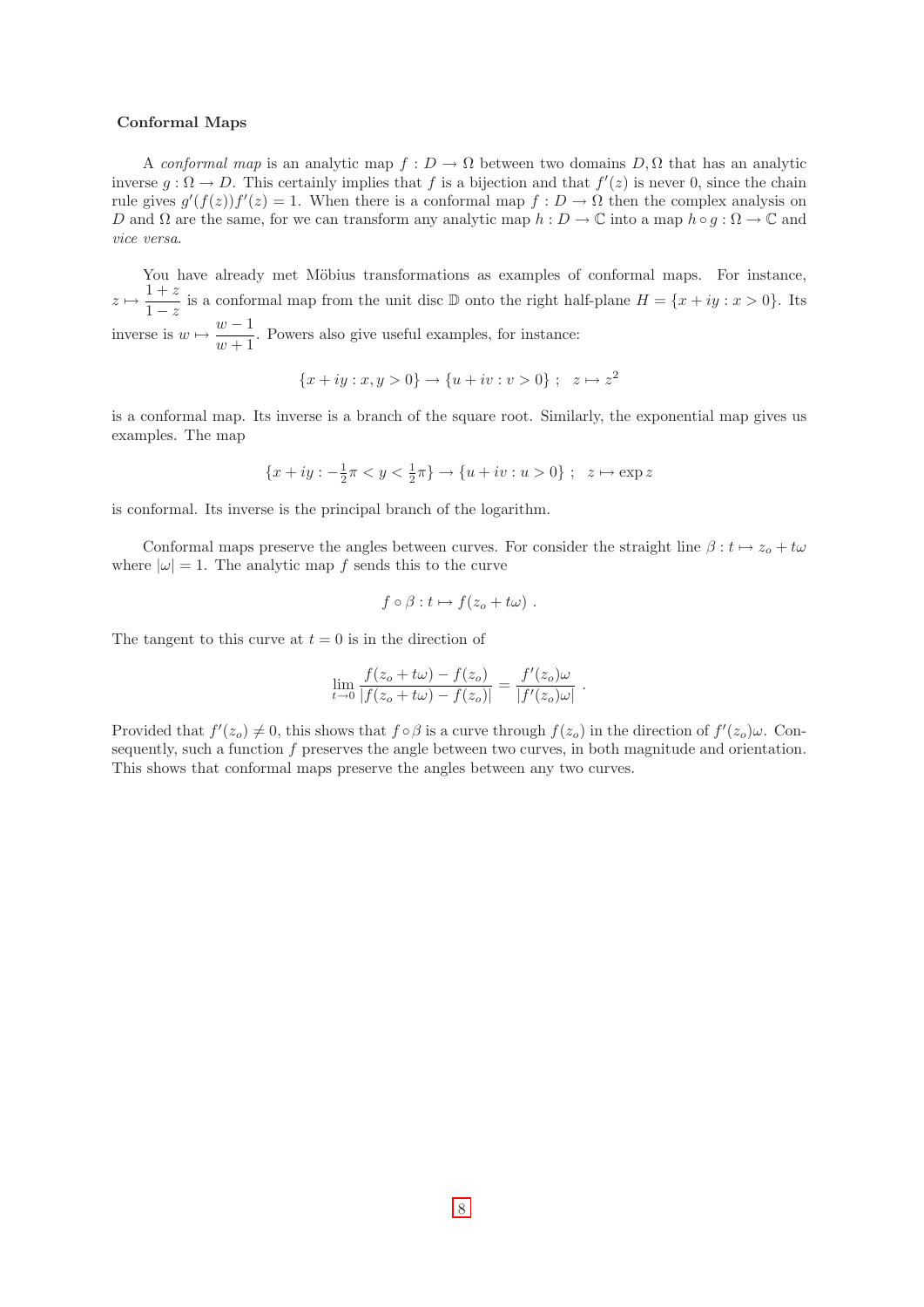## <span id="page-11-0"></span>3. INTEGRATION ALONG CURVES

We have seen that it is a much stronger condition on a function to be complex differentiable than to be real differentiable. The reason for this is that we can apply the fundamental theorem of calculus when we integrate f along a curve in  $D$  that starts and ends at the same point. This will show that, for suitable curves, the integral is  $0 - a$  result we call Cauchy's theorem. This theorem has many important consequences and is the key to the rest of the course.

We therefore wish to integrate functions along curves in  $D$ . First recall some of the properties of integrals along intervals of the real line. If  $\phi : [a, b] \to \mathbb{C}$  is a continuous function, then the Riemann integral

$$
I = \int_{a}^{b} \phi(t) \, dt
$$

exists. For any angle  $\theta$ , we have

$$
Ie^{i\theta} = \Re\left(\int_a^b \phi(t)e^{i\theta} dt\right) = \int_a^b \Re\left(\phi(t)e^{i\theta}\right) dt \leq \int_a^b |\phi(t)| dt
$$

so we have the inequality

$$
\left| \int_a^b \phi(t) \ dt \right| \leqslant \int_a^b |\phi(t)| \ dt \ .
$$

<span id="page-11-1"></span>A continuously differentiable curve in D is a map  $\gamma : [a, b] \to D$  defined on a compact interval  $[a, b] \subset \mathbb{R}$  that is continuously differentiable at each point of  $[a, b]$ . (At the endpoints a, b we demand a one-sided derivative.) The image  $\gamma([a, b])$  will be denoted by  $[\gamma]$ . We think of the parameter t as time and the point  $z = \gamma(t)$  traces out the curve as time increases. The direction that we move along the curve is important and is often denoted by an arrow.

<span id="page-11-2"></span>As the time increases by a small amount  $\delta t$ , so the point  $z = \gamma(t)$  on the curve moves by  $\delta z =$  $\gamma(t+\delta t) - \gamma(t) \approx \gamma'(t) \delta t$ . Hence, it is natural to define the integral of a continuous function  $f: D \to \mathbb{C}$ along  $\gamma$  to be

$$
\int_{\gamma} f(z) dz = \int_{a}^{b} f(\gamma(t)) \gamma'(t) dt.
$$

<span id="page-11-3"></span>We can also define integrals with respect to the arc-length s along  $\gamma$  where  $\frac{ds}{dt} = |\gamma'(t)|$ . This is usually denoted by:

$$
\int_{\gamma} f(z) |dz| = \int_{a}^{b} f(\gamma(t)) |\gamma'(t)| dt.
$$

In particular, the *length* of  $\gamma$  is:

<span id="page-11-4"></span>
$$
L(\gamma) = \int_{\gamma} |dz| = \int_{a}^{b} |\gamma'(t)| dt.
$$

Then we have the important inequality:

## Proposition 3.1

Let  $\gamma : [a, b] \to D$  be a continuously differentiable curve in the domain D and let  $f : D \to \mathbb{C}$  be a continuous function. Then

$$
\left|\int_{\gamma} f(z) dz\right| = \left|\int_{a}^{b} f(\gamma(t))\gamma'(t) dt\right| \leq \int_{a}^{b} |f(\gamma(t))||\gamma'(t)| dt \leq L(\gamma). \sup\{|f(z)| : z \in [\gamma]\} .
$$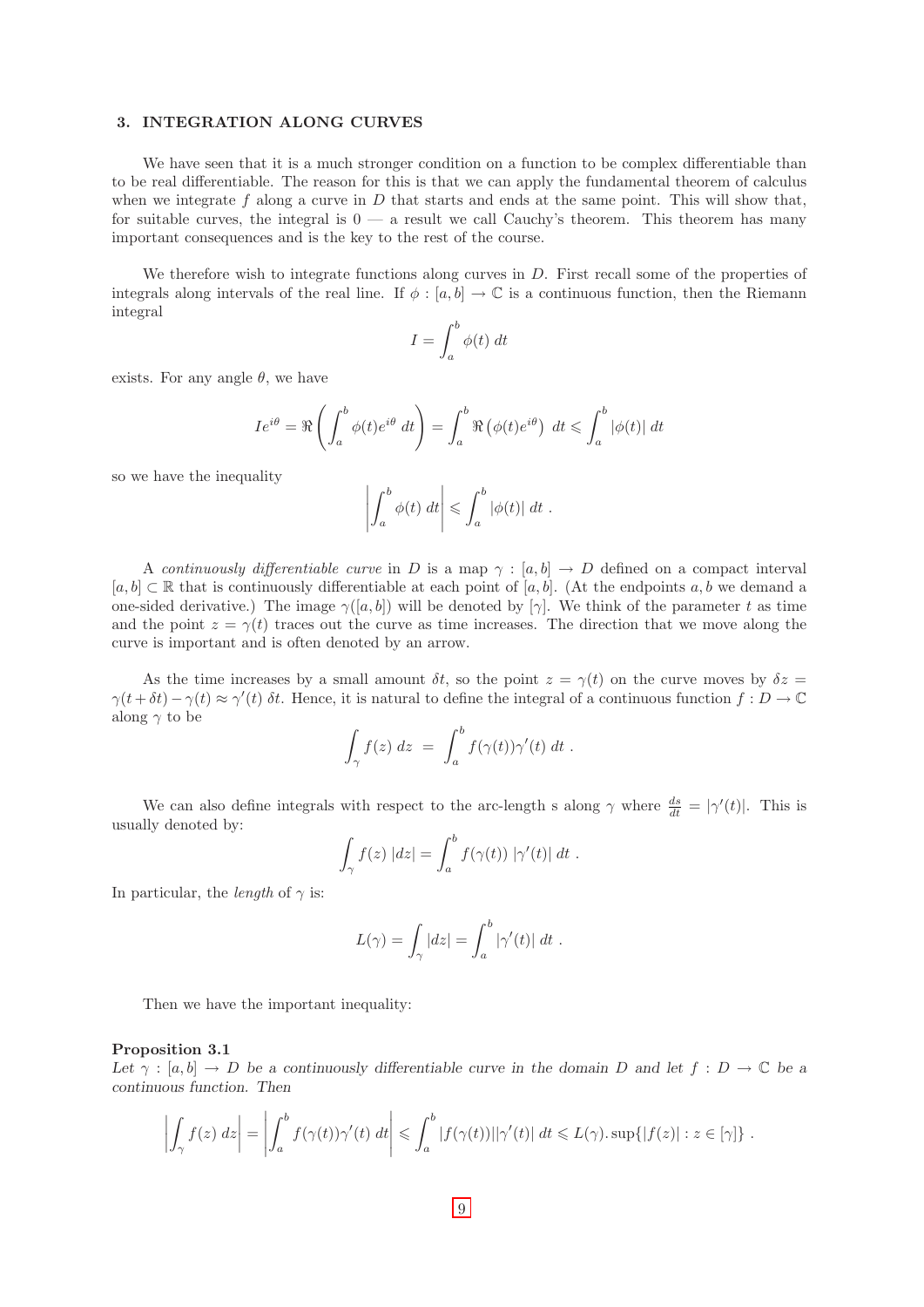**Example:** The straight-line curve  $[w_0, w_1]$  between two points of  $\mathbb C$  is given by

$$
[0,1] \to \mathbb{C} \ ; \ t \mapsto (1-t)w_o + tw_1 \ .
$$

This has length  $|w_1 - w_0|$ . The unit circle c is given by

$$
c:[0,2\pi]\to\mathbb{C} \ ; \ \ t\mapsto z_o+r\exp it
$$

and has length  $2\pi$ . For any integer n we have

$$
\int_c z^n dz = \int_0^{2\pi} \exp\left(i t \right) \exp\left(i t \right) dt = \begin{cases} 0 & \text{if } n \neq -1; \\ 2\pi i & \text{if } n = -1. \end{cases}
$$

It is possible to re-parametrise a curve  $\gamma : [a, b] \to D$ . Suppose that  $h : [c, d] \to [a, b]$  is a continuously differentiable, strictly increasing function with a continuously differentiable inverse  $h^{-1}$ :  $[a, b] \rightarrow [c, d]$ . Then  $\gamma \circ h : [c, d] \to D$  is a curve and the substitution rule for integrals shows that

$$
\int_{\gamma \circ h} f(z) dz = \int_c^d f(\gamma(h(s))\gamma'(h(s))h'(s) ds = \int_a^b f(\gamma(t))\gamma'(t) dt = \int_{\gamma} f(z) dz
$$

and similarly that  $L(\gamma \circ h) = L(\gamma)$ . Sometimes it is useful to reverse the orientation of the curve. For any curve  $\gamma : [a, b] \to D$ , the *reversed curve*  $-\gamma$  is given by

$$
-\gamma : [-b, -a] \to D \; ; \; t \mapsto \gamma(-t) \; .
$$

This traces out the same image as  $\gamma$  but in the reverse direction.

It is useful to generalise the definition of a curve slightly. A piecewise continuously differentiable curve is a map  $\gamma : [a, b] \to D$  for which there is a subdivision

$$
a = t_0 < t_1 < t_2 < \ldots < t_{N-1} < t_N = b
$$

with each of the restrictions  $\gamma | : [t_n, t_{n+1}] \to D$   $(n = 0, 1, ..., N)$  being a continuously differentiable curve. The integral along  $\gamma$  is then

$$
\int_{\gamma} f(z) dz = \sum_{n=0}^{N-1} \int_{t_n}^{t_{n+1}} f(\gamma(t)) \gamma'(t) dt
$$

and

$$
\int_{\gamma} f(z) |dz| = \sum_{n=0}^{N-1} \int_{t_n}^{t_{n+1}} f(\gamma(t)) |\gamma'(t)| dt.
$$

We clearly have

$$
\left| \int_{\gamma} f(z) dz \right| \leq \int_{\gamma} |f(z)| |dz| \leq L(\gamma). \sup\{|f(z)| : z \in [\gamma]\} .
$$

<span id="page-12-0"></span>From now on, we will suppose, tacitly, that all the curves we consider are piecewise continuously differentiable.

Proposition 3.2 Fundamental Theorem of Calculus

Let  $f: D \to \mathbb{C}$  be an analytic function. If f is the derivative of another analytic function  $F: D \to \mathbb{C}$ , then

$$
\int_{\gamma} f(z) dz = F(\gamma(b)) - F(\gamma(a))
$$

for any piecewise continuously differentiable curve  $\gamma : [a, b] \to D$ .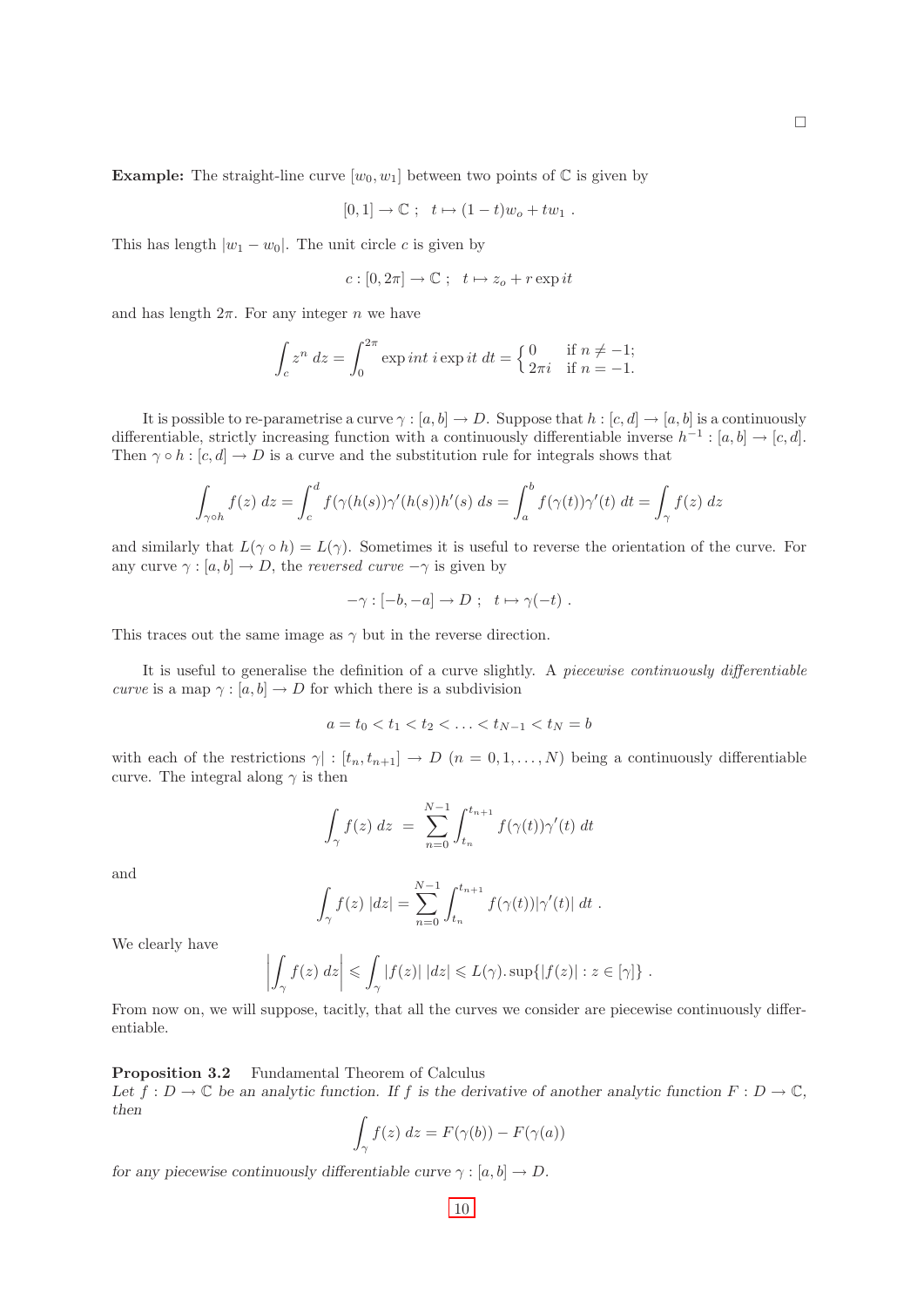We call  $F: D \to \mathbb{C}$  an *antiderivative* of f if  $F'(z) = f(z)$  for all  $z \in D$ .

Proof:

The fundamental theorem of calculus show that

$$
\int_{\gamma} f(z) dz = \int_{a}^{b} f(\gamma(t))\gamma'(t) dt = \int_{a}^{b} F'(\gamma(t))\gamma'(t) dt = \int_{a}^{b} (F \circ \gamma)'(t) dt = F(\gamma(b)) - F(\gamma(a))
$$

for any continuously differentiable curve  $\gamma$ . The result follows for piecewise continuously differentiable curves by adding the results for each continuously differentiable section.

<span id="page-13-0"></span>A curve  $\gamma : [a, b] \to D$  is *closed* if  $\gamma(b) = \gamma(a)$ . In this case, the Proposition shows that

$$
\int_{\gamma} f(z) \ dz = 0
$$

provided that f is the derivative of a function  $F: D \to \mathbb{C}$ . This is our first form of Cauchy's theorem.

For the sake of variety, we use many different names for curves, such as paths or routes. Closed curves are sometimes called contours.

**Example:** Let A be the domain  $\mathbb{C} \setminus \{0\}$  and  $\gamma$  the closed curve

$$
\gamma : [0, 2\pi] \to A \; ; \; t \mapsto \exp it
$$

that traces out the unit circle in a positive direction. Let  $f(z) = z^n$  for  $n \in \mathbb{Z}$ . Then

$$
\int_{\gamma} z^n dz = \int_0^{2\pi} \exp\left(i t \left(2\pi i \exp\left(i t\right)\right) dt = \begin{cases} 2\pi i & \text{when } n = -1; \\ 0 & \text{otherwise.} \end{cases}
$$

For each function  $f(z) = z^n$  with  $n \neq -1$  there is a function  $F(z) = z^{n+1}/(n+1)$  with  $F'(z) = f(z)$ on A, so the integral around  $\gamma$  should be 0. However, for  $n = -1$  the Proposition shows that there can be no such function  $F: A \to \mathbb{C}$  with  $F'(z) = \frac{1}{z}$ . This means that there is no branch of the logarithm f defined on all of A.

## <span id="page-13-2"></span><span id="page-13-1"></span>Winding Numbers

Let  $\gamma : [a, b] \to \mathbb{C}$  be a curve that does not pass through 0. A *continuous choice of the argument on*  $\gamma$  is a continuous map  $\theta : [a, b] \to \mathbb{R}$  with  $\gamma(t) = |\gamma(t)| \exp i\theta(t)$  for each  $t \in [a, b]$ . The change  $\theta(b) - \theta(a)$ measures the angle about 0 turned through by γ. We call  $(\theta(b) - \theta(a))/2\pi$  the winding number  $n(\gamma, 0)$ of γ about 0. Suppose that  $\phi$  is another continuous choice of the argument on γ. Then  $\theta(t) - \phi(t)$  must be an integer multiple of  $2\pi$ . Since  $\theta - \phi$  is continuous on the connected interval [a, b], we see that there is an integer k with  $\phi(t) - \theta(t) = 2k\pi$  for all  $t \in [a, b]$ . Hence  $\theta(b) - \theta(a) = \phi(b) - \phi(a)$  and the winding number is well defined.

When  $\gamma$  is a piecewise continuously differentiable curve, we can give a continuous choice of  $\theta(t)$ explicitly and hence find an expression for the winding number. Let

$$
h(t) = \int_{\gamma|[a,t]} \frac{1}{z} dz = \int_a^t \frac{\gamma'(t)}{\gamma(t)} dt
$$

for  $t \in [a, b]$ . The chain rule shows that

$$
\frac{d}{dt}(\gamma(t)\exp -h(t)) = \gamma'(t)(\exp -h(t)) - \gamma(t)h'(t)(\exp -h(t)) = \left(\gamma'(t) - \gamma(t)\frac{\gamma'(t)}{\gamma(t)}\right)\exp -h(t) = 0.
$$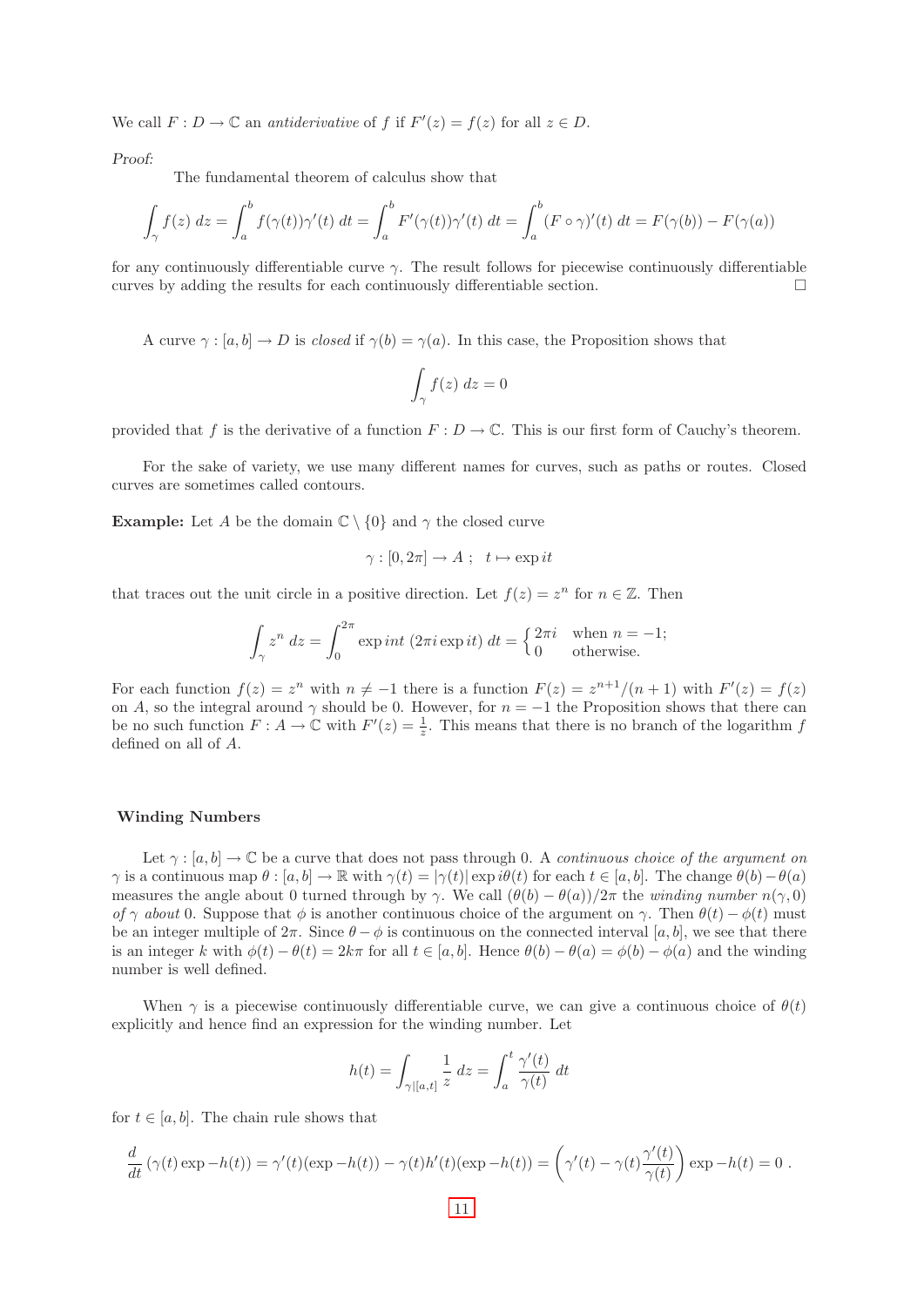Hence  $\gamma(t)$  exp  $-h(t)$  is constant. Therefore,

$$
\gamma(t) = \gamma(a) \exp h(t) = \gamma(a) \exp \Re h(t) \exp i \Im h(t) .
$$

This means that  $\theta(t) = \arg \gamma(a) + \Im h(t)$  gives a continuous choice of the argument of  $\gamma(t)$ . Consequently, the total angle turned through by  $\gamma$  is

$$
\Im\left(\int_{\gamma}\frac{1}{z}\,dz\right)\;.
$$

If  $\gamma$  is piecewise continuously differentiable, we can apply this argument to each section of  $\gamma$  and so find that the final formula still holds.

The formula is particularly important when  $\gamma$  is a closed curve. Then  $\gamma(b) = \gamma(a)$ , so  $\exp h(b) = 1$ and we must have  $h(b) = 2N\pi i$  for some integer N. The number N counts the number of times  $\gamma$  winds positively around 0. We have the formula:

$$
N = \frac{h(b)}{2\pi i} = \frac{1}{2\pi i} \int_{\gamma} \frac{1}{z} dz.
$$

We can also consider how many times a closed curve  $\gamma$  winds around any point  $w<sub>o</sub>$  that does not lie on  $\gamma$ . By translating  $w<sub>o</sub>$  to 0 we see that this is

$$
n(\gamma; w_o) = \frac{1}{2\pi i} \int_{\gamma} \frac{1}{z - w_o} dz ,
$$

which is called the *winding number of*  $\gamma$  *about* w<sub>o</sub>.

**Example:** The curve  $\gamma : [0, 1] \to \mathbb{C}; t \mapsto z_o + re^{2\pi i t}$  has winding number

$$
n(\gamma; w_o) = \begin{cases} 1 & \text{when } |w_o - z_o| < r; \\ 0 & \text{when } |w_o - z_o| > r. \end{cases}
$$

<span id="page-14-0"></span>It is not defined when  $|w_o - z_o| = r$ .

## Lemma 3.3

Let  $\gamma$  be a piecewise continuously differentiable closed curve taking values in the disc  $B(z_0, R)$ . Then  $n(\gamma; w_o) = 0$  for all points  $w_o \notin B(z_o, R)$ .

#### Proof:

By translating and rotating the curve, we may assume that  $w<sub>o</sub> = 0$  and  $z<sub>o</sub>$  is a positive real number no smaller than R. For z in the disc  $B(z_0, R)$ , we can find an unique real number  $\phi(z) \in (-\pi, \pi)$ with  $z = |z|e^{i\phi(z)}$ . (This is the principal branch of the argument of z.) The map  $\phi : B(1,1) \to \mathbb{R}$  is then continuous. Hence,  $t \mapsto \phi(\gamma(t))$  is a continuous choice of the argument on  $\gamma$ . So

$$
n(\gamma; 0) = \frac{\phi(\gamma(b)) - \phi(\gamma(a))}{2\pi}
$$

.

Since  $\gamma(b) = \gamma(a)$ , this winding number must be 0.

The winding number  $n(\gamma; w)$  is unchanged if we perturb  $\gamma$  by a sufficiently small amount.

<span id="page-14-1"></span>Proposition 3.4 Winding numbers under perturbation Let  $\alpha, \beta : [a, b] \to \mathbb{C}$  be two closed curve and w a point not on  $[\alpha]$ . If

$$
|\beta(t) - \alpha(t)| < |\alpha(t) - w| \qquad \text{for each } t \in [a, b]
$$

then  $n(\beta; w) = n(\alpha; w)$ .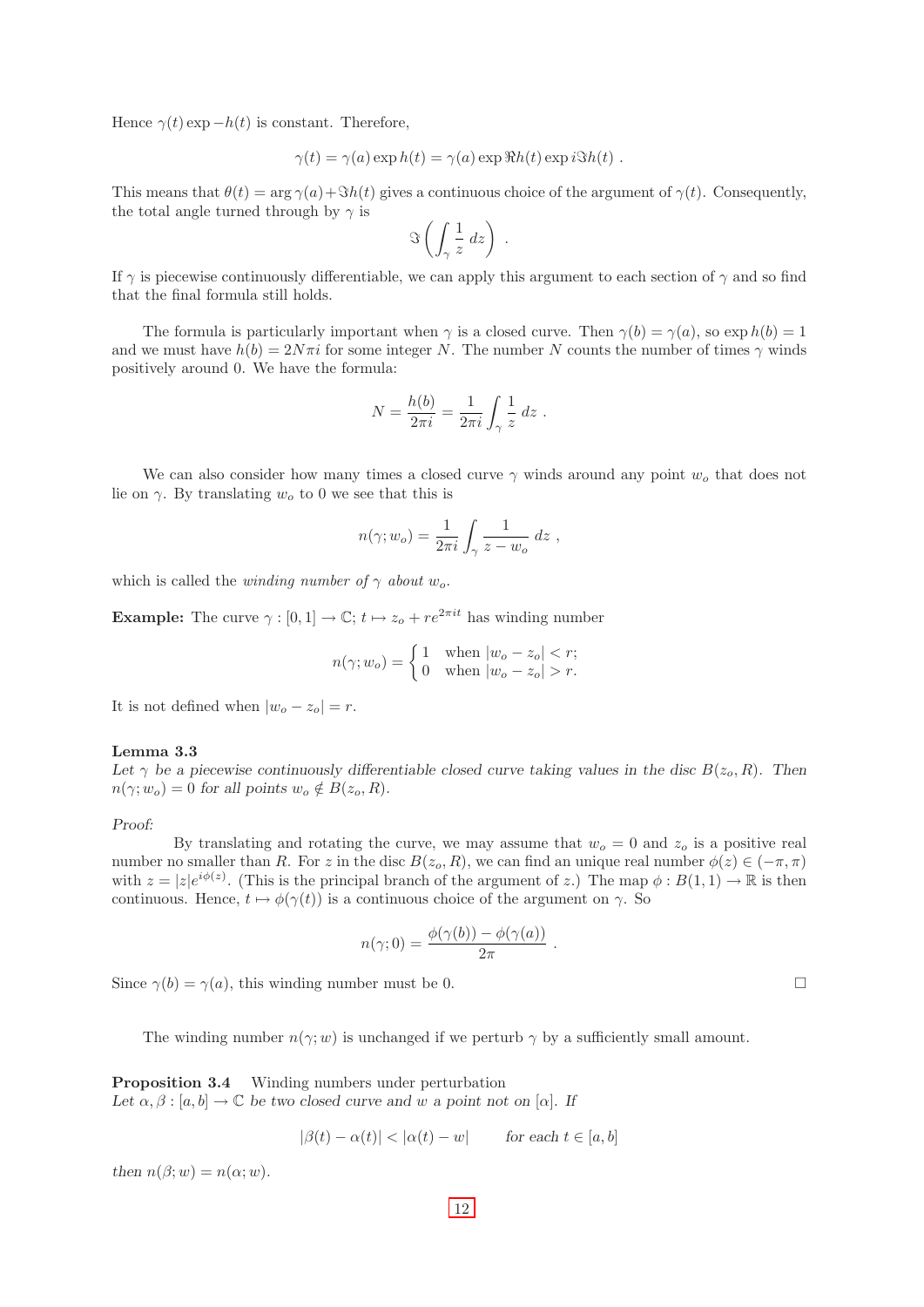By translating the curves, we may assume that  $w = 0$ . Then  $|\beta(t) - \alpha(t)| < |\alpha(t)|$  for  $t \in [a, b]$ . This certainly implies that  $\beta(t) \neq 0$ , so the winding number  $n(\beta; 0)$  exists. Write

$$
\beta(t) = \alpha(t) \left( 1 + \frac{\beta(t) - \alpha(t)}{\alpha(t)} \right) = \alpha(t)\gamma(t) .
$$

Since the argument of a product is the sum of the arguments, this implies that

$$
n(\beta;0) = n(\alpha;0) + n(\gamma;0) .
$$

However the inequality in the proposition shows that  $\gamma$  takes values in the disc  $B(1,1)$  so the lemma proves that  $n(\gamma; 0) = 0$ .

## <span id="page-15-0"></span>Proposition 3.5 Winding number constant on each component

Let  $\gamma$  be a piecewise continuously differentiable closed curve in C. The winding number  $n(\gamma; w)$  is constant for w in each component of  $\mathbb{C} \setminus [\gamma]$  and is 0 on the unbounded component.

#### Proof:

The image  $[\gamma]$  is a compact subset of  $\mathbb{C}$ , so it is bounded, say  $[\gamma] \subset B(0,R)$ . The complement  $U = \mathbb{C} \setminus [\gamma]$  is open, so each component of the complement is also open. One component contains  $\mathbb{C} \setminus B(0,R)$ , so it is the unique unbounded component that contains all points of sufficiently large modulus.

Let  $w_o \in U = \mathbb{C} \setminus [\gamma]$ . Then there is a disc  $B(w_o, r) \subset U$ . For w with  $|w - w_o| < r$  we have

$$
|(\gamma(t) - w) - (\gamma(t) - w_o)| = |w - w_o| < r \le |\gamma(t) - w_o|.
$$

[Proposition 3.4](#page-14-1) then shows that  $n(\gamma; w) = n(\gamma; w_o)$ . So the function  $w \mapsto n(\gamma; w)$  is continuous (indeed constant) at  $w_o$ . It follows that  $w \mapsto n(\gamma; w)$  is a continuous integer-valued function on U. It must therefore be constant on each component of U.

[Lemma 3.3](#page-14-0) shows that  $n(\gamma; w) = 0$  for w outside the disc  $B(0, R)$ . So the winding number must be 0 on the unbounded component of U.

#### <span id="page-15-2"></span><span id="page-15-1"></span>Homotopy

Let  $\gamma_0, \gamma_1 : [a, b] \to D$  be two piecewise continuously differentiable closed curves in the domain D. A homotopy from  $\gamma_0$  to  $\gamma_1$  is a family of piecewise continuously differentiable closed curves  $\gamma_s$  for  $s \in [0,1]$  that vary continuously from  $\gamma_0$  to  $\gamma_1$ . This means that the map

$$
h: [0,1] \times [a,b] \to D; \quad (s,t) \mapsto \gamma_s(t)
$$

is continuous. More formally, we define a *homotopy* to be a continuous map  $h : [0, 1] \times [a, b] \rightarrow D$  with

$$
h_s: [a, b] \to D; \quad t \mapsto h(s, t)
$$

being a piecewise continuously differentiable closed curve in D for each  $s \in [0, 1]$ . We then say that the curves  $h_0$  and  $h_1$  are homotopic and write  $h_0 \simeq h_1$ . This gives an equivalence relation between closed curves in D.

**Example:** Suppose that  $\gamma_0, \gamma_1 : [0, 1] \to D$  are closed paths in the domain D and that, for each  $t \in [0, 1]$ , the line segment  $[\gamma_0(t), \gamma_1(t)]$  lies within D. Then the map

$$
h: [0,1] \times [0,1] \to D; \quad (s,t) \mapsto (1-s)\gamma_0(t) + s\gamma_1(t)
$$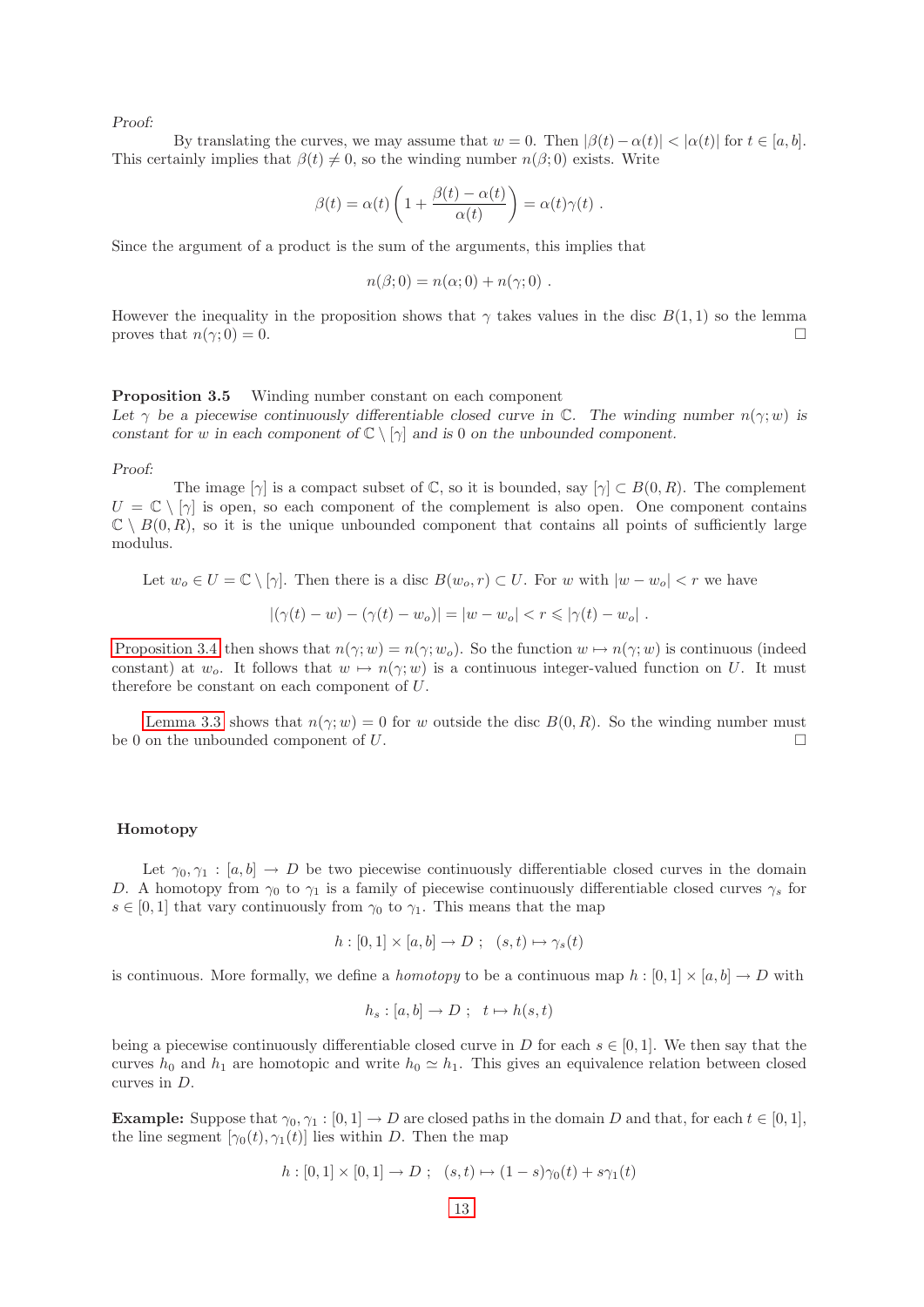is continuous and defines a homotopy from  $\gamma_0$  to  $\gamma_1$ . We sometimes call such a homotopy a *linear* homotopy.

<span id="page-16-0"></span>A closed curve  $\gamma$  in D is null-homotopic if it is homotopic in D to a constant curve. The domain D is simply-connected if every closed curve in D is null-homotopic. For example, a disc  $B(z_0, r)$  is simply-connected since there is a linear homotopy from any curve  $\gamma$  in the disc to  $z_o$ .

<span id="page-16-1"></span>A domain  $D \subset \mathbb{C}$  is called a *star with centre*  $z_o$  if, for each point  $w \in D$  the entire line segment  $[z_0, w]$  lies within D. A domain D is a star domain if it is a star with some centre  $z_0$ . Clearly every disc is a star domain but such domains as  $\mathbb{C} \setminus \{0\}$  are not. Every star domain is simply-connected because a curve is linearly homotopic to the constant curve at the centre.

<span id="page-16-2"></span>Proposition 3.6 Winding number and homotopy

If two closed curves  $\gamma_0$  and  $\gamma_1$  are homotopic in a domain D and  $w \in \mathbb{C} \setminus D$ , then  $n(\gamma_0; w) = n(\gamma_1; w)$ .

Proof:

By translating the curves and the domain, we may assume that  $w = 0$ .

Let  $h : [0,1] \times [a,b] \to D$  be the homotopy with  $\gamma_0 = h_0$  and  $\gamma_1 = h_1$ . Since  $[0,1] \times [a,b]$  is a compact subset of D, there is an  $\varepsilon > 0$  with  $|h_s(t)| > \varepsilon$  for each  $(s, t) \in [0, 1] \times [a, b]$ . The homotopy h is uniformly continuous. Hence there is a  $\delta > 0$  with

 $|h_s(t) - h_u(t)| < \varepsilon$  whenever  $|s - u| < \delta$ .

This means that

 $|h_s(t) - h_u(t)| < |h_u(t)|$  whenever  $|s - u| < \delta$ .

Hence [Proposition 3.4](#page-14-1) shows that

$$
n(h_s; 0) = n(h_u; 0) \quad \text{whenever} \quad |s - u| < \delta \; .
$$

This clearly establishes the result.  $\Box$ 

## <span id="page-16-3"></span>Chains and Cycles

Let D be a domain in C. A chain in D is a finite collection  $\gamma_n : [a_n, b_n] \to D$  (for  $n = 1, 2, 3, ..., N$ ) of piecewise continuously differentiable curves in D. We will write  $\Gamma = \gamma_1 + \gamma_2 + \ldots + \gamma_N$  for this collection. The empty chain will be written as 0. We can add two chains and obtain another chain. The integral of a continuous function  $f: D \to \mathbb{C}$  around  $\Gamma$  is then defined to be the sum

$$
\int_{\Gamma} f(z) dz = \sum_{n=1}^{N} \int_{\gamma_n} f(z) dz.
$$

In particular, the winding number  $n(\Gamma; w)$  of a chain  $\Gamma$  about any point  $w \notin [\Gamma]$  is

$$
n(\Gamma; w) = \sum_{n=1}^{N} n(\gamma_n; w) = \frac{1}{2\pi i} \int_{\Gamma} \frac{1}{z - w} dz.
$$

A cycle in D is a chain  $\Gamma = \gamma_1 + \gamma_2 + \ldots + \gamma_N$  where each point  $w \in \mathbb{C}$  occurs the same number of times as an initial point  $\gamma_n(a_n)$  as it does as an final point  $\gamma_n(b_n)$ . This means that a cycle consists of a finite number of closed curves, each of which may be made up from a number of the curves  $\gamma_n$ . The winding number  $n(\Gamma; w)$  of a cycle  $\Gamma$  is therefore an integer.

Proposition 3.2 shows that any analytic function  $f: D \to \mathbb{C}$  that has an antiderivative on D must satisfy

$$
\int_{\Gamma} f(z) \ dz = 0
$$

for every cycle  $\Gamma$  in the domain  $D$ .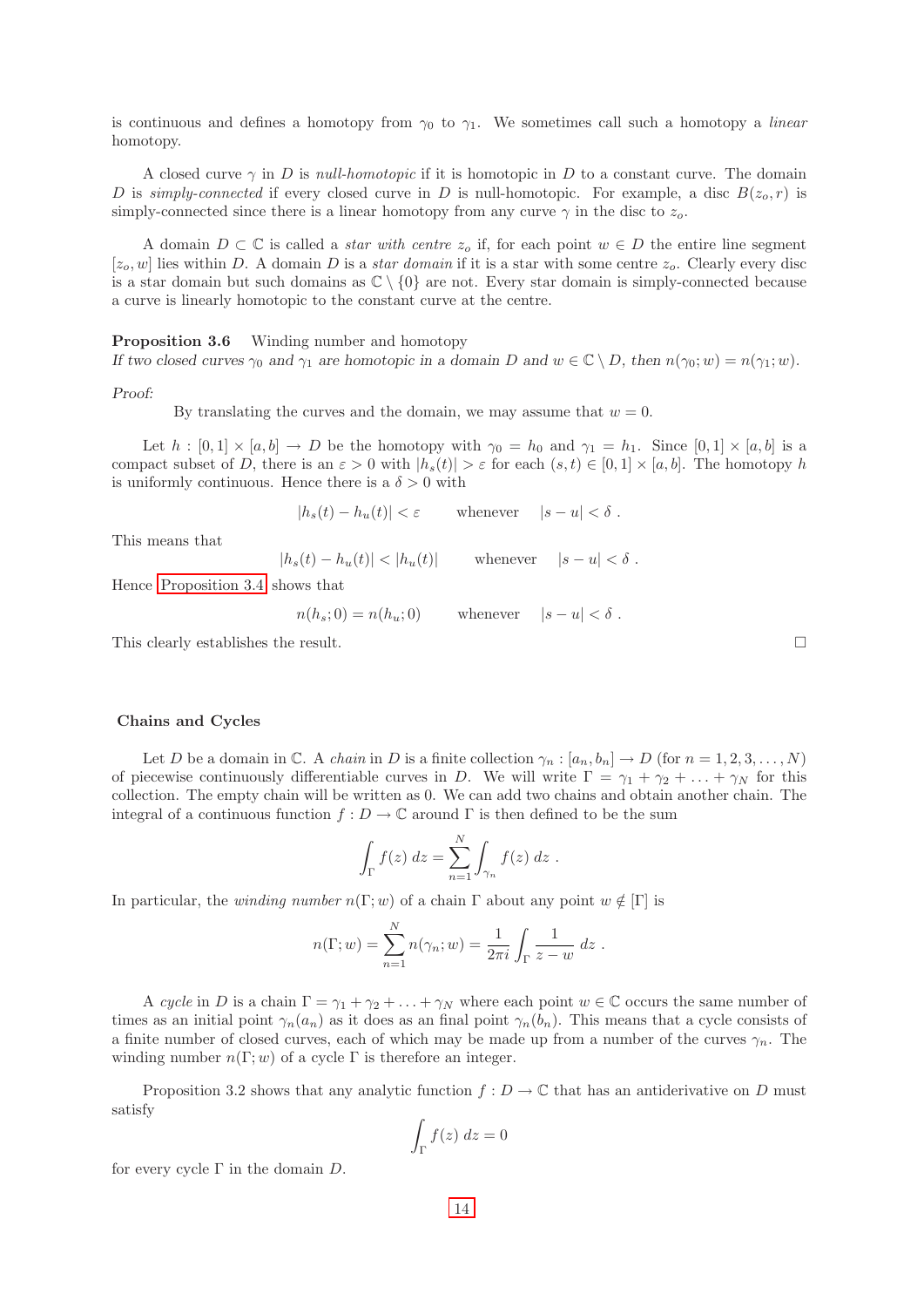## <span id="page-17-0"></span>4 CAUCHY'S THEOREM

Let T be a closed triangle that lies inside the domain D. Let  $v_0, v_1, v_2$  be the vertices labelled in anti-clockwise order around T. Then the edges  $[v_0, v_1], [v_1, v_2], [v_2, v_0]$  are straight-line paths in D. The three sides taken in order give a closed curve  $[v_0, v_1] + [v_1, v_2] + [v_2, v_0]$  in D that we denote by  $\partial T$ .

<span id="page-17-1"></span>Proposition 4.1 Cauchy's theorem for triangles Let  $f: D \to \mathbb{C}$  be an analytic function and T a closed triangle that lies within D. Then

$$
\int_{\partial T} f(z) \ dz = 0 \ .
$$

This proof is due to Goursat and relies on repeated bisection. It underlies all the stronger versions of Cauchy's theorem that we will prove later.

Proof:



Subdivide T into four similar triangles  $T_1, T_2, T_3, T_4$  as shown. Then we have

$$
\sum_{k=1}^{4} \int_{\partial T_k} f(z) dz = \int_{\partial T} f(z) dz
$$

because the integrals along the sides of  $T_k$  in the interior of T cancel. At least one the integrals

$$
\int_{\partial T_k} f(z) \ dz
$$

must have modulus at least  $\frac{1}{4}|I|$ . Choose one of the triangles with this property and call it T'. Repeating this procedure we obtain sequence of triangles  $(T^{(n)})$  nested inside one another with

$$
\left| \int_{\partial T^{(n)}} f(z) dz \right| \geq \frac{|I|}{4^n} .
$$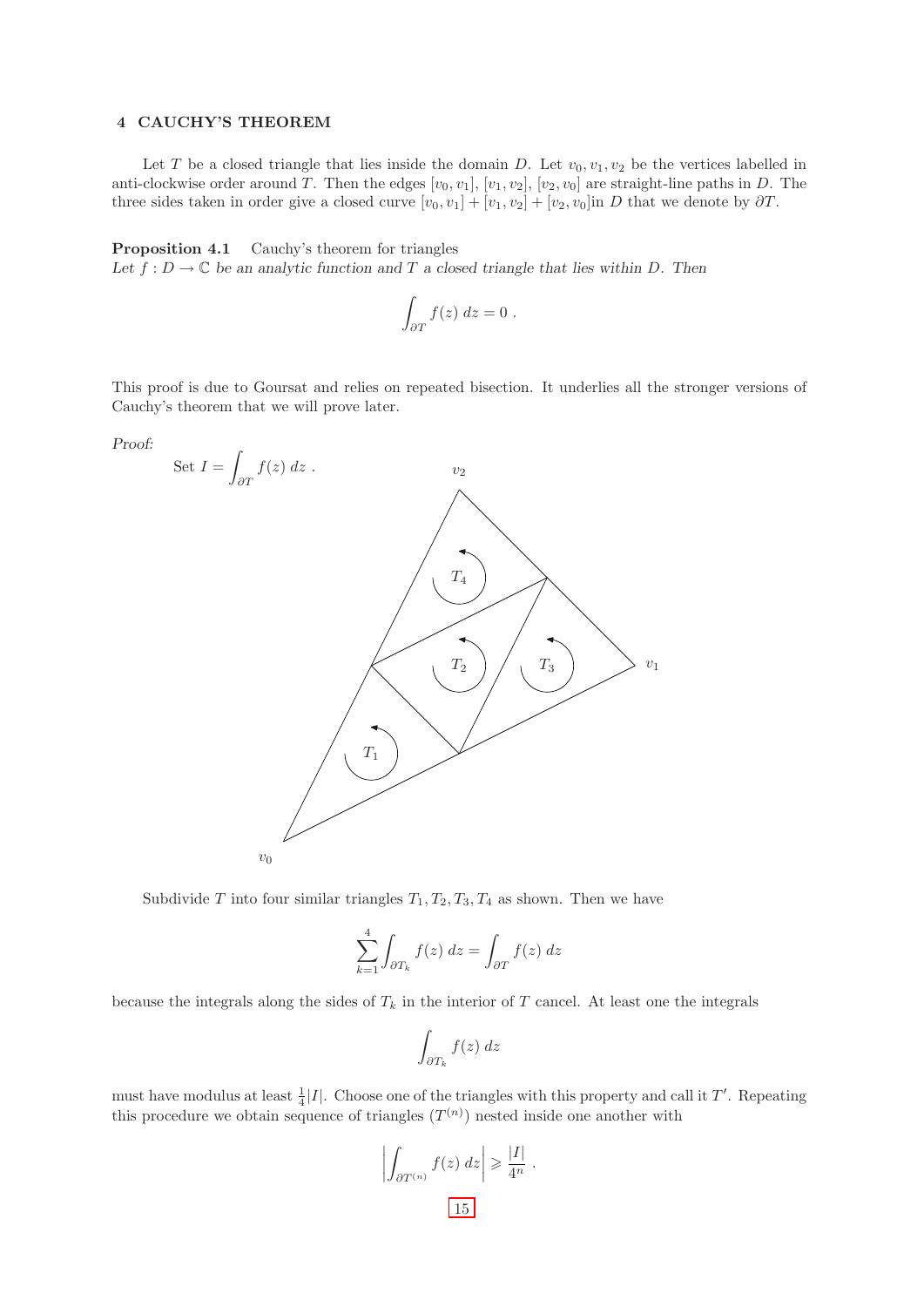Let  $L(\gamma)$  denote the length of a path  $\gamma$  and set  $L = L(\partial T)$ . Then each  $T_k$  has  $L(\partial T_k) = \frac{1}{2}L$ . Therefore,  $L(\partial T^{(n)}) = L/2^n$ .

The triangle T is a compact subset of  $\mathbb C$  with  $T^{(n)}$  closed subsets. If the intersection  $\bigcap_{n\in\mathbb N}T^{(n)}$ of these sets were empty, then the complements  $T \setminus T^{(n)}$  would form an open cover of T with no finite subcover. Therefore, we must have  $\bigcap_{n\in\mathbb{N}}T^{(n)}$  non-empty. Choose a point  $z_o\in\bigcap_{n\in\mathbb{N}}T^{(n)}$ .

The function f is differentiable at  $z_o$ . So, for each  $\varepsilon > 0$ , there is a  $\delta > 0$  with

 $\bigg|$  $\overline{\phantom{a}}$  $\overline{\phantom{a}}$  $\mid$ 

$$
\left|\frac{f(z)-f(z_o)}{z-z_o}-f'(z_o)\right|<\varepsilon
$$

whenever  $z \in B(z_o, \delta)$ . This means that

 $\bigg\}$  $\overline{\phantom{a}}$  $\overline{\phantom{a}}$  $\mid$   $f(z) = f(z_o) + f'(z_o)(z - z_o) + \eta(z)(z - z_o)$ 

with  $|\eta(z)| < \varepsilon$  for  $z \in B(z_0, \delta)$ . For n sufficiently large, we have  $T^{(n)} \subset B(z_0, \delta)$ , so

$$
\left|\int_{\partial T^{(n)}} f(z) dz \right| = \left| \int_{\partial T^{(n)}} f(z_o) + f'(z_o)(z - z_o) + \eta(z)(z - z_o) dz \right|.
$$

The integrals

$$
\int_{\partial T^{(n)}} f(z_o) dz \text{ and } \int_{\partial T^{(n)}} f'(z_o)(z - z_o) dz
$$

can be evaluated explicitly and are both zero, so

$$
\left| \int_{\partial T^{(n)}} f(z) dz \right| \leq \int_{\partial T^{(n)}} \varepsilon |z - z_o| dz \leq \varepsilon L(\partial T^{(n)}) \sup \{ |z - z_o| : z \in \partial T^{(n)} \} \leq \varepsilon L(\partial T^{(n)})^2 = \varepsilon \frac{L^2}{4^n} .
$$
 This gives

$$
|I| = \left| \int_{\partial T} f(z) dz \right| \le 4^n \left| \int_{\partial T^{(n)}} f(z) dz \right| \le \varepsilon L^2.
$$

This is true for all  $\varepsilon > 0$ , so we must have  $I = 0$ .

We can use this proposition to prove Cauchy's theorem for discs. The proof actually works for any star domain.

## <span id="page-18-0"></span>Theorem 4.2 Cauchy's theorem for a star domain

Let  $f: D \to \mathbb{C}$  be an analytic function on a star domain  $D \subset \mathbb{C}$  and let  $\gamma$  be a piecewise continuously differentiable closed curve in D. Then

$$
\int_{\gamma} f(z) dz = 0.
$$

Proof:

Let D be the star domain with centre  $z_o$  then each line segment  $[z_o, z]$  to a point  $z \in D$  lies within D. By [Proposition 3.1](#page-11-4) we need only show that there is an antiderivative  $F$  of  $f$ , that is a function with  $F'(z) = f(z)$  for  $z \in D$ . Define  $F : D \to \mathbb{C}$  by

$$
F(w) = \int_{[z_o,w]} f(z) dz .
$$

Since D is open, each  $w \in D$  is contained in a disc  $\mathbb{D}(w,r)$  that lies within D. This implies that the triangle with vertices  $z_o, w, w + h$  lies within the star domain D provided that  $|h| < r$ . Then Cauchy's theorem for this triangle gives

$$
F(w+h) - F(w) = \int_{[w,w+h]} f(z) \, dz \, .
$$

Consequently,

$$
|F(w+h) - F(w) - f(w)h| = \left| \int_{[w,w+h]} f(z) - f(w) dz \right| \leq |h| \cdot \sup\{|f(z) - f(w)| : z \in [w, w+h]\}.
$$

The continuity of f at w shows that  $\sup\{|f(z) - f(w)| : z \in [w, w + h]\}\)$  tends to 0 as h tends to 0. Hence F is differentiable at w and  $F'(w) = f(w)$ .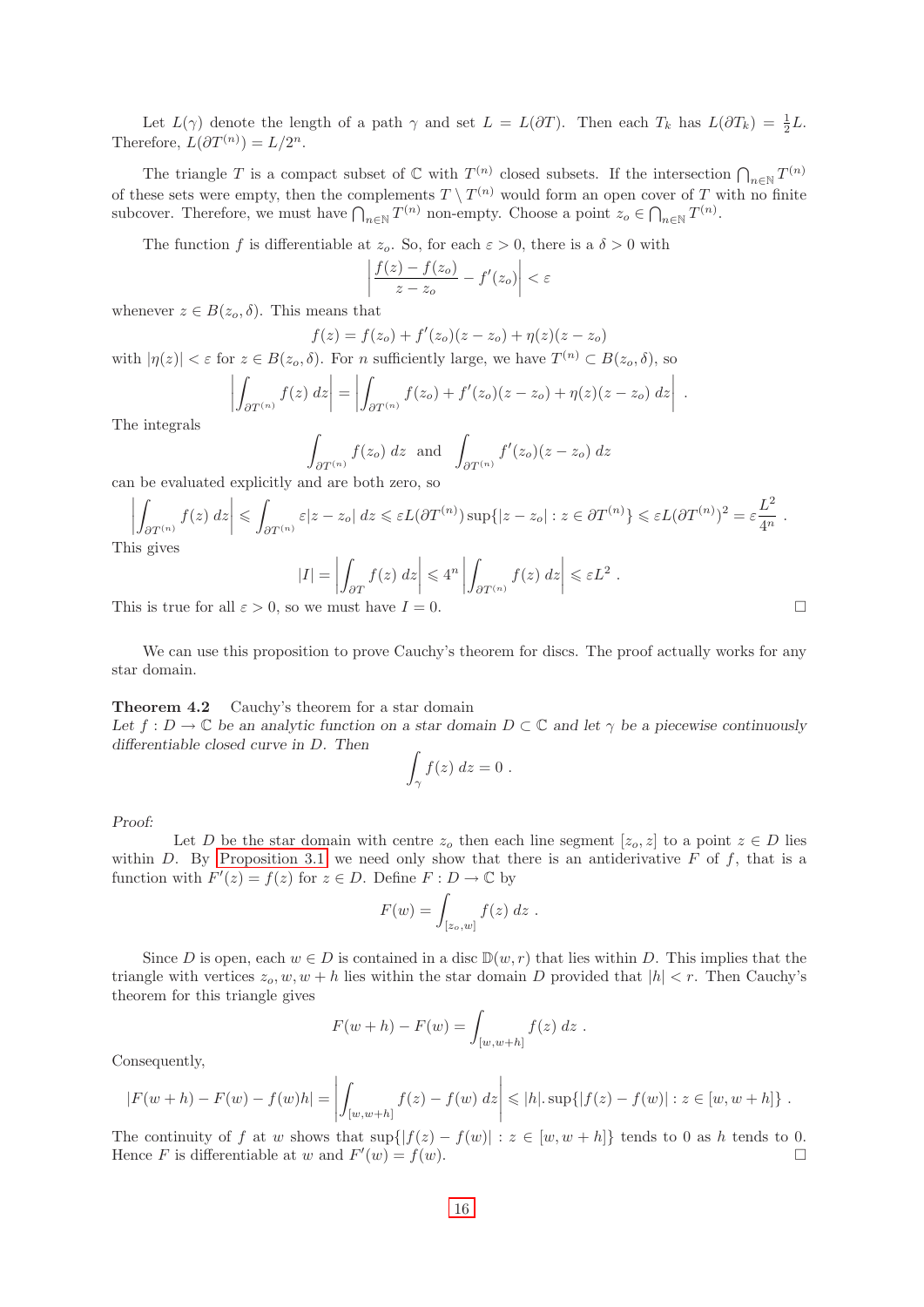We wish to apply Theorem 4.2 under slightly weaker conditions on f. We want to allow there to be a finite number of exceptional points in  $D$  where  $f$  is not necessarily differentiable but is continuous. Later we will see that such a function must, in fact, be differentiable at each exceptional point.

## <span id="page-19-0"></span>**Proposition 4.1'** Cauchy's theorem for triangles

Let  $f: D \to \mathbb{C}$  be a continuous function that is complex differentiable at every point except  $w_0 \in D$ . Let  $T$  be a closed triangle that lies within  $D$ . Then

$$
\int_{\partial T} f(z) \ dz = 0 \ .
$$

Proof:

If  $w_o \notin T$ , then this result is simply Proposition 4.1. Hence, we may assume that  $w_o \in T$ . Let  $T^{\varepsilon}$  be the triangle obtained by enlarging T with centre  $w_o$  by a factor  $\varepsilon < 1$ . Then we can divide  $T \setminus T^{\varepsilon}$  into triangles that lie entirely within  $T \setminus \{w_o\}$ . The integral around each of these triangles is 0 by Proposition 4.1. Adding these results we see that



Since f is continuous on D, there is a constant K with  $|f(z)| \leq K$  for every  $z \in T$ . Therefore,

$$
\left| \int_{\partial T} f(z) dz \right| = \left| \int_{\partial T^{\varepsilon}} f(z) dz \right| \leqslant L(\partial T^{\varepsilon}) K = \varepsilon L(\partial T) K.
$$

This is true for every  $\varepsilon > 0$ , so we must have ∂T  $f(z)$   $dz = 0$  as required.

This proposition allows us to extend [Cauchy's Theorem 4.2](#page-18-0) to functions that fail to be differentiable at one point (or, indeed, at a finite number of points).

<span id="page-19-1"></span>**Theorem 4.2'** Cauchy's theorem for a star domain

Let  $f: D \to \mathbb{C}$  be a continuous function on a star domain  $D \subset \mathbb{C}$  that is complex differentiable at every point except  $w_0 \in D$ . Let  $\gamma$  be a piecewise continuously differentiable closed curve in D. Then

$$
\int_{\gamma} f(z) dz = 0.
$$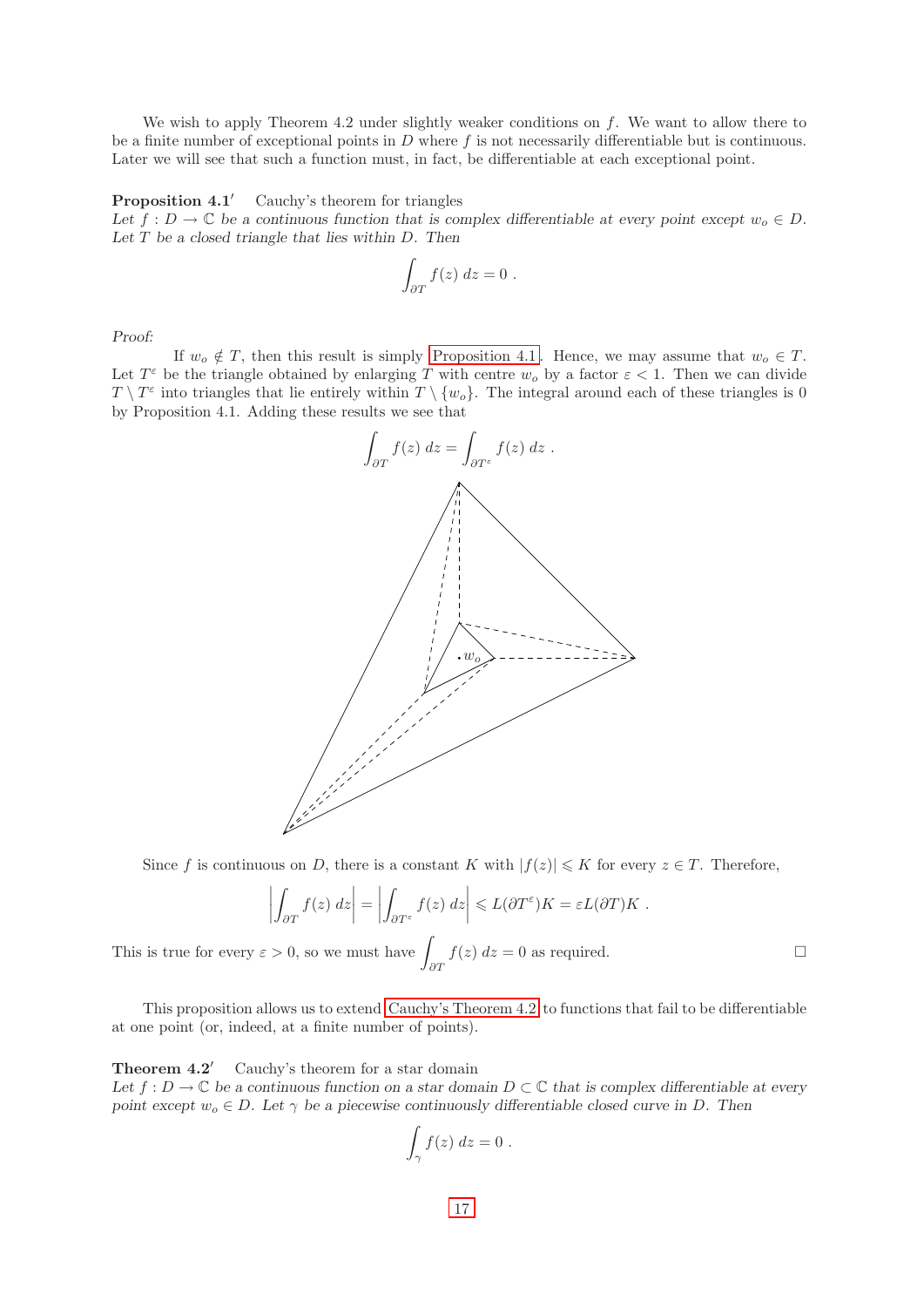We argue exactly as in the proof of Theorem 4.2. Let  $z<sub>o</sub>$  be a centre for the star domain D and define  $F(z)$  to be the integral of f along the straight line path  $[z_0, z]$  from  $z_0$  to z. The previous proposition shows that

$$
F(z + h) - F(z) = \int_{[z, z+h]} f(z) \, dz \; .
$$

So F is differentiable with  $F'(z) = f(z)$  for each  $z \in D$ . Now [Proposition 3.1](#page-11-4) gives the result.

The crucial application of this corollary is the following. Suppose that  $f: D \to \mathbb{C}$  is an analytic function on a disc  $D = B(z_o, R) \subset \mathbb{C}$  and  $w_o \in D$ . Then we can define a new function  $g : D \to \mathbb{C}$  by

$$
g(z) = \begin{cases} \frac{f(z) - f(w_o)}{z - w_o} & \text{for } z \neq w_o; \\ f'(w_o) & \text{for } z = w_o. \end{cases}
$$

This is certainly complex differentiable at each point of D except  $w<sub>o</sub>$ . At  $w<sub>o</sub>$  we know that f is differentiable, so  $g$  is continuous. We can now apply [Theorem 4.2](#page-19-1)' to  $g$  and obtain

$$
0 = \int_{\gamma} g(z) dz = \int_{\gamma} \frac{f(z) - f(w_o)}{z - w_o} dz
$$

for any closed curve  $\gamma$  in D that does not pass through  $w_o$ . Now

$$
0 = \int_{\gamma} g(z) dz = \int_{\gamma} \frac{f(z) - f(w_o)}{z - w_o} dz = \int_{\gamma} \frac{f(z)}{z - w_o} dz - f(w_o) \int_{\gamma} \frac{1}{z - w_o} dz.
$$

So we obtain

$$
f(w_o)n(\gamma; w_o) = \frac{1}{2\pi i} \int_{\gamma} \frac{f(z)}{z - w_o} dz .
$$
 (\*)

<span id="page-20-0"></span>This applies, in particular, when  $\gamma$  is the boundary of a circle contained in D.

## Theorem 4.3 Cauchy's Representation Formula

Let  $f: D \to \mathbb{C}$  be an analytic function on a domain  $D \subset \mathbb{C}$  and let  $\overline{B(z_o, R)}$  be a closed disc in D. Then

$$
f(w) = \frac{1}{2\pi i} \int_{C(z_o,R)} \frac{f(z)}{z - w} dz \quad \text{for } w \in D(z_o, R)
$$

when  $C(z_0, R)$  is the circular path  $C(z_0, R) : [0, 2\pi] \to \mathbb{C}$ ;  $t \mapsto z_0 + Re^{it}$ .

#### Proof:

This follows immediately from formula ( $*$ ) above since the winding number of  $C(z_o, R)$  about any  $w \in B(z_o, R)$  is 1.

Cauchy's representation formula is immensely useful for proving the local properties of analytic functions. These are the properties that hold on small discs rather then the global properties that require we study a function on its entire domain. The next chapter will use the representation formula frequently but, as a first example:

**Example:** Let  $f: D \to \mathbb{C}$  be an analytic function on a domain D. For  $z_o \in D$  there is a closed disc  $\overline{B(z_o, R)}$  within D and Cauchy's representation formula gives

$$
f(z_o) = \frac{1}{2\pi i} \int_{C(z_o,R)} \frac{f(z)}{z - z_o} dz = \int_0^{2\pi} f(z_o + Re^{i\theta}) \frac{d\theta}{2\pi}.
$$

<span id="page-20-1"></span>So the value of  $f$  at the centre of the circle is the average of the values on the circle  $C$ .

Theorem 4.4 Liouville's theorem

Any bounded analytic function  $f: \mathbb{C} \to \mathbb{C}$  defined on the entire complex plane is constant.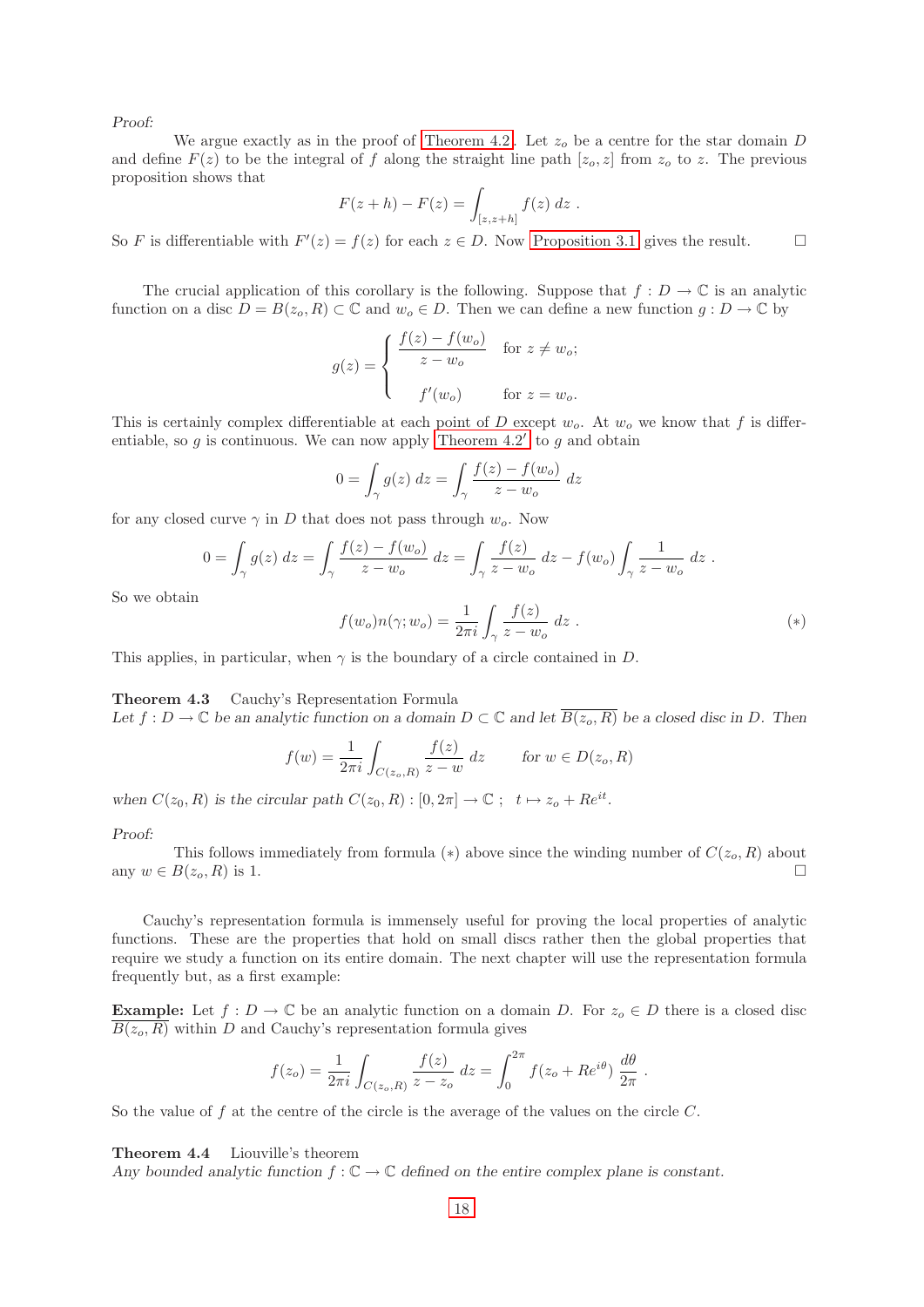Let w, w' be any two points of  $\mathbb C$  and let M be an upper bound for  $|f(z)|$  for  $z \in \mathbb C$ . Then Cauchy's representation formula gives

$$
f(w) = \frac{1}{2\pi i} \int_{C(0,r)} \frac{f(z)}{z - w} \, dz \qquad \text{for each } r > |w|.
$$

Hence,

$$
f(w) - f(w') = \frac{1}{2\pi i} \int_{C(0,r)} \frac{f(z)}{z - w} - \frac{f(z)}{z - w'} dz = \frac{1}{2\pi i} \int_{C(0,r)} \frac{f(z)(w - w')}{(z - w)(z - w')}
$$

for  $r > \max\{|w|, |w'|\}$ . Consequently,

$$
|f(w) - f(w')| \leqslant \frac{L(C(0,r))}{2\pi} \sup \left\{ \frac{|f(z)||w - w'|}{|z - w||z - w'|} : |z| = r \right\} \leqslant r \left( \frac{M|w - w'|}{(r - |w|)(r - |w'|)} \right) .
$$

The right side tends to 0 as  $r \nearrow +\infty$ , so the left side must be 0. Thus  $f(w) = f(w')$  $\Box$ 

**Exercise:** Show that an analytic function  $f : \mathbb{C} \to \mathbb{C}$  that never takes values in the disc  $D(w_o, R)$  is constant.

For the function

$$
g: \mathbb{C} \to \mathbb{C} \; ; \; z \mapsto \frac{1}{f(z) - w_o}
$$

is bounded by  $1/R$  and so is constant by Liouville's theorem.

<span id="page-21-0"></span>Corollary 4.5 The Fundamental Theorem of Algebra Every non-constant polynomial has a zero in C.

Proof:

Suppose that  $p(z) = z^N + a_{N-1}z^{N-1} + \dots + a_1z + a_0$  is a polynomial that has no zero in  $\mathbb{C}$ . Then  $f(z) = 1/p(z)$  is an analytic function. As  $z \to \infty$  so  $f(z) \to 0$ . Hence f is bounded. By [Liouville's](#page-20-1) theorem,  $p$  must be constant.

By dividing a polynomial by  $z - z<sub>o</sub>$  for each zero  $z<sub>o</sub>$  we see that the total number of zeros of p, counting multiplicity, is equal to the degree of  $p$ .

## <span id="page-21-1"></span>Homotopy form of Cauchy's Theorem.

Let  $f: D \to \mathbb{C}$  be an analytic function on a domain D. We wish to study how the integral

$$
\int_{\gamma} f(z) \; dz
$$

varies as we vary the closed curve  $\gamma$  in D. Recall that two closed curves  $\beta, \gamma : [a, b] \to D$  are *linearly* homotopic in D if, for each  $t \in [a, b]$  the line segment  $[\beta(t), \gamma(t)]$  is a subset of D.

<span id="page-21-2"></span>Theorem 4.6 Homotopy form of Cauchy's Theorem.

Let  $f: D \to \mathbb{C}$  be an analytic map on a domain  $D \subset \mathbb{C}$ . If the two piecewise continuously differentiable closed curves  $\alpha$ ,  $\beta$  are homotopic in D, then

$$
\int_{\alpha} f(z) dz = \int_{\beta} f(z) dz .
$$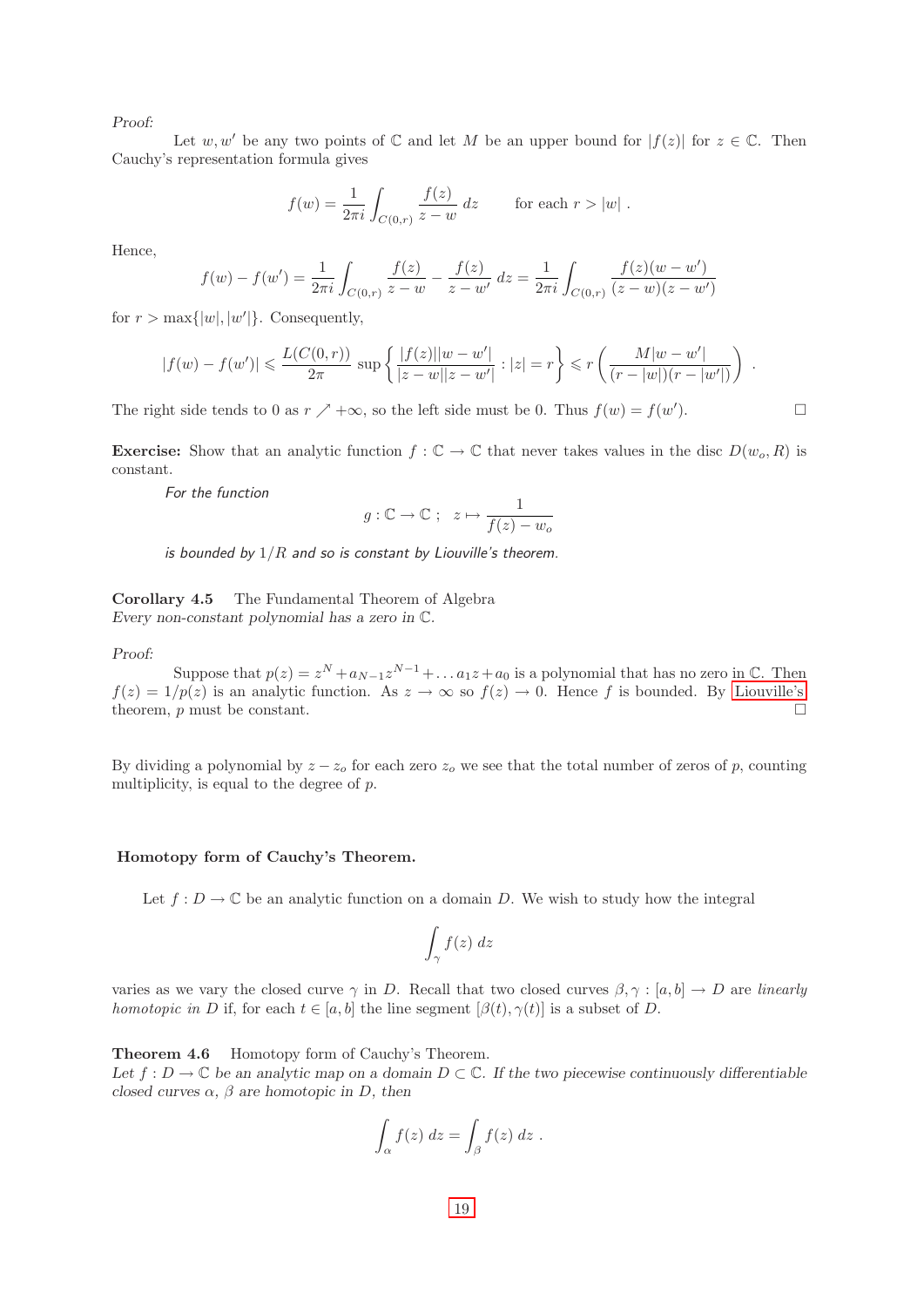Let  $h : [0,1] \times [a,b] \to D$  be the homotopy. So each map  $h_s : [a,b] \to D$ ;  $t \mapsto h(s,t)$  is a piecewise continuously differentiable closed curve in D,  $h_0 = \alpha$  and  $h_1 = \beta$ . This means that h is piecewise continuously differentiable on each "vertical" line  $\{s\} \times [a, b]$ . Initially we will assume that h is also continuously differentiable on each "horizontal" line  $[0, 1] \times \{t\}$ . For any rectangle

$$
Q = \{(s, t) \in [0, 1] \times [a, b] : s_1 \le s \le s_2 \text{ and } t_1 \le t \le t_2\}
$$

let ∂Q denote the boundary of Q positively oriented. Then h is piecewise continuously differentiable on each segment of the boundary, so  $h(\partial Q)$  is a piecewise continuously differentiable closed curve in D. If we divide Q into two smaller rectangles  $Q_1, Q_2$  by drawing a horizontal or vertical line  $\ell$  then the

segments of the integrals  $h(\partial Q_1)$  $f(z)$  dz and  $h(\partial Q_2)$  $f(z)$  dz along  $\ell$  cancel, so  $\int f(z) dz = \int f(z) dz + \int f(z) dz.$ 

$$
\int_{h(\partial Q)} f(z) dz = \int_{h(\partial Q_1)} f(z) dz + \int_{h(\partial Q_2)} f(z) dz
$$

For the original rectangle  $R = [0, 1] \times [a, b]$  the image of the horizontal sides  $[0, 1] \times \{a\}$  and  $[0, 1] \times \{b\}$ are the same since each  $h_s$  is closed. Hence

$$
\int_{h(\partial R)} f(z) dz = \int_{\beta} f(z) dz - \int_{\alpha} f(z) dz.
$$

We need to show that this is 0.

Define  $\rho(z) = \inf\{|z - w| : w \in \mathbb{C} \setminus D\}$  to be the distance from  $z \in D$  to the complement of D. Since D is open,  $\rho(z) > 0$  for each  $z \in D$ . Moreover,  $\rho$  is continuous since  $|\rho(z) - \rho(z')| \leq |z - z'|$ . Hence,  $\rho$  attains a minimum value on the compact set  $h(R)$ , say

$$
\rho(h(s,t)) \ge r > 0 \qquad \text{for every } s \in [0,1], \ t \in [a,b].
$$

This means that each disc  $B(h(s,t), r)$  is contained in D.

Furthermore, we know that h is uniformly continuous on the compact set  $[0, 1] \times [a, b]$ . So there is a  $\delta > 0$  with

$$
|h(u, v) - h(s, t)| \le r
$$
 whenever  $||(u, v) - (s, t)|| < \delta$ . (\*)

Suppose that Q is a rectangle in R with diameter less than  $\delta$  and  $P_o$  a point in Q. Then  $h(Q) \subset$  $B(h(P_o), r)$  and the disc  $B(h(P_o), r)$  is a subset of D. Cauchy's theorem for star domains (4.2) can now be applied to this disc to see that

$$
\int_{h(\partial Q)} f(z) dz = 0.
$$

We can divide R into rectangles  $(Q_n)_{n=1}^N$  each with diameter less than  $\delta$ . So

$$
\int_{h(\partial R)} f(z) dz = \sum_{n=1}^{N} \int_{h(\partial Q_n)} f(z) dz = 0
$$

as required.

It remains to deal with the case where the homotopy  $h$  is not continuously differentiable on each horizontal line. Choose a subdivision

$$
0 = s(0) < s(1) < \ldots < s(N - 1) < s(N) = 1
$$

of  $[0,1]$  with  $|s(k + 1) - s(k)| < \delta$  for  $k = 0,1,..., N - 1$ . Then equation  $(*)$  above shows that  $|h(s(k), t) - h(s(k+1), t)| < r$  for each  $t \in [a, b]$ . Hence the entire line segment  $[h(s(k), t), h(s(k+1), t)]$ lies in the disc  $B(h(s(k), t), r)$  and hence in D. So  $h_{s(k)}$  and  $h_{s(k+1)}$  are **LINEARLY** homotopic in D. We can certainly apply the above argument to linear homotopies, so we see that

$$
\int_{h_{s(k)}} f(z) \, dz = \int_{h_{s(k+1)}} f(z) \, dz \, .
$$

Adding these results gives

$$
\int_{\alpha} f(z) dz = \int_{\beta} f(z) dz .
$$

 $\Box$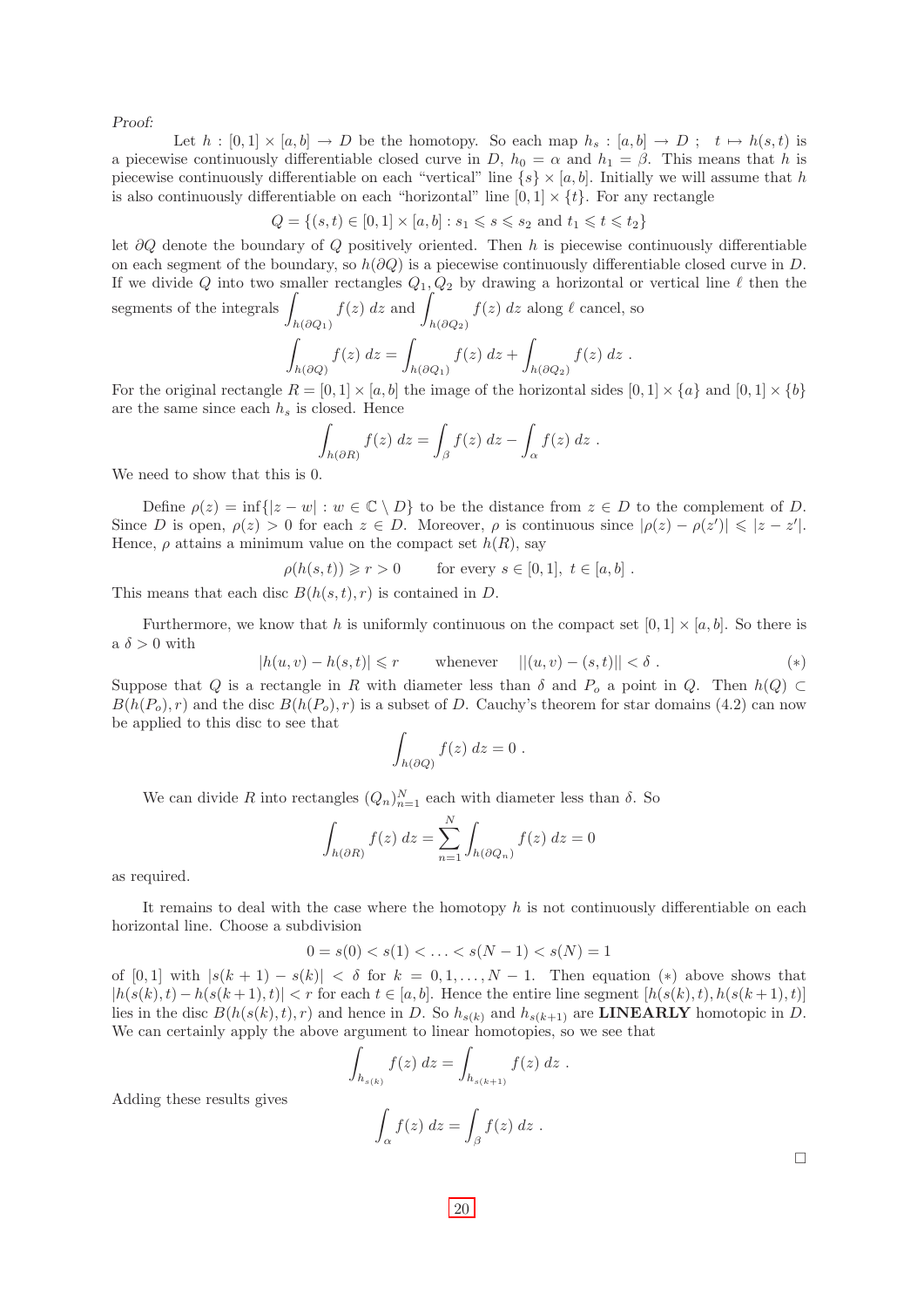<span id="page-23-0"></span>Corollary 4.7 Cauchy's Theorem for null-homotopic curves

Let  $f: D \to \mathbb{C}$  be an analytic map on a domain D and  $\gamma$  a piecewise continuously differentiable closed curve in D that is null-homotopic in D. Then

$$
\int_{\gamma} f(z) dz = 0.
$$

 $\Box$ 

If the domain  $D$  is simply connected, then any closed curve in  $D$  is null-homotopic, so Cauchy's theorem will apply.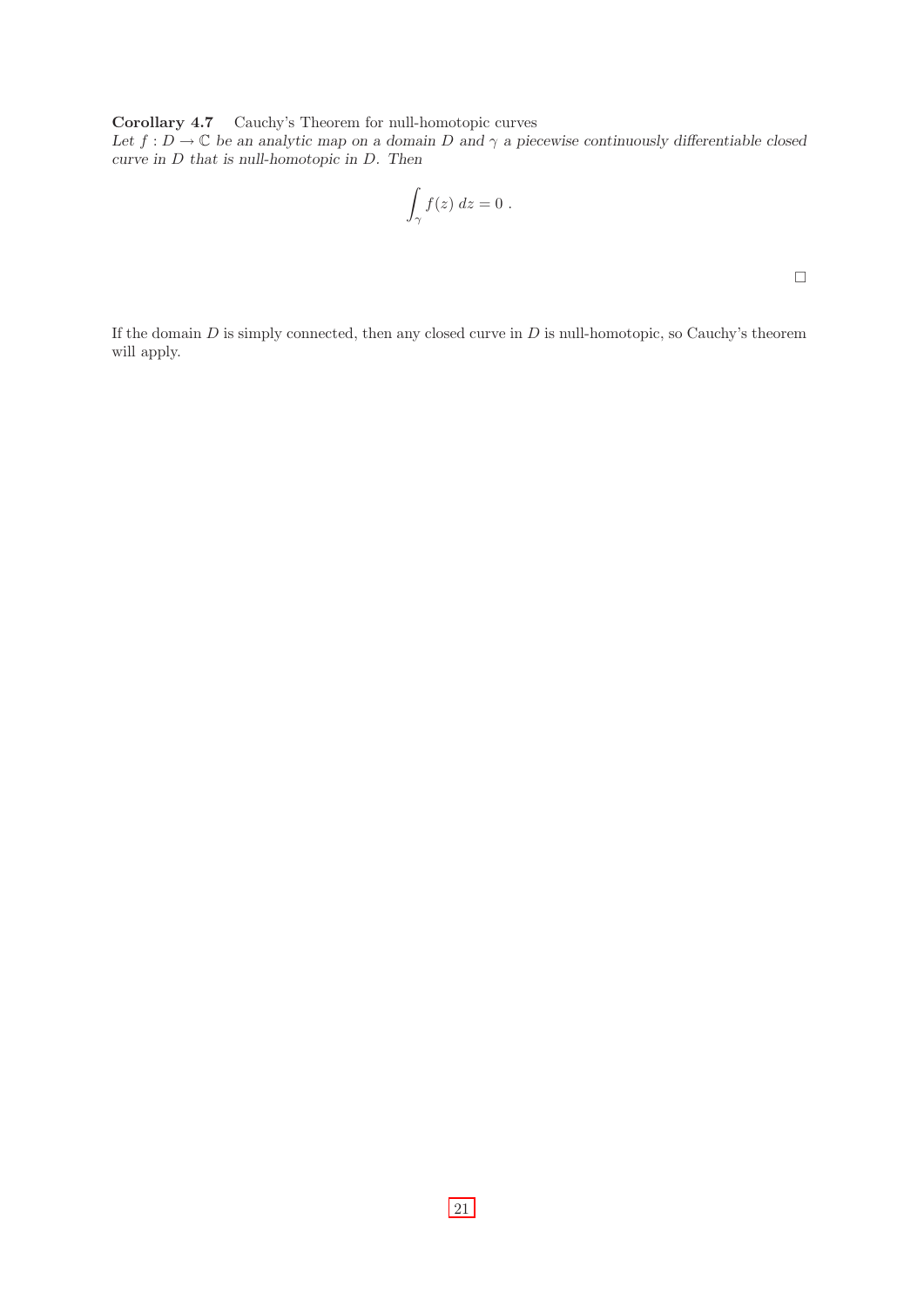## <span id="page-24-0"></span>5. CONSEQUENCES OF CAUCHY'S THEOREM

## <span id="page-24-1"></span>Cauchy Transforms

Let  $\gamma : [a, b] \to \mathbb{C}$  be a piecewise continuously differentiable path in  $\mathbb{C}$  and  $\phi : [\gamma] \to \mathbb{C}$  a continuous function on  $[\gamma]$ . Then the integral

$$
\Phi(w) = \frac{1}{2\pi i} \int_{\gamma} \frac{\phi(z)}{z - w} dz
$$

exists for each  $w \in \mathbb{C} \setminus [\gamma]$ . This is the *Cauchy transform of*  $\phi$ . We will show that it defines a function analytic everywhere except on  $[\gamma]$ .

<span id="page-24-2"></span>Proposition 5.1 Cauchy transforms have power series Let  $\Phi$  be the Cauchy transform of a continuous function  $\phi : [\gamma] \to \mathbb{C}$ . For  $z_o \in \mathbb{C} \setminus [\gamma]$  let R be the radius of the largest disc  $B(z_o, R)$  that lies within  $\mathbb{C} \setminus [\gamma]$ . Then

$$
\Phi(w) = \sum_{n=0}^{\infty} a_n (w - z_o)^n \qquad \text{for} \quad |w - z_o| < R
$$

where the coefficients  $a_n$  are given by

$$
a_n = \frac{1}{2\pi i} \int_{\gamma} \frac{\phi(z)}{(z - z_o)^{n+1}} dz.
$$

Proof:

We may assume, by translating  $\gamma$ , that  $z_0 = 0$ . The formula for the sum of a geometric series shows that  $N^2-1$  $\lambda$ r

$$
\frac{1}{z-w} = \frac{1}{z} + \frac{w}{z^2} + \ldots + \frac{w^{N-1}}{z^N} + \frac{w^N}{z^N(z-w)}.
$$

Integrating this gives

$$
\Phi(w) = a_0 + a_1 w + \ldots + a_{N-1} w^{N-1} + E_N(w)
$$

where

$$
a_k = \frac{1}{2\pi i} \int_{\gamma} \frac{\phi(z)}{z^{k+1}} dz \quad \text{and} \quad E_N(w) = \frac{1}{2\pi i} \int_{\gamma} \frac{\phi(z)w^N}{z^N(z-w)} dz.
$$

Let  $||\phi||_{\infty} = \sup\{|\phi(z)| : z \in [\gamma]\}.$  For  $z \in [\gamma]$  we have  $|z| \ge R$  and  $|z - w| \ge R - |w|$ , so

$$
|E_N(w)| \leqslant \frac{L(\gamma)}{2\pi} \frac{||\phi||_{\infty}}{(R-|w|)} \left(\frac{|w|}{R}\right)^N.
$$

This shows that, for  $|w| < R$ ,

$$
\left| \Phi(w) - \sum_{n=0}^{N-1} a_n w^n \right| = |E_N(w)| \to 0 \quad \text{as } N \to \infty.
$$

Therefore the power series  $\sum a_n w^n$  converges on  $B(0, R)$  to  $\Phi$ .

<span id="page-24-3"></span>Corollary 5.2 Cauchy transforms are infinitely differentiable The Cauchy transform  $\Phi$  of a continuous function  $\phi : [\gamma] \to \mathbb{C}$  is infinitely differentiable on  $\mathbb{C} \setminus [\gamma]$  with

$$
\Phi^{(n)}(z_o) = \frac{n!}{2\pi i} \int_{\gamma} \frac{\phi(z)}{(z - z_o)^{n+1}} dz.
$$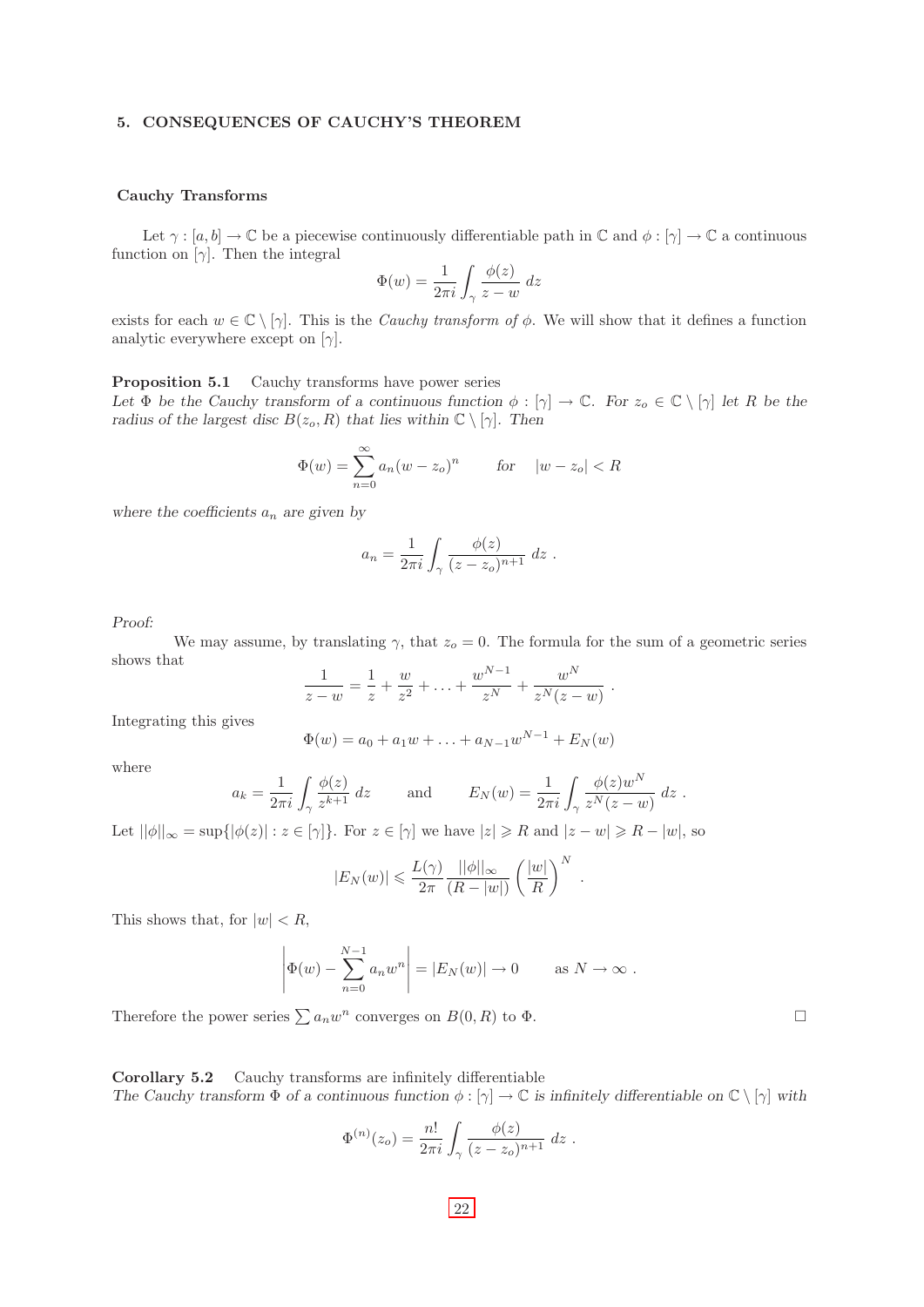We know that  $\Phi$  is given by a power series  $\Phi(z) = \sum_{n=0}^{\infty} a_n(z - z_o)^n$  on the disc  $B(z_o, R)$ . By [Corollary 2.3](#page-6-0) this power series is infinitely differentiable. Moreover,

$$
\Phi^{(n)}(z_o) = n! a_n = \frac{n!}{2\pi i} \int_{\gamma} \frac{\phi(z)}{(z - z_o)^{n+1}} dz
$$
 as required.

If we apply these results to the Cauchy representation formula we obtain the following theorem.

## <span id="page-25-0"></span>Theorem 5.3 Analytic functions have power series

Let  $f: D \to \mathbb{C}$  be an analytic function on a domain  $D \subset \mathbb{C}$ . For each point  $z_0 \in D$ , let R be the radius of the largest disc  $B(z_0, R)$  that lies within D. Then

$$
f(z) = \sum_{n=0}^{\infty} a_n (z - z_o)^n
$$
 for  $|z - z_o| < R$ 

where the coefficients  $a_n$  are given by

$$
a_n = \frac{1}{2\pi i} \int_{C_r} \frac{f(z)}{(z - z_o)^{n+1}} dz
$$

for  $C_r$  the circle of radius  $r (0 < r < R)$  about  $z_o$ . Therefore, f is infinitely differentiable on D and we have representation formulae

$$
f^{(n)}(w) = \frac{n!}{2\pi i} \int_{C_r} \frac{f(z)}{(z-w)^{n+1}} dz
$$

for w with  $|w - z_o| < r$ .

## Proof:

For  $0 < r < R$ , let  $C_r$  be the circle of radius r with centre  $z_o$ . The Cauchy representation formula (Theorem 4.3) shows that  $f$  is the Cauchy transform

$$
f(w) = \frac{1}{2\pi i} \int_{C_r} \frac{f(z)}{z - w} dz
$$

for  $w \in B(z_0, r)$ . Hence, f must be given by a power series  $\sum_{n=0}^{\infty} a_n (w - z_0)^n$  on this disc  $B(z_0, r)$ . The coefficients  $a_n$  must be

$$
a_n = \frac{f^{(n)}(z_o)}{n!} \; ,
$$

which is independent of r. This holds for all  $r < R$ , so the series  $\sum_{n=0}^{\infty} a_n (w - z_o)^n$  must converge on all of  $B(z_o, R)$ .

Also [Corollary 5.2](#page-24-3) shows that the Cauchy transform satisfies

$$
f^{(n)}(w) = \frac{n!}{2\pi i} \int_{C_r} \frac{f(z)}{(z-w)^{n+1}} dz.
$$

 $\Box$ 

Note that the expression for the nth derivative clearly implies that

$$
|f^{(n)}(w)| \leqslant \frac{n!r}{(r-|w|)^{n+1}} \sup\{|f(z)| : |z| = r\}
$$

for each  $w \in \mathbb{D}(0, r)$ . These are *Cauchy's inequalities*.

This theorem has many useful consequences. Our first will be a partial converse of Cauchy's theorem.

## <span id="page-25-1"></span>Proposition 5.4 Morera's theorem

Let  $f: D \to \mathbb{C}$  be a continuous function on a domain  $D \subset \mathbb{C}$ . If, for every closed triangle  $T \subset D$ , the integral ∂T  $f(z)$  dz is 0, then f is analytic.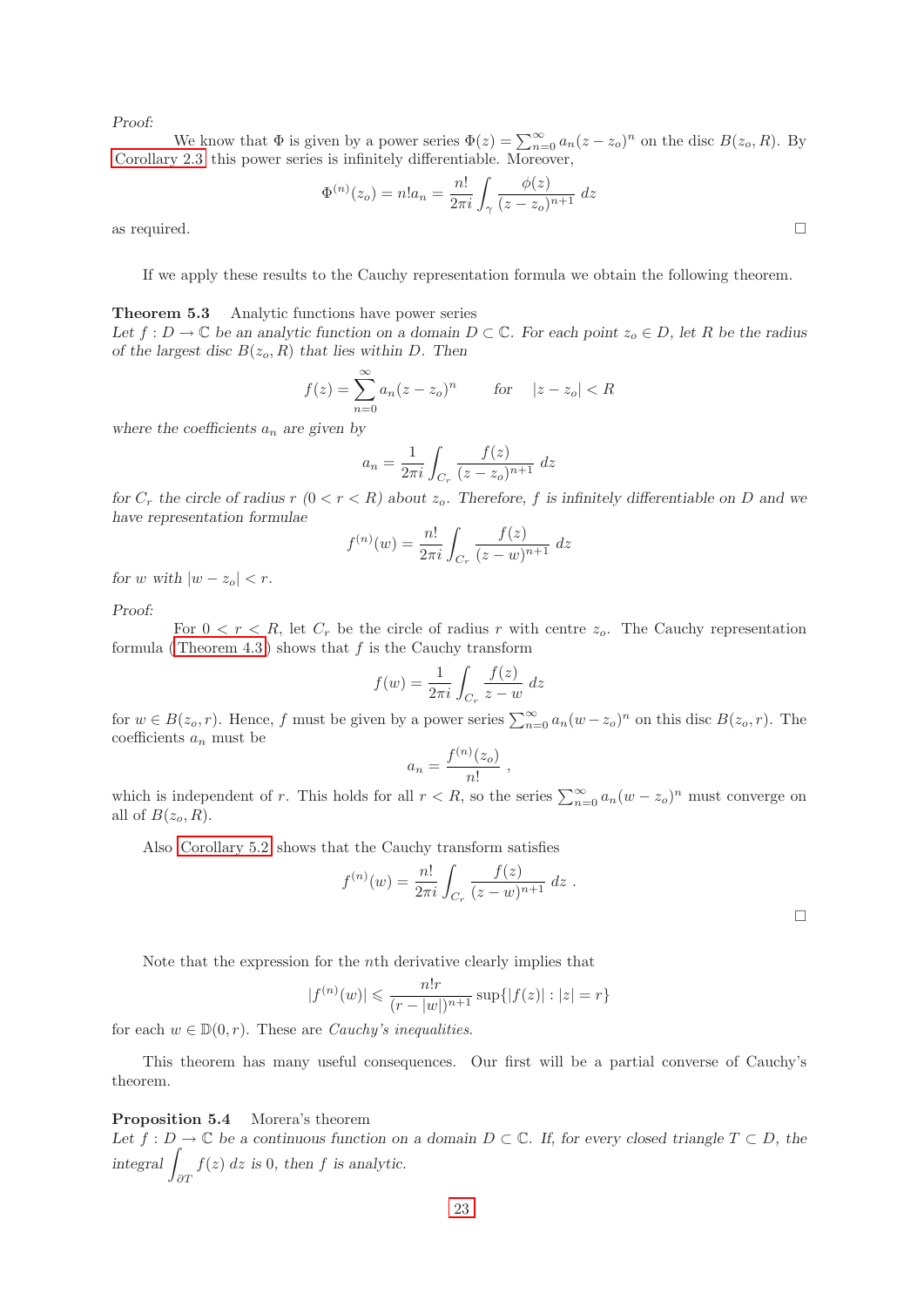Let  $z_0 \in D$  and choose  $R > 0$  so that  $B(z_0, R) \subset D$ . Then we can define a function F:  $B(z_o, R) \to \mathbb{C}$  by

$$
F(z) = \int_{[z_o, z]} f(z) dz .
$$

Since  $f$  is continuous, the fundamental theorem of calculus shows that  $F$  is complex differentiable at each point of  $B(z_o, R)$  with  $F'(z) = f(z)$  (compare [Theorem 4.2](#page-18-0)). Now F is analytic on the disc  $B(z_o, R)$ and so the previous theorem shows that it is twice continuously differentiable. Thus  $f'(z) = F''(z)$ exists.  $\Box$ 

Note that the result fails if we do not insist that f is continuous. For example the function  $f: \mathbb{C} \to \mathbb{C}$ that is 0 except at at a single point is not analytic.

#### <span id="page-26-0"></span>The Local Behaviour of Analytic Functions

The power series expansion for an analytic function is very useful for describing the local behaviour of analytic functions. A key result is that the zeros of an non-constant analytic function are isolated. This means that if  $f: D \to \mathbb{C}$  is a non-constant analytic function and  $f(z_0) = 0$ , then there is a neighbourhood  $V$  of  $z<sub>o</sub>$  on which  $f$  has no other zeros.

#### <span id="page-26-1"></span>Theorem 5.5 Isolated Zeros

The zeros of a non-constant analytic function are isolated.

Proof:

Let  $f: D \to \mathbb{C}$  be an analytic function. For each  $z \in D$  we know that there is a power series

$$
f(w) = \sum_{n=0}^{\infty} a_n (w - z)^n
$$

that converges to  $f(w)$  on some disc  $B(z, R)$ . The coefficients  $a_n$  are given by  $f^{(n)}(z)/n!$ . If all the coefficients  $a_n$  are 0, then f is zero on the entire disc  $B(z, R)$ . Conversely, if f is zero on some neighbourhood V of z, then each derivative  $f^{(n)}(z)$  is 0 and so each coefficient  $a_n$  is 0.

Let A be the set:  $\{z \in D: \text{ there is a neighbourhood } V \text{ of } z \text{ with } f(w) = 0 \text{ for all } w \in V \}$ . This is clearly open. However, we have shown that  $A = \{z \in D : f^{(n)}(z) = 0 \text{ for all } n = 0, 1, 2, \dots \}$ . If  $z \in B = D \setminus A$ , then there is a natural number n with  $f^{(n)}(z) \neq 0$ . Since  $f^{(n)}$  is continuous,  $f^{(n)}(w) \neq 0$ on some neighbourhood of z. Therefore,  $B$  is also open. Since  $D$  is connected, one of the two sets  $A, B$ must be empty. If B is empty, then f is constantly 0 on D. If A is empty, we will show that the zeros of f are isolated.

Let  $f: D \to \mathbb{C}$  be a non-constant analytic function with  $f(z) = 0$  for some  $z \in D$ . Since f is not constant, the set  $B$  can not be all of  $D$  and must therefore be empty. This means that at least one of the coefficients of the power series

$$
f(w) = \sum_{n=0}^{\infty} a_n (w - z)^n \quad \text{for} \quad w \in B(z, r)
$$

is non-zero. Let  $a_N$  be the first such coefficient. Then

$$
f(w) = (w - z)^N \left( \sum_{n=N}^{\infty} a_n (w - z)^{n-N} \right).
$$

Since the power series  $\sum a_n(w-z)^n$  converges on  $B(z,r)$ , so does  $\sum a_n(w-z)^{n-N}$  and it gives an analytic function  $F : B(z, r) \to \mathbb{C}$ . Note that  $F(z) = a_N \neq 0$ . Since F is continuous, there is an r with  $0 < r < R$  and  $F(w) \neq 0$  for  $w \in B(z_0, r)$ . This means that  $f(w) = (w - z_0)^N F(w)$  is not 0 on  $B(z_0, r)$ except at  $z_o$ . Thus  $z_o$  is an isolated zero.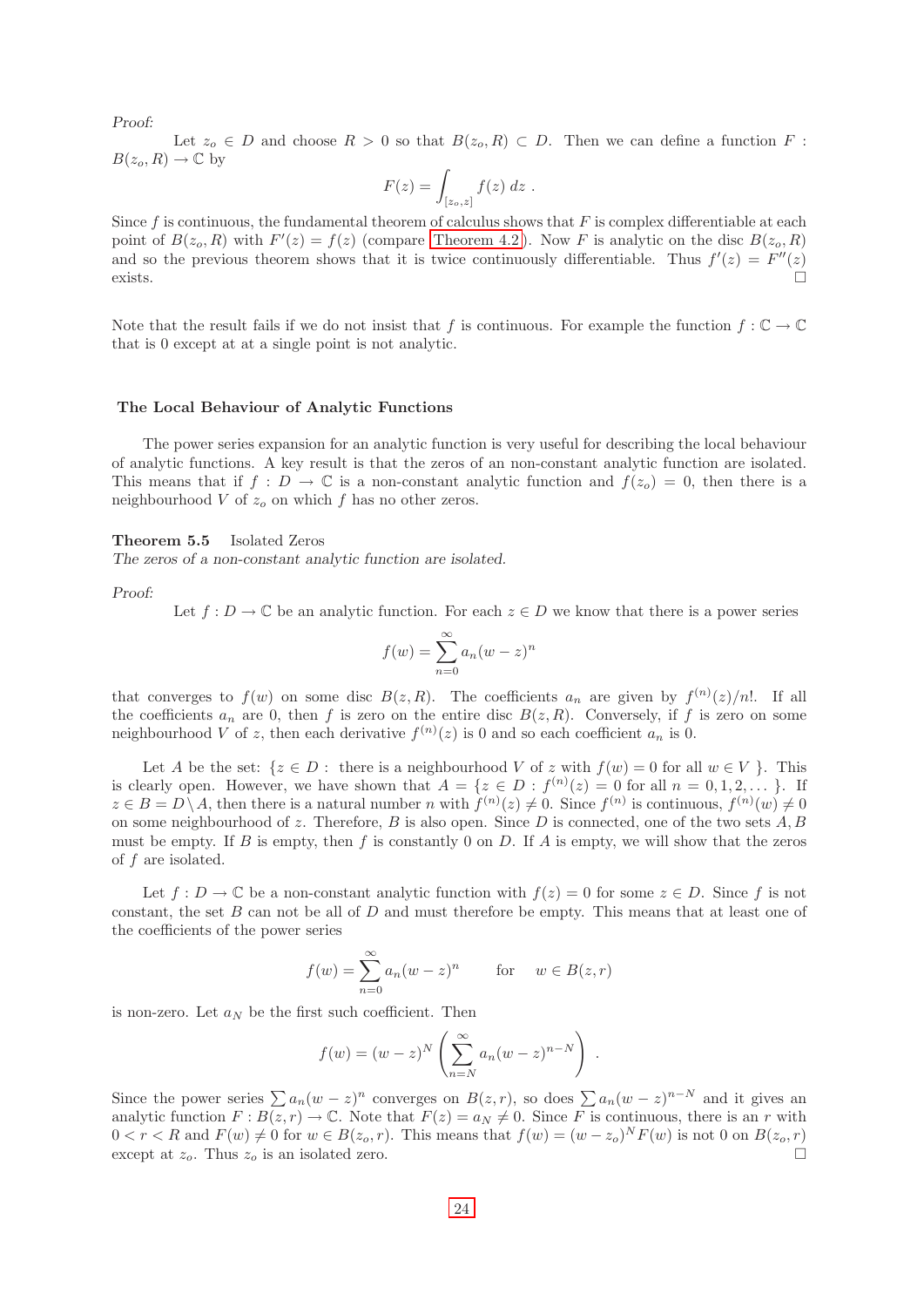## <span id="page-27-0"></span>Corollary 5.6 Identity Theorem

Let  $f, g : D \to \mathbb{C}$  be two analytic functions on a domain D. If the set  $E = \{z \in D : f(z) = g(z)\}\$ contains a non-isolated point, then  $f = g$  everywhere on D.

Proof:

E is the set of zeros of the analytic function  $f - g$ .

<span id="page-27-1"></span>This corollary gives us the *principle of analytic continuation*: If  $f: D \to \mathbb{C}$  is an analytic function on a (non-empty) domain D and f extends to an analytic function  $F : \Omega \to \mathbb{C}$  on some larger domain  $\Omega$ , then F is unique. For, if  $\widetilde{F}: \Omega \to \mathbb{C}$  were another extension of f, then F and  $\widetilde{F}$  would agree on D and hence on all of  $\Omega$ . However, there may not be any extension of f to a larger domain.

Let  $f: D \to \mathbb{C}$  be a non-constant analytic function on a domain  $D \subset \mathbb{C}$ . For any point  $z_o \in D$ , we know that  $f(z)$  is represented by a power series

$$
f(w) = \sum_{n=0}^{\infty} a_n (w - z_o)^n
$$

on some disc  $B(z_o, R)$ . Clearly  $a_0 = f(z_o)$ . Since the zeros of  $f - f(z_o)$  are isolated, there must be a first coefficient (after  $a_0$ ) that is non-zero, say  $a_N$ . We call N the *degree of f at*  $z_o$  and write it deg $(f; z_o)$ . We can write  $f$  as

$$
f(w) = f(z_o) + (w - z_o)^N g(w)
$$

for  $w \in B(z_o, R)$  and some analytic function  $g : B(z_o, R) \to \mathbb{C}$  with  $g(z_o) \neq 0$ . Indeed, we can define a function  $F$  on all of  $D$  by

$$
F(w) = \begin{cases} \frac{f(w) - f(z_o)}{(w - z_o)^N} & \text{when } w \in D \setminus \{z_o\};\\ g(w) & \text{when } w \in B(z_o, R). \end{cases}
$$

These definitions agree on  $B(z_o, R) \setminus \{z_o\}$  and so do define an analytic function  $F : D \to \mathbb{C}$  with  $f(w) = f(z_o) + (w - z_o)^N F(w)$  on all of D.

## <span id="page-27-2"></span>Locally Uniform Convergence

Let  $f_n$  and f be functions from a domain D into  $\mathbb C$ . We say that  $f_n \to f$  locally uniformly on D if, for each  $z_o \in D$ , there is a neighbourhood V of  $z_o$  in D with  $f_n(z) \to f(z)$  uniformly for  $z \in V$ .

**Example:** Let  $\sum_{n=0}^{\infty} a_n z^n$  be a power series with radius of convergence  $R > 0$ . Then the partial sums

$$
S_N(z) = \sum_{n=0}^{N} a_n z^n
$$

converge locally uniformly on  $B(0, R)$  to  $f(z) = \sum_{n=0}^{\infty} a_n z^n$ . This was proven in [Proposition 2.1](#page-5-1).

Suppose that  $f_n \to f$  on the domain D. Then, for each  $z_o \in D$ , there is an open disc  $\Delta(z_o)$  in D, centred on  $z_o$ , with  $f_n(z) \to f(z)$  uniformly on  $\Delta(z_o)$ . If K is any compact subset of D, then K is covered by these sets  $\Delta(z_o)$  for  $z_o \in K$ . Hence, there is a finite subcover. This shows that  $f_n \to f$ uniformly on the compact set K. We will use this particularly when K is the image  $[\gamma]$  of a curve  $\gamma$ .

Suppose that each of the functions  $f_n$  is continuous on D. The uniform limit of continuous functions is continuous, so f is continuous on each  $\Delta(z_o)$  and hence on all of D. We will now prove the the locally uniform limit of analytic functions is analytic.

<span id="page-27-3"></span>Proposition 5.7 Locally uniform convergence of analytic functions

Let  $f_n: D \to \mathbb{C}$  be a sequence of analytic functions on a domain D that converges locally uniformly to a function f. Then f is analytic on D. Moreover, the derivatives  $f_n^{(k)}$  converge locally uniformly on D to  $f^{(k)}$ .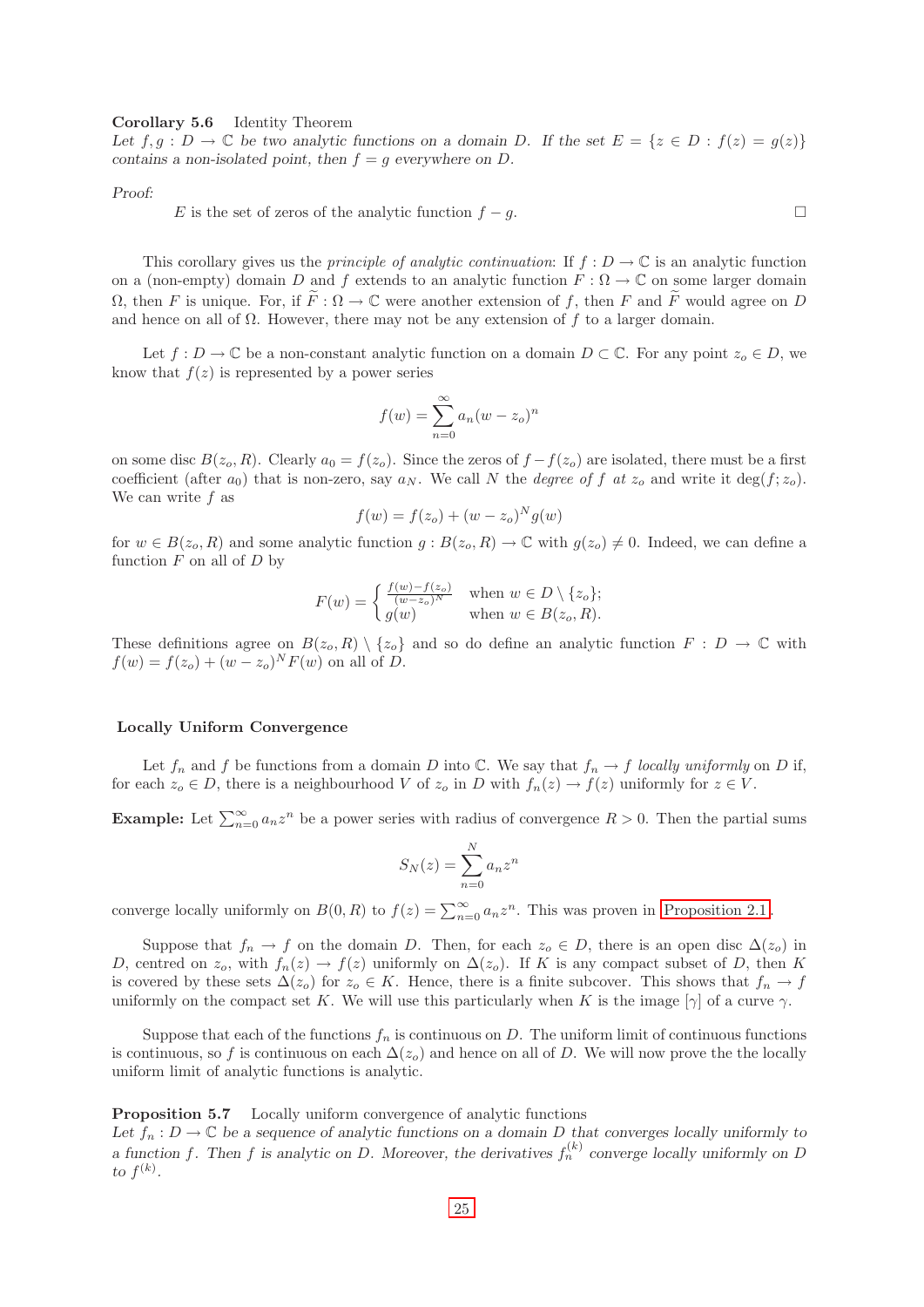Let  $z_0 \in D$ . Then there is a disc  $\Delta = B(z_0, r)$  on which  $f_n$  converge uniformly to f. The functions  $f_n$  are continuous so the uniform limit f is also continuous on  $\Delta$ . Also, the uniform convergence implies that

$$
\int_{\gamma} f_n(z) dz \to \int_{\gamma} f(z) dz
$$

for any closed curve  $\gamma$  in  $\Delta$ . Since  $f_n$  is analytic, [Cauchy's theorem](#page-19-1) for the disc  $\Delta$  implies that  $\int_{\gamma} f_n(z) dz = 0$ . Therefore,  $\int_{\gamma} f(z) dz = 0$ . [Morera's theorem](#page-25-1) now shows that f is analytic on  $\Delta$ . Since  $z_o$  is arbitrary, f is analytic on all of D.

Now let  $C(z_0, s)$  be the circle of radius  $s < r$  about  $z_0$ . For  $|w| < s$  Cauchy's representation formula  $(4.3)$  gives

$$
f_n^{(k)}(w) = \frac{k!}{2\pi i} \int_{C(z_o,s)} \frac{f_n(z)}{(z-w)^{k+1}} dz
$$

and a similar formula for  $f$ , which we now know is analytic. Therefore,

$$
|f_n^{(k)}(w) - f^{(k)}(w)| = \left| \frac{k!}{2\pi i} \int_{C(z_o, s)} \frac{f_n(z) - f(z)}{(z - w)^{k+1}} dz \right|
$$
  

$$
\leq \frac{k!}{2\pi} L(C(z_o, s)) \sup \left\{ \left| \frac{f_n(z) - f(z)}{(z - w)^{k+1}} \right| : |z - z_o| = s \right\}
$$
  

$$
\leq \frac{k!s}{(s - |w - z_o|)^k} \sup \{ |f_n(z) - f(z)| : |z - z_o| = s \}
$$

and we see that  $f_n^{(k)}(w) \to f^{(k)}(w)$  uniformly on any disc  $D(z_o, t)$  with  $t < s$ .

This theorem gives us an alternative proof of [Proposition 2.2 ,](#page-5-2) which showed that a power series could be differentiated term by term inside its radius of convergence. For suppose that  $s(z) = \sum a_n(z (z_o)^n$  is a power series with radius of convergence  $R > 0$ . Then the partial sums

$$
S_N(z) = \sum_{n=0}^{N} a_n (z - z_o)^n
$$

converge locally uniformly to s on  $B(z_0, R)$ . Each  $S_N$  is a polynomial and so is certainly analytic. Therefore s is analytic on  $B(z_0, R)$ . Moreover,

$$
s'(z) = \lim_{N \to \infty} S'_N(z) = \lim_{N \to \infty} \sum_{n=0}^N n a_n (z - z_o)^{n-1} = \sum_{n=0}^\infty n a_n (z - z_o)^{n-1}.
$$

## <span id="page-28-0"></span>Isolated Singularities

Let D be a domain and  $z_o$  a point of D. We are concerned about an analytic function  $f: D \setminus \{z_o\} \to$ C that is not defined at the point  $z_o$ . We call  $z_o$  an *isolated singularity of f*. It is defined and analytic at every point of some disc  $B(z_0, R)$  except the centre  $z_0$ . We will study the behaviour of f as we approach the singular point.

<span id="page-28-1"></span>The simplest possibility for  $f$  is that we can extend it to a function analytic on all of  $D$ , even at the point  $z_o$ . If this is the case, we say that f has a removable singularity at  $z_o$ . Usually we replace f by the analytic extension:

$$
F(z) = \begin{cases} f(z) & \text{when } z \in D \setminus \{z_o\}; \\ w_o & \text{when } z = z_o. \end{cases}
$$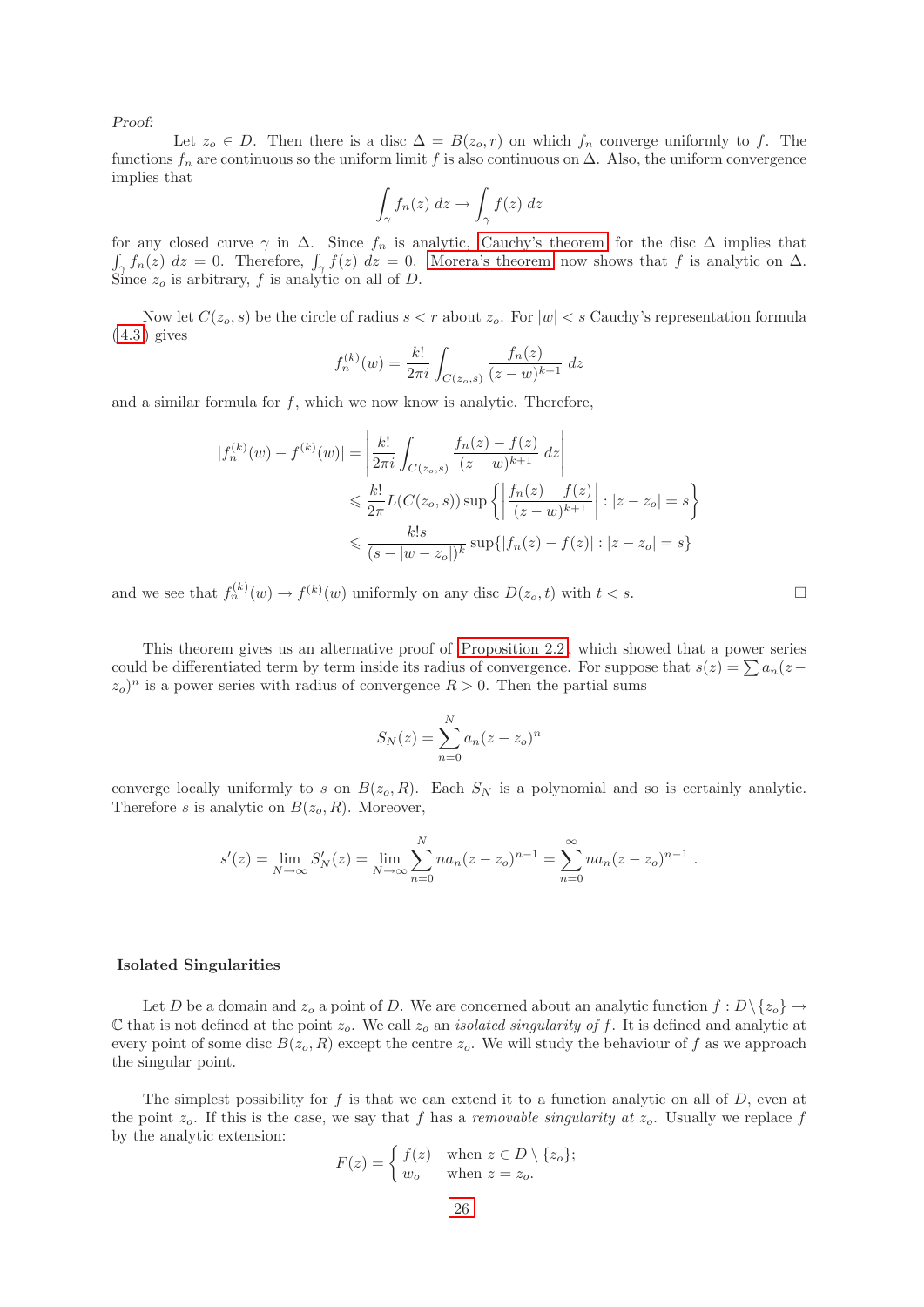Since F is to be continuous, the value  $w_o$  it takes at  $z_o$  must be  $\lim_{z\to z_o} f(z)$  and F is unique. We will now show that f has a removable singularity at  $z_o$  if and only if the limit  $\lim_{z \to z_o} f(z)$  exists.

Example: The function

$$
s:\mathbb{C}\setminus\{0\}\to\mathbb{C} \ ; \ z\mapsto \frac{\sin z}{z}
$$

has a removable singularity at 0. For the power series for the sine function shows that

$$
s(z) = \sum_{k=0}^{\infty} (-1)^k \frac{z^{2k}}{(2k+1)!}.
$$

<span id="page-29-0"></span>So we can extend s to 0 by sending 0 to 1. This extension is given by a power series and so is analytic on all of C.

## Proposition 5.8 Removable singularities

The analytic function  $f: D \setminus \{z_0\} \to \mathbb{C}$  has a removable singularity at  $z_0 \in D$  if and only if there is a finite limit  $w_o \in \mathbb{C}$  with  $f(z) \to w_o$  as  $z \to z_o$ .

#### Proof:

If f has a removable singularity at  $z_o$ , then there is an analytic extension  $F: D \to \mathbb{C}$ . This extension is continuous, so  $f(z) = F(z) \rightarrow F(z_0)$  as  $z \rightarrow z_0$ .

For the converse, suppose that  $f(z) \to w_0$  as  $z \to z_0$ . Then we can define

$$
F: D \to \mathbb{C} \; ; \; z \mapsto \begin{cases} f(z) & \text{when } z \in D \setminus \{z_o\}; \\ w_o & \text{when } z = z_o. \end{cases}
$$

This is certainly continuous at  $z<sub>o</sub>$  and analytic elsewhere on D. Therefore, we can apply Cauchy's theorem to any triangle T within D using [Proposition 4.1](#page-19-0)' and obtain  $\partial T$  $f(z) dz = 0$ . [Morera's](#page-27-3) [theorem](#page-27-3) now shows that F is analytic on all of D.

When we proved Cauchy's theorem we considered a function  $f: D \to \mathbb{C}$  that was analytic except at one point  $z<sub>o</sub>$  where it was continuous. The last proposition shows that such a function is actually analytic even at  $z<sub>o</sub>$ . So the exceptional point is no different from any other.

It is useful to strengthen the last proposition a little.

<span id="page-29-1"></span>Corollary 5.9 Riemann's Removable Singularity Criterion The analytic function  $f : D \setminus \{z_0\} \to \mathbb{C}$  has a removable singularity at  $z_0 \in D$  if and only if  $\lim_{z \to z_o} (z - z_o) f(z) = 0.$ 

Note that when f is bounded in a neighbourhood of  $z_o$ , then the limit lim( $z - z_o$ ) $f(z)$  certainly exists and is 0 and so there must be a removable singularity at  $z_o$ .

#### Proof:

The function  $g(z) = (z - z_0)f(z)$  is analytic on  $D \setminus \{z_0\}$  and tends to 0 as  $z \to z_0$ . Hence the previous proposition tells us that g has a removable singularity at  $z_o$ . Let  $G : D \to \mathbb{C}$  be the analytic extension of g. We certainly have  $G(z_o) = \lim_{z \to z_o} g(z) = 0$ . Hence

$$
f(z) = \frac{G(z) - G(z_o)}{z - z_o} \to G'(z_o) \quad \text{as} \quad z \to z_o.
$$

Therefore, the previous proposition shows that f has a removable singularity at  $z_o$ .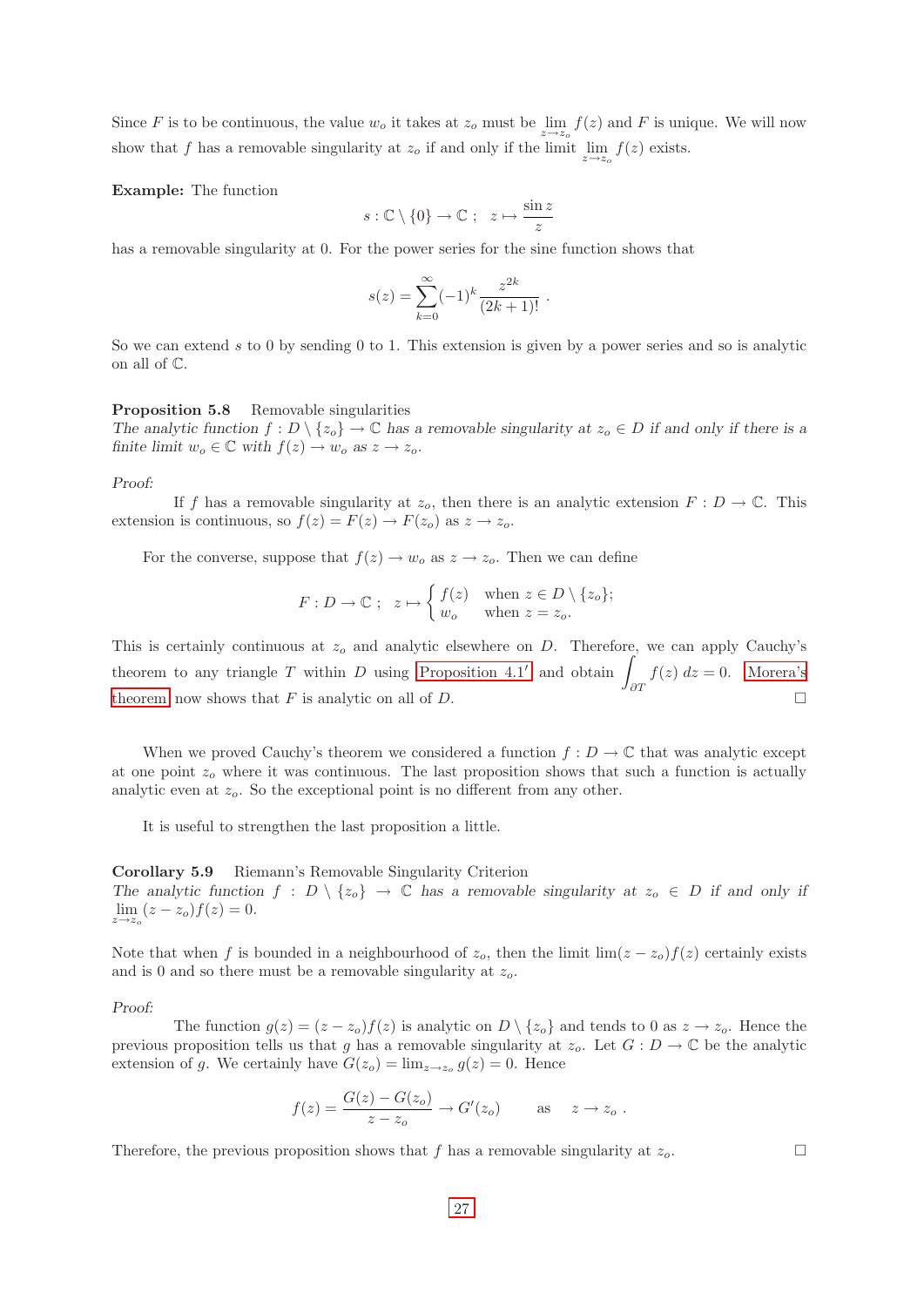So far we have only considered functions  $f: D \to \mathbb{C}$  taking values in the finite complex plane  $\mathbb{C}$ . However, in the Algebra and Geometry course you considered functions taking values in the Riemann sphere (or extended complex plane)  $\mathbb{C}_{\infty}$ . The Riemann sphere consists of the complex plane  $\mathbb{C}$  and one extra point  $\infty$ . You saw that the extra point  $\infty$  behaved in the same way as the finite points in  $\mathbb C$ and that the Möbius transformations  $z \mapsto (az + b)/(cz + d)$  permuted the points of  $\mathbb{C}_{\infty}$ . We now wish to explain what it means for a function  $f: D \to \mathbb{C}_{\infty}$  that takes values in the Riemann sphere to be analytic.

<span id="page-30-0"></span>Let  $f: D \to \mathbb{C}_{\infty}$  be a function defined on a domain  $D \subset \mathbb{C}$  and  $z_0 \in D$ . If  $f(z_0) \in \mathbb{C}$ , then f is complex differentiable at  $z_o$  if the limit  $\lim_{z \to z_o} \frac{f(z) - f(z_o)}{z - z_o}$  $\frac{z - z}{z - z_o}$  exists and is a point of  $\mathbb{C}$ . If  $f(z_o) = \infty$ , we use the Möbius transformation  $J : w \mapsto 1/w$  to send  $\infty$  to a finite point and then ask if  $J \circ f$  is complex differentiable at z<sub>o</sub>. Thus we say that f is complex differentiable at the point z<sub>o</sub> with  $f(z_0) = \infty$  if  $z \mapsto 1/f(z)$  is complex differentiable at  $z_o$ . (It is not useful to define a value for  $f'(z_o)$  at points where  $f(z_0) = \infty$ .) We call a point  $z_0$  where  $f(z_0) = \infty$  and f is complex differentiable a pole of f. A function  $f: D \to \mathbb{C}_{\infty}$  that is is not identically  $\infty$  but is complex differentiable at each point of D is meromorphic on D. Since the zeros of a non-constant analytic function are isolated, the poles of a meromorphic function are also isolated. Thus a meromorphic function is analytic on its domain except for a set of poles each of which is isolated. For example, if  $f: D \to \mathbb{C}$  is an analytic function and is not identically 0, then  $z \mapsto 1/f(z)$  is meromorphic. This implies that each rational function is meromorphic on  $\mathbb{C}$ .

Suppose that  $f: D \to \mathbb{C}$  is a meromorphic function and has a pole at  $z_o$ . The function f is certainly continuous at  $z_0$  so there is a neighbourhood V of  $z_0$  with  $|f(z)| > 1$  for  $z \in V$ . Now the function  $g: z \mapsto 1/f(z)$  is complex differentiable and finite at each point of V and it has a zero at  $z_o$ . Since f is not identically  $\infty$ , g can not be identically 0. Therefore, the zero at  $z<sub>o</sub>$  is isolated. This means that we can write  $g(z) = (z - z_o)^N G(z)$  for some natural number  $N \geq 1$  and some function G that is analytic near  $z_o$  and has  $G(z_o) \neq 0$ . Therefore  $f(z) = (z - z_o)^{-N} F(z)$  where  $F(z) = 1/G(z)$  is analytic near  $z_o$  and has  $F(z_o) \neq 0, \infty$ . This show how the meromorphic function f behaves near a pole. We write  $N = \deg(f; z_o)$  and call  $z_o$  a pole of order N for f.

We will say that an analytic function  $f: D \setminus \{z_o\} \to \mathbb{C}$  has a pole at  $z_o \in D$  if there is a meromorphic function  $F: D \to \mathbb{C}_{\infty}$  that extends f and F has a pole at  $z_o$ . This is similar to f having a removable singularity at  $z_o$  except that the correct value to put for  $f(z_o)$  is  $\infty$ .

<span id="page-30-1"></span>Proposition 5.10 Poles as isolated singularities The analytic function  $f: D \setminus \{z_o\} \to \mathbb{C}$  has a pole at  $z_o$  if and only if  $f(z) \to \infty$  as  $z \to z_o$ .

## Proof:

If f has an extension F with a pole at  $z_o$ , then  $f(z) = F(z) \rightarrow F(z_o) = \infty$  as  $z \rightarrow z_o$ .

For the converse, suppose that  $f(z) \to \infty$  as  $z \to z_o$ . There is a neighbourhood V of  $z_o$  with  $|f(z)| > 1$  for  $z \in V \setminus \{z_o\}$ . Hence,  $g: z \mapsto 1/f(z)$  is bounded, analytic on  $V \setminus \{z_o\}$  and has  $g(z) \to 0$  as  $z \to z_o$ . [Corollary 5.9](#page-29-1) shows that g has a removable singularity at  $z_o$  so there is a function  $G: V \to \mathbb{C}$ extending  $q$ . Now the function

$$
F: z \mapsto \begin{cases} f(z) & \text{when } z \in D \setminus \{z_o\}; \\ 1/G(z) & \text{when } z \in V. \end{cases}
$$

is well-defined and gives a meromorphic extension of  $f$ .

<span id="page-30-2"></span>There remain some isolated singularities that are neither removable singularities nor poles. We call these essential singularities. Functions behave very dramatically near an essential singularity.

**Example:** The function  $f: z \mapsto \exp(1/z)$  has an essential singularity at 0. For real values of t we have

$$
\exp(1/t) \to \infty
$$
 as  $t \searrow 0+$  while  $\exp(1/t) \to 0$  as  $t \nearrow 0-$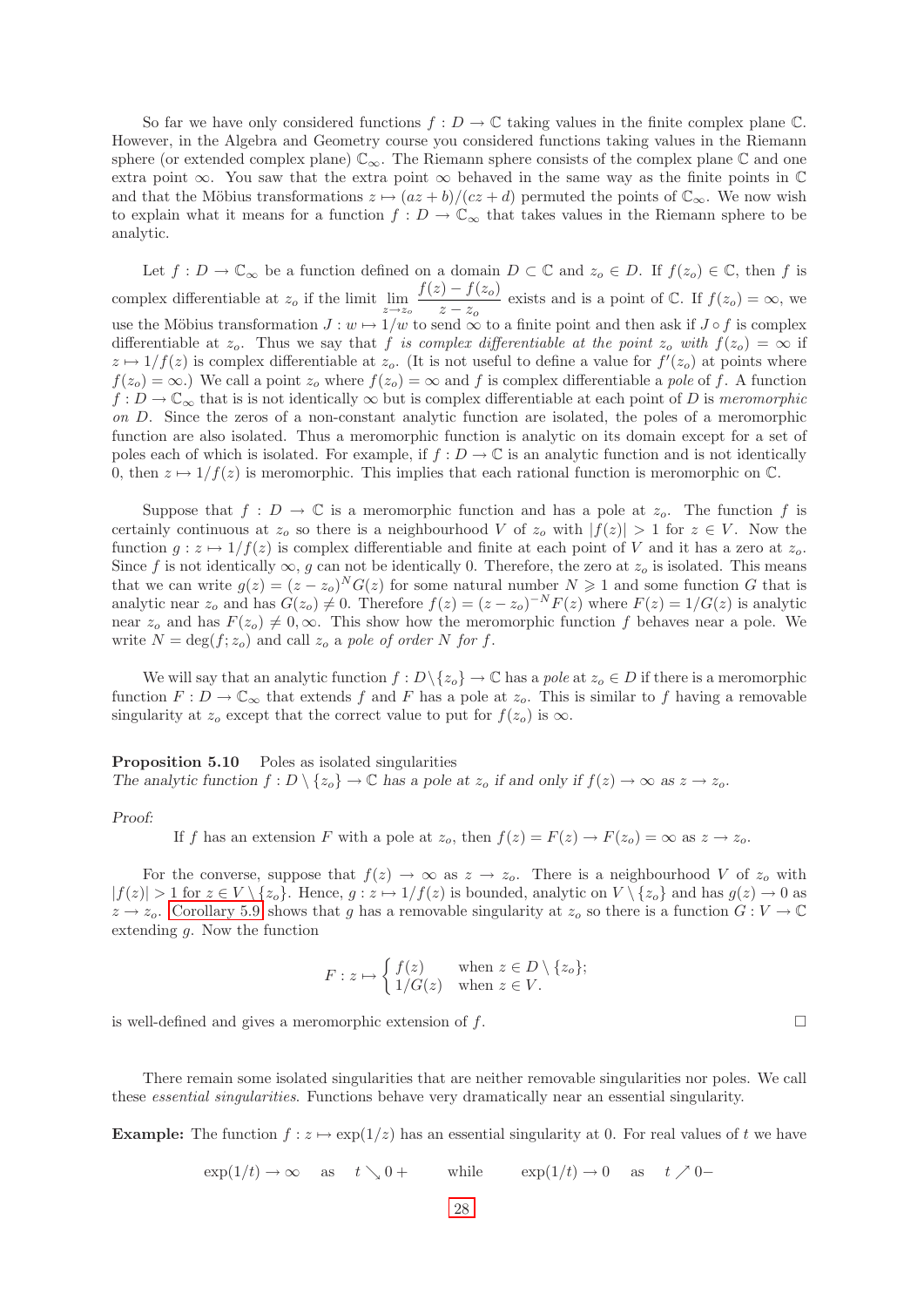so the limit  $\lim_{z\to 0} f(z)$  can not exist either as a finite complex number or as  $\infty$ . Therefore, f can not have either a removable singularity or a pole at 0.

**Exercise:** The function  $g : z \mapsto (\cos z) \exp(1/z)$  has an essential singularity at 0.

The function  $\cos z$  is analytic and non-zero near 0. If g had a removable singularity or a pole at 0, then  $\exp(1/z) = g(z)/\cos z$  would also have a removable singularity or a pole at 0. We know that this is not true.

#### <span id="page-31-0"></span>Proposition 5.11 Weierstrass - Casorati Theorem

An analytic function takes values arbitrarily close to any complex number on any neighbourhood of an essential singularity.

Proof:

Let  $f : D \setminus \{z_o\} \to \mathbb{C}$  be an analytic function with an isolated singularity at  $z_o$ . Suppose that there is some neighbourhood of  $z_o$  on which f does not take values arbitrarily close to  $w_o \in \mathbb{C}$ . Say

 $|f(z) - w_o| > \varepsilon$  for  $0 < |z - z_o| < R$ .

Then the function  $g: z \mapsto 1/(f(z) - w_o)$  is bounded by  $1/\varepsilon$  for  $0 < |z - z_o| < R$ . Therefore, g has a removable singularity at  $z_o$  by Corollary 5.9. Consequently,  $f(z) = w_o + 1/g(z)$  will have a removable singularity or a pole at  $z_o$ .

A similar argument applies for  $w<sub>o</sub> = \infty$ . Suppose that

$$
|f(z)| > K \qquad \text{for} \quad 0 < |z - z_o| < R .
$$

Then  $g: z \mapsto 1/f(z)$  is bounded by  $1/K$  for  $0 < |z - z_0| < R$ . Therefore, g has a removable singularity at  $z_o$  and f will have a removable singularity or a pole.

(In fact much more is true. Picard showed that in every neighbourhood of an essential singularity the function takes each value  $w \in \mathbb{C}_{\infty}$  with at most two exceptions. The example  $z \mapsto \exp(1/z)$  takes every value except 0 and  $\infty$ .)

## <span id="page-31-1"></span>Analytic Functions on an Annulus

Let  $A = \{z \in \mathbb{C} : R_1 < |z| < R_2\}$  be an annulus or ring-shaped domain and let  $f : A \to \mathbb{C}$  be an analytic function. We have seen that  $\int_{\gamma} f(z) dz$  can be non-zero, for example when  $f(z) = 1/z$ . In this section we want to study what values the integral can take.

<span id="page-31-2"></span>Proposition 5.12 Cauchy's theorem on an annulus For each analytic function  $f : A \to \mathbb{C}$  there is a constant  $K_f$  with

$$
\frac{1}{2\pi i} \int_{\gamma} f(z) dz = n(\gamma; 0) K_f
$$

for every closed, piecewise continuously differentiable path  $\gamma$  in A.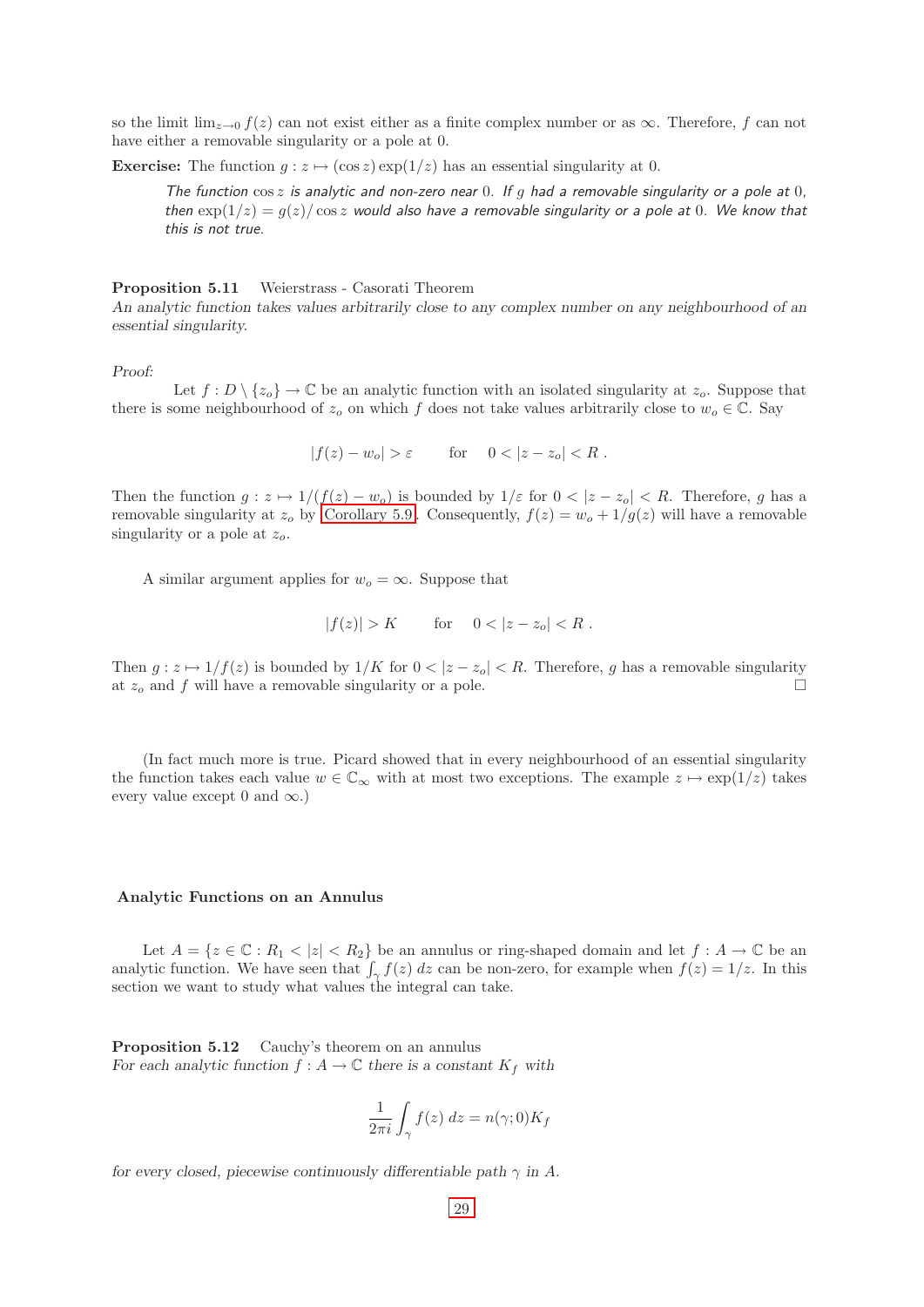Note that this is certainly true when f is analytic on the entire disc  $\{z : |z| < R_2\}$  because of Cauchy's theorem. In this case  $K_f = 0$ . Also, it is true for  $f(z) = 1/z$  because of the definition of the winding number  $n(\gamma; 0)$ . In this case,  $K_f = 1$ .

Proof:

Let S be the strip  $\{w = u + iv \in \mathbb{C} : \log R_1 < u < \log R_2\}$ , which is a star with any point as a centre. The exponential mapping  $\exp : S \to A$ ;  $w \mapsto e^w$  maps S onto A. Cauchy's theorem for star domains (4.2) shows that the analytic function  $\phi : S \to \mathbb{C}$ ;  $\phi(w) = f(e^w)e^w$  has an antiderivative  $\Phi$ . Now  $e^{w+2\pi i} = e^w$  so  $\phi(w+2\pi i) = \phi(w)$  and hence  $\Phi'(w+2\pi i) = \Phi'(w)$ . Hence, there is a constant  $K_f$ with

$$
\Phi(w + 2\pi i) = \Phi(w) + 2\pi i K_f.
$$

Let  $C_r$  be the circle  $C_r : [0, 2\pi] \to A$ ,  $t \mapsto re^{it}$  for  $R_1 < r < R_2$ . Then

$$
\int_{C_r} f(z) dz = \int_0^{2\pi} f(re^{it})ire^{it} dt = i \int_0^{2\pi} \phi(\log r + it) dt = \Phi(\log r + 2\pi i) - \Phi(\log r) = 2\pi i K_f
$$

so we can determine  $K_f$  from this integral.

Consider first the case where  $K_f = 0$ . Then we have  $\Phi(w + 2n\pi i) = \Phi(w)$  for each  $n \in \mathbb{Z}$ . So we can define a function  $F: A \to \mathbb{C}$  unambiguously by  $F(z) = \Phi(w)$  for any w with  $z = e^w$ . The derivative of this satisfies  $F'(e^w)e^w = \Phi'(w) = \phi(w)w = f(e^w)e^w$ . Hence,  $F'(z) = f(z)$  and f has an antiderivative on A. Consequently,

$$
\int_{\gamma} f(z) \ dz = 0
$$

for any closed curve  $\gamma$  in A by Proposition 3.2.

Now suppose that  $K_f \neq 0$ . Then we can replace f by the function

$$
g(z) = f(z) - \frac{K_f}{z} .
$$

This has

$$
K_g = \frac{1}{2\pi i} \int_{C_r} g(z) dz = \frac{1}{2\pi i} \int_{C_r} g(z) dz - \frac{K_f}{2\pi i} \int_{C_r} \frac{1}{z} dz = K_f - n(C_r; 0) K_f = 0.
$$

Therefore, we can apply the previous argument to  $q$  and obtain

$$
\frac{1}{2\pi i}\int_{\gamma}f(z)\,dz = \frac{1}{2\pi i}\int_{\gamma}g(z)\,dz + \frac{K_f}{2\pi i}\int_{\gamma}\frac{1}{z}\,dz = 0 + n(\gamma;0)K_f
$$
 as required.

<span id="page-32-0"></span>We can also apply this result to an annulus  $A = \{z \in \mathbb{C} : R_1 < |z - z_0| < R_2\}$  centred at some other point  $z_o$ . Then we have

$$
\frac{1}{2\pi i} \int_{\gamma} f(z) dz = n(\gamma; z_o) K_f
$$

for any closed curve  $\gamma$  in A. This result is particularly useful when  $R_1 = 0$ . Then we call the constant  $K_f$  the *residue of* f at  $z_o$  and denote it by Res $(f; z_o)$ .

<span id="page-32-1"></span>Proposition 5.13 Analytic functions on an annulus For each analytic function  $f : A \to \mathbb{C}$  there are analytic functions

$$
F_1: \{z : |z| > R_1\} \to \mathbb{C} \qquad \text{and} \qquad F_2: \{z : |z| < R_2\} \to \mathbb{C}
$$

with  $f(z) = F_2(z) - F_1(z)$  for each  $z \in A$ .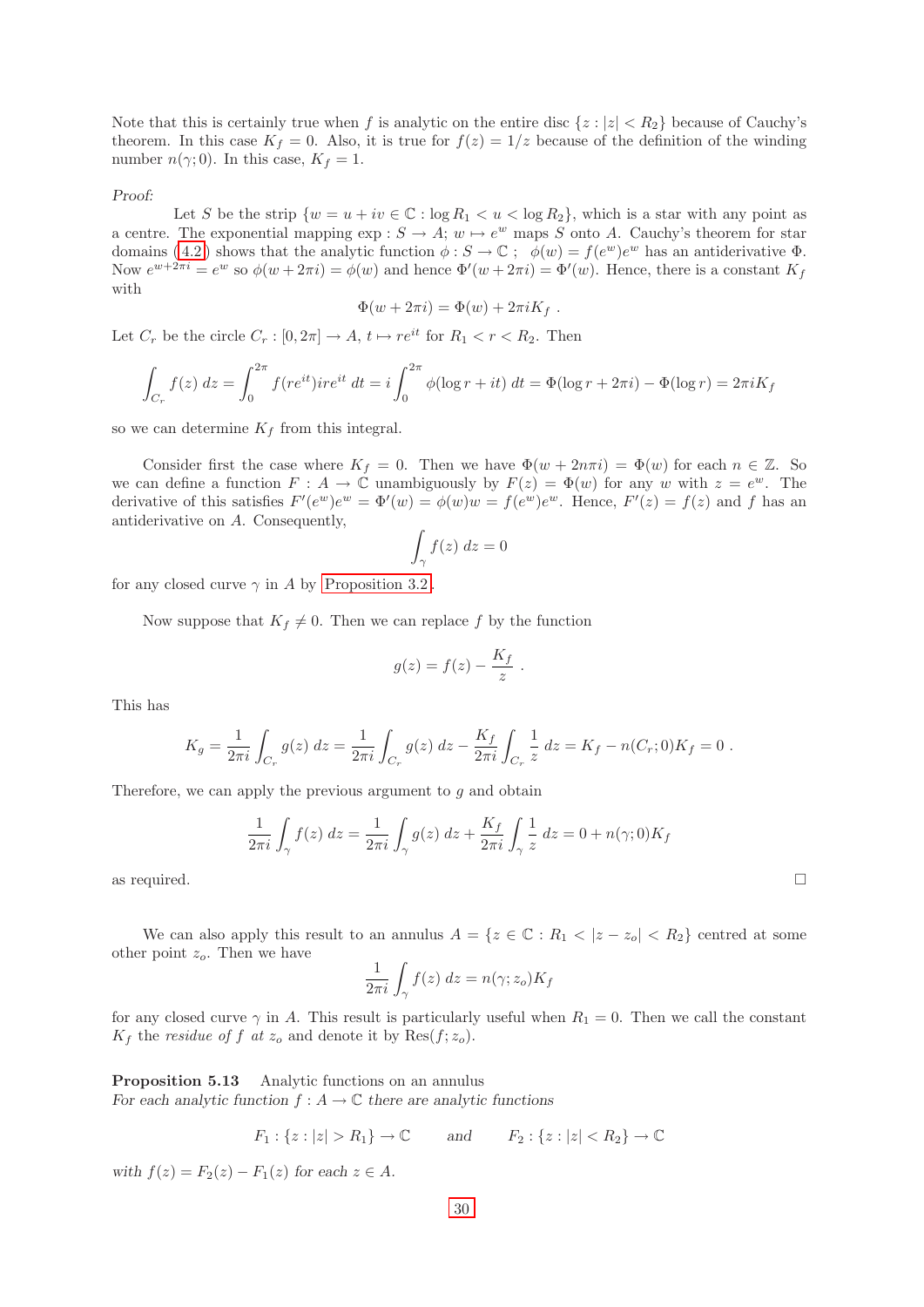We proceed as in the proof of the Cauchy Representation Theorem  $(4.3)$ . Let w be a fixed point in A and set

$$
g(z) = \frac{f(z) - f(w)}{z - w} \quad \text{for } z \in A \setminus \{w\} .
$$

Then  $g(z) \to f'(w)$  as  $z \to w$ , so g has a removable singularity at w (Proposition 5.8). If we set  $g(w) = f'(w)$  then we obtain a function g analytic on all of the annulus A. For any closed curve  $\gamma$  in  $A \setminus \{w\}$  we have

$$
\frac{1}{2\pi i} \int_{\gamma} \frac{f(z)}{z - w} dz - \frac{f(w)}{2\pi i} \int_{\gamma} \frac{1}{z - w} dz = \frac{1}{2\pi i} \int_{\gamma} g(z) dz,
$$

which gives

$$
\frac{1}{2\pi i} \int_{\gamma} \frac{f(z)}{z - w} dz = n(\gamma; 0) f(w) + \frac{1}{2\pi i} \int_{\gamma} g(z) dz.
$$

We can apply this when  $\gamma$  is the circle  $C_r$  for  $r \neq |w|$ . For this the previous proposition shows that

$$
\frac{1}{2\pi i} \int_{\gamma} g(z) \, dz = K_g
$$

is independent of  $r$ . Hence

$$
\frac{1}{2\pi i} \int_{C_r} \frac{f(z)}{z - w} dz = K_g \quad \text{when } R_1 < r < |w|
$$
\n
$$
\frac{1}{2\pi i} \int_{C_r} \frac{f(z)}{z - w} dz = f(w) + K_g \quad \text{when } |w| < r < R_2 .
$$
\n
$$
(*)
$$

Let

$$
F_1(w) = \frac{1}{2\pi i} \int_{C_r} \frac{f(z)}{z - w} dz \quad \text{for } R_1 < r < |w| \; .
$$

[Corollary 5.2](#page-24-3) shows that  $F_1$  is an analytic function of w on  $\{w : r < |w|\}$ . Since  $f(z)/(z-w)$  is analytic on the annulus  $\{z: R_1 < |z| < |w|\}$  the value of  $F_1(w)$  is independent of  $r \in (R_1, |w|)$ . This means that  $F_1$  is an analytic function on  $\{w : R_1 < |w|\}$ . Similarly,

$$
F_2(w) = \frac{1}{2\pi i} \int_{C_r} \frac{f(z)}{z - w} \, dz \qquad \text{for } |w| < r < R_2
$$

gives an analytic function on  $\{w : |w| < R_2\}.$ 

Finally, equations (∗) shows that

$$
f(w) = F_2(w) - F_1(w) .
$$

We already know that analytic functions on discs have power series expansions. The last proposition gives similar expansions for analytic functions on an annulus.

<span id="page-33-0"></span>Corollary 5.14 Laurent expansions For each analytic function  $f : A = \{z \in \mathbb{C} : R_1 < |z - z_0| < R_2\} \to \mathbb{C}$  there are coefficients  $a_n$  for  $n \in \mathbb{Z}$ with

$$
f(w) = \sum_{n = -\infty}^{\infty} a_n (w - z_o)^n \quad \text{for } w \in A.
$$

This series converges locally uniformly on the annulus A. Moreover,

$$
n(\gamma; 0)a_n = \frac{1}{2\pi i} \int_{\gamma} \frac{f(z)}{(z - z_o)^{n+1}} dz
$$

for every  $n \in \mathbb{Z}$  and any piecewise continuously differentiable closed curve  $\gamma$  in A.

 $\Box$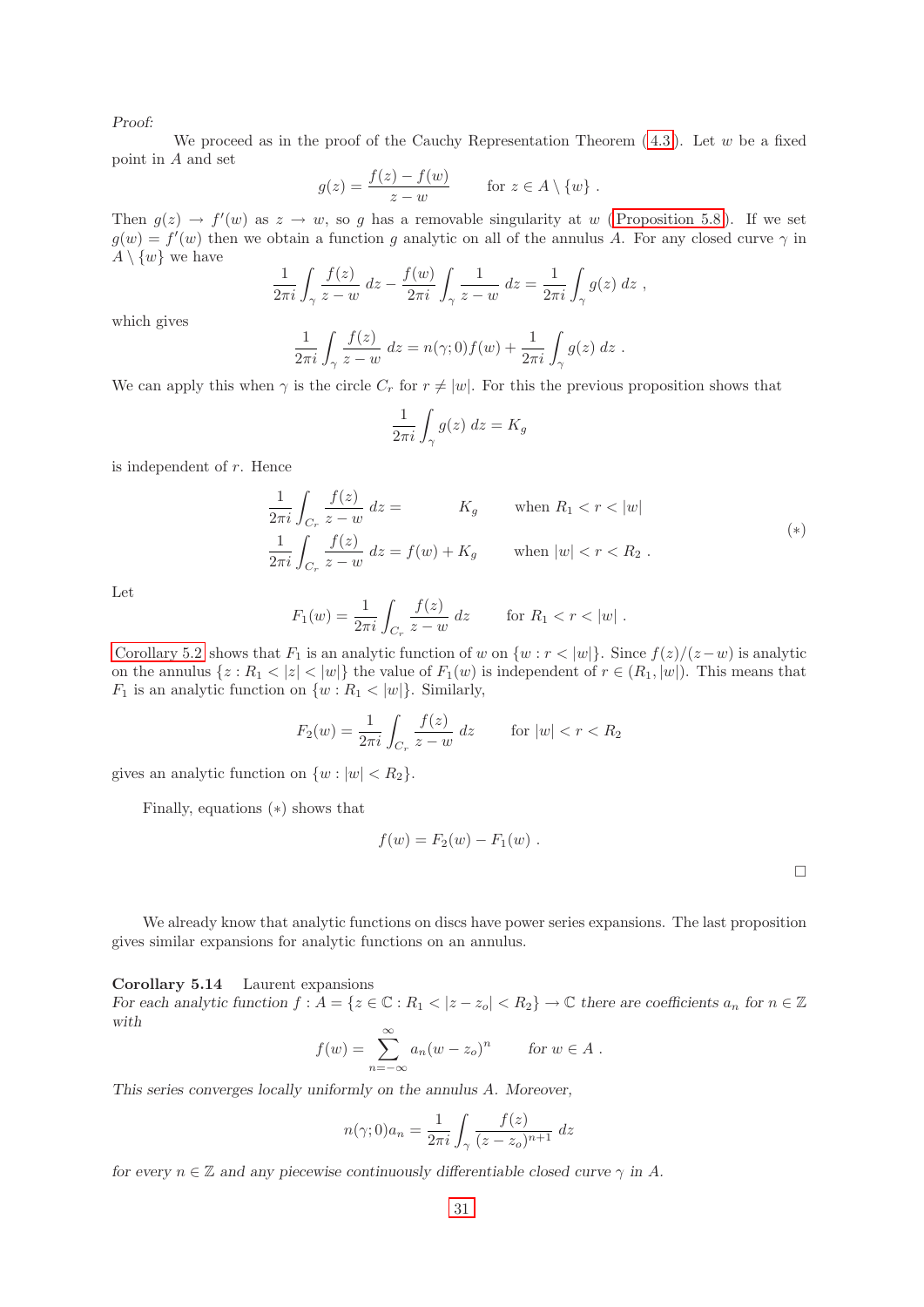By translating A we may ensure that  $z_0 = 0$ . Then we know that  $f(w) = F_2(w) - F_1(w)$ for analytic functions  $F_1: \{w: R_1 \lt |w|\} \to \mathbb{C}$  and  $F_2: \{w: |w| \lt R_2\} \to \mathbb{C}$ . The function  $F_2$  is analytic on a disc, so it has a power series expansion  $F_2(w) = \sum_{n=0}^{\infty}$  $n=0$  $b_nw^n$  that converges locally uniformly on  $\{w : |w| < R_2\}.$ 

The argument for  $F_1$  is similar but the disc is centred on  $\infty$  in  $\mathbb{C}_{\infty}$  rather than on 0. Hence we must begin by using a Möbius transformation to move  $\infty$  to 0. First note that

$$
F_1(w) = \frac{1}{2\pi i} \int_{C_r} \frac{f(z)}{z - w} dz \quad \text{has} \quad |F_1(w)| \leq \frac{r \sup\{|f(z)| : |z| = r\}}{|w| - r}
$$

so  $F_1(w) \to 0$  as  $w \to \infty$ . Let  $G(z) = F_1(1/z)$  then  $G(z) \to 0$  as  $z \to 0$ . Therefore G has a removable singularity at 0 and so gives us an analytic function  $G: \{z : |z| < 1/R_1\} \to \mathbb{C}$ . This has a power series expansion  $G(z) = \sum_{n=0}^{\infty}$  $n=1$  $c_n z^n$  that converges locally uniformly on  $\{z : |z| < 1/R_1\}$ . (The constant term is 0) since  $G(0) = 0.$ ) Thus  $F_1(w) = \sum_{n=0}^{\infty}$  $n=1$  $c_nw^{-n}$  and the series converges locally uniformly on  $\{w: R_1 \lt |w|\}.$ 

Putting these power series together we obtain

$$
f(w) = \sum_{n=0}^{\infty} b_n w^n - \sum_{n=1}^{\infty} c_n w^{-n} .
$$

Both parts of this sum converge locally uniformly on the annulus A. This gives the Laurent series we wanted.

Since the Laurent series for f converges uniformly on the compact set  $[\gamma]$ , we see that

$$
\frac{1}{2\pi i} \int_{\gamma} \frac{f(z)}{(z - z_o)^{n+1}} dz = \sum_{k=-\infty}^{\infty} a_k \frac{1}{2\pi i} \int_{\gamma} (z - z_o)^{k-n-1} dz.
$$

We can easily evaluate the integrals  $\int_{\gamma} (z-z_o)^m dz$  and see that they are 0 except when  $m = -1$ . Hence,

$$
\frac{1}{2\pi i} \int_{\gamma} \frac{f(z)}{(z - z_o)^{n+1}} dz = a_n n(\gamma; z_o) .
$$

#### <span id="page-34-0"></span>Laurent Series about isolated singularities

Let  $z_o$  be a point in the domain D and let  $f : D \setminus \{z_o\} \to \mathbb{C}$  be an analytic function. So f has an isolated singularity at  $z_o$ . There will be a disc  $B(z_o, R)$  that lies within D. So f is analytic on the annulus  $A = \{z : 0 < |z - z_0| < R\}$  and has a Laurent expansion

$$
f(z) = \sum_{n = -\infty}^{\infty} a_n (z - z_o)^n
$$

<span id="page-34-1"></span>on this annulus. [Corollary 5.14](#page-33-0) shows that the residue of f at  $z_o$  is Res $(f; z_o) = a_{-1}$ .